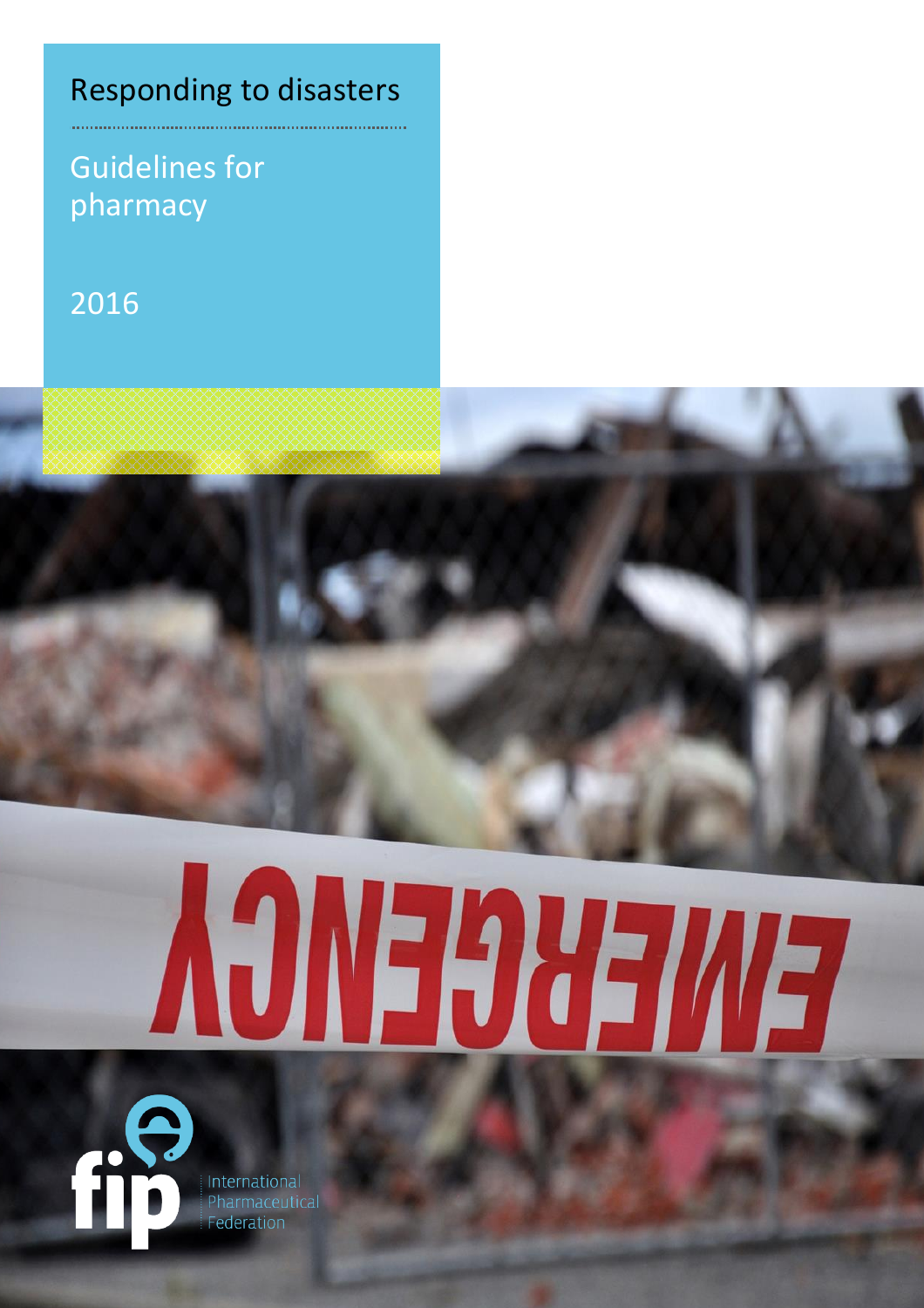## Colophon

Copyright 2016 International Pharmaceutical Federation (FIP)

International Pharmaceutical Federation (FIP) Andries Bickerweg 5 2517 JP The Hague The Netherlands www.fip.org

All rights reserved. No part of this publication may be stored in any retrieval system or transcribed by any form or means – electronic, mechanical, recording, or otherwise — without citation of the source. FIP shall not be held liable for any damages incurred resulting from the use of any data or information from this report. All measures have been taken to ensure accuracy of the data and information presented Fight this report.

Editor: Zuzana Kusynová

Recommended citation: International Pharmaceutical Federation (FIP). *Responding to disasters: Guidelines for pharmacy 2016*. The Hague: International Pharmaceutical Federation; 2016.

Cover image: © [Awcnz62](https://www.dreamstime.com/awcnz62_info) | Dreamstime.com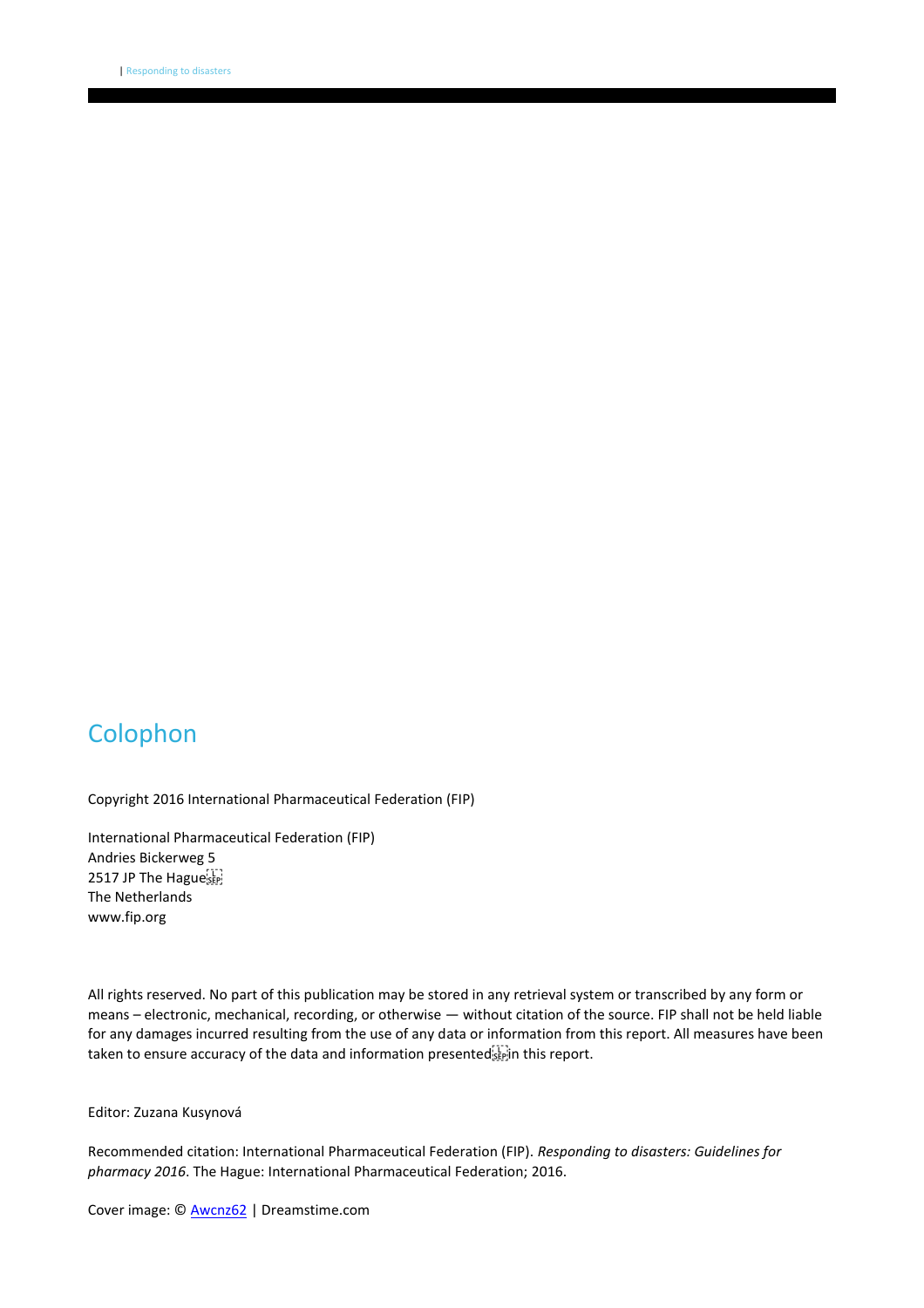# **Contents**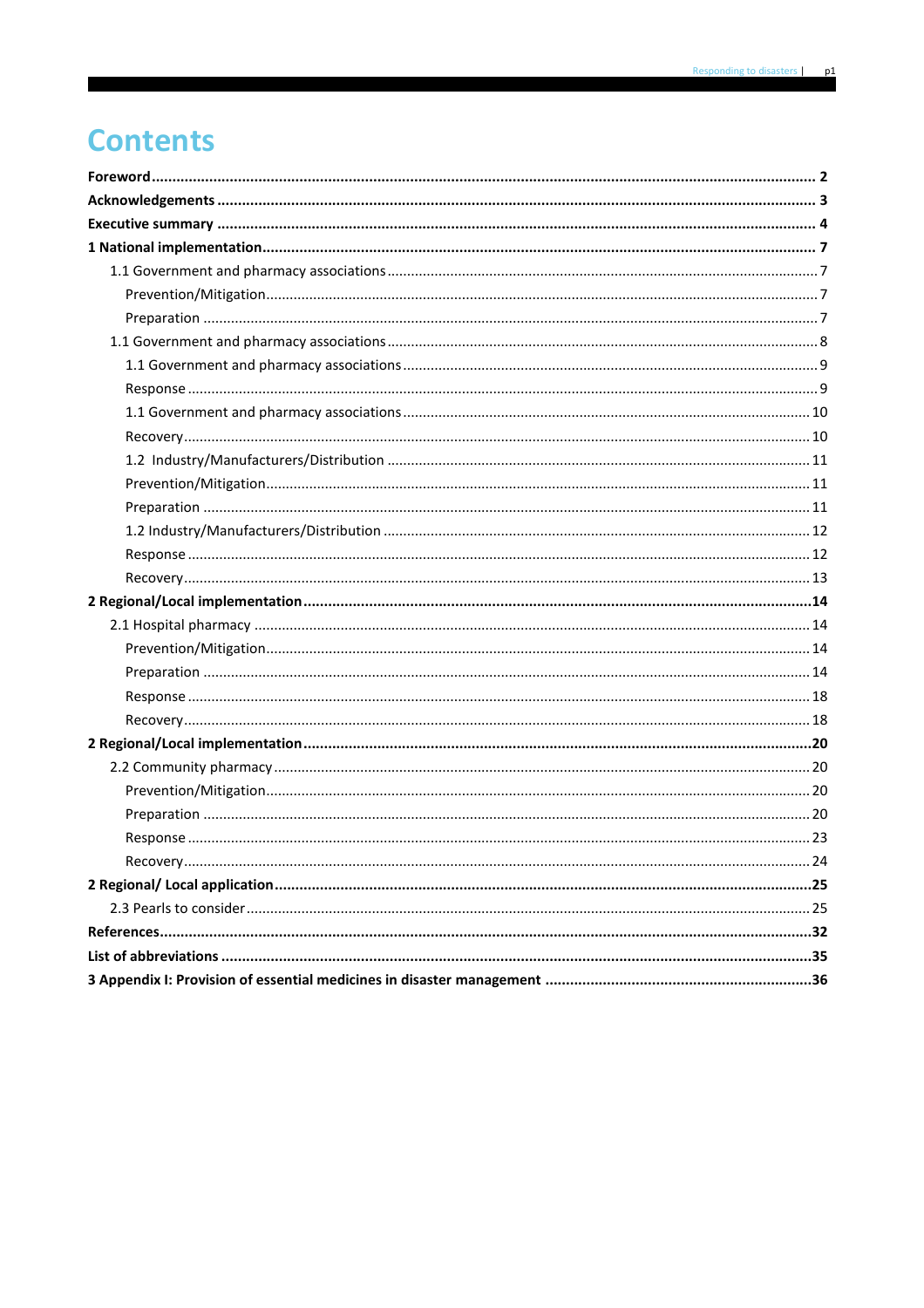## <span id="page-3-0"></span>**Foreword**

The world is seeing an increasing number of natural disasters as a result of global warming and climate change. This has resulted in more pharmacists requesting help when the unforeseen happens and an emergency strikes. In response to this increasing need, the International Pharmaceutical Federation (FIP), through its Board of Pharmaceutical Practice, set up a working group to determine how the federation could help pharmacists prepare and deal with natural disaster emergencies. The working group has, after an extensive consultation, produced this guideline document.

The purpose of this document is to enable pharmacy organisations help their members to prepare for emergency situations. It is organised around the four phases of an emergency:

- 1) Prevention (risk mitigation);
- 2) Preparation (readiness);
- 3) Response; and
- 4) Recovery.

This guidance poses the questions that should be considered at the national, regional and individual pharmacy levels during each of the four phases. It is not intended to answer all these questions but to raise awareness of what preplanning to consider within the context of the pharmacist's role. The overall intent is to help pharmacists provide safe and effective care, even when bad things happen.

Jane Dawson and Régis Vaillancourt

Co-chairs FIP Pharmacy Emergency Management Working Group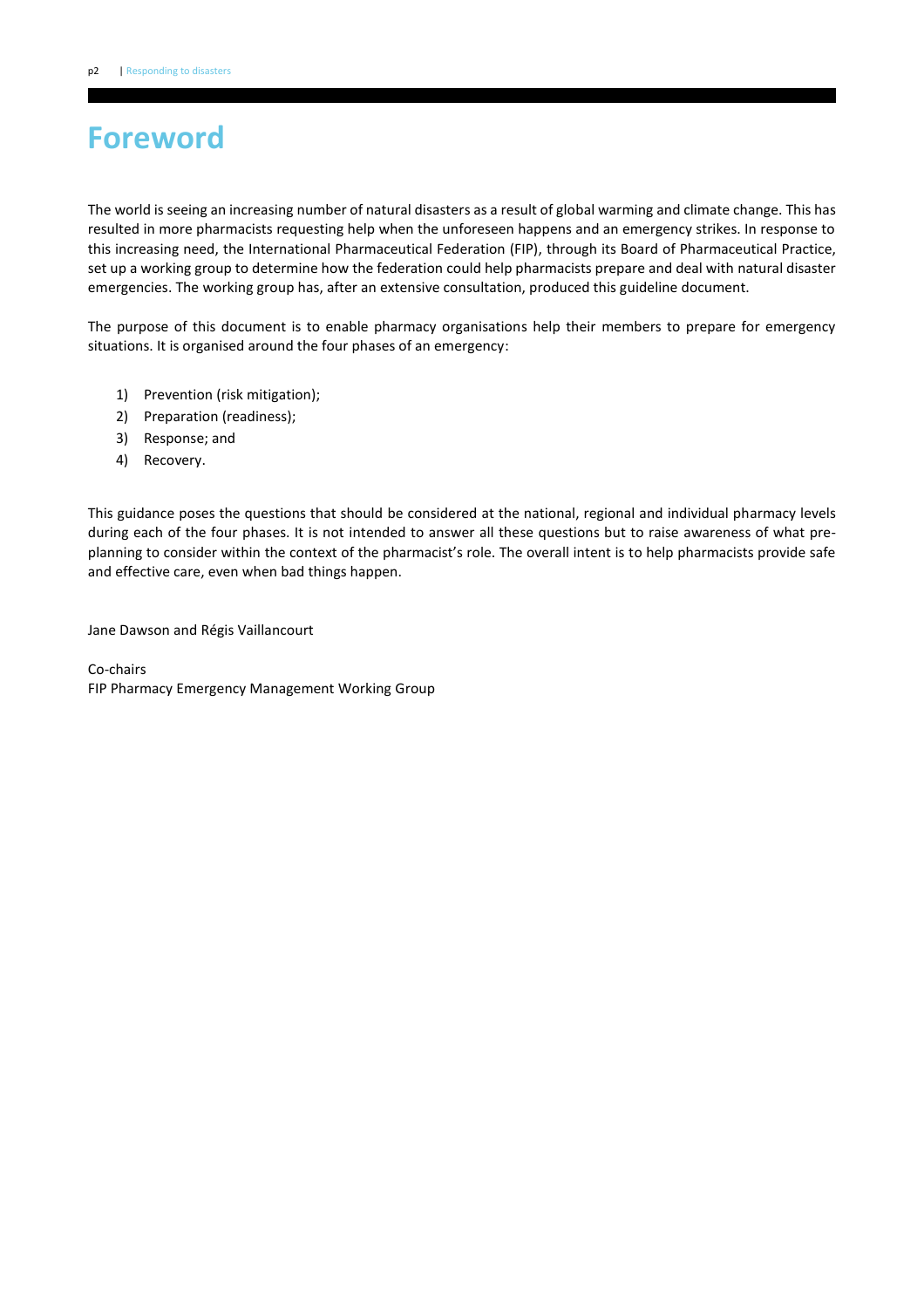## <span id="page-4-0"></span>**Acknowledgements**

This manuscript was written with the help of the following co-authors and contributors:

Dr Régis Vaillancourt, OMM, CD, BPharm, PharmD, FCSHP, FFIP (Canada); Dr Sumaira Hasan, BSc, PharmD candidate (Canada); Jane Dawson, BPharm, FFIP, FPS (New Zealand); Michael H. Anisfeld, MSc, MSM, MBA (USA); Parisa Aslani, BPharm, MSc, PhD; Luc Besançon (FIP General Secretary and CEO); Grad Cert Ed Stud (Australia); Carwen Wynne-Howells, BPharm, FRPharmS (UK); Mgr. PharmDr. Zuzana Kusynová (FIP Policy Advisor and Project Manager); Dr Maurice Lamontagne PhD, ing. (Canada); Dr Didier Mouliom Gambe (Cameroon); Sven Seisselberg, DiplPharm. (Germany); Jacqueline Surugue (France).

Particular thanks to Greg Brooks and André Cantin for their specialised input.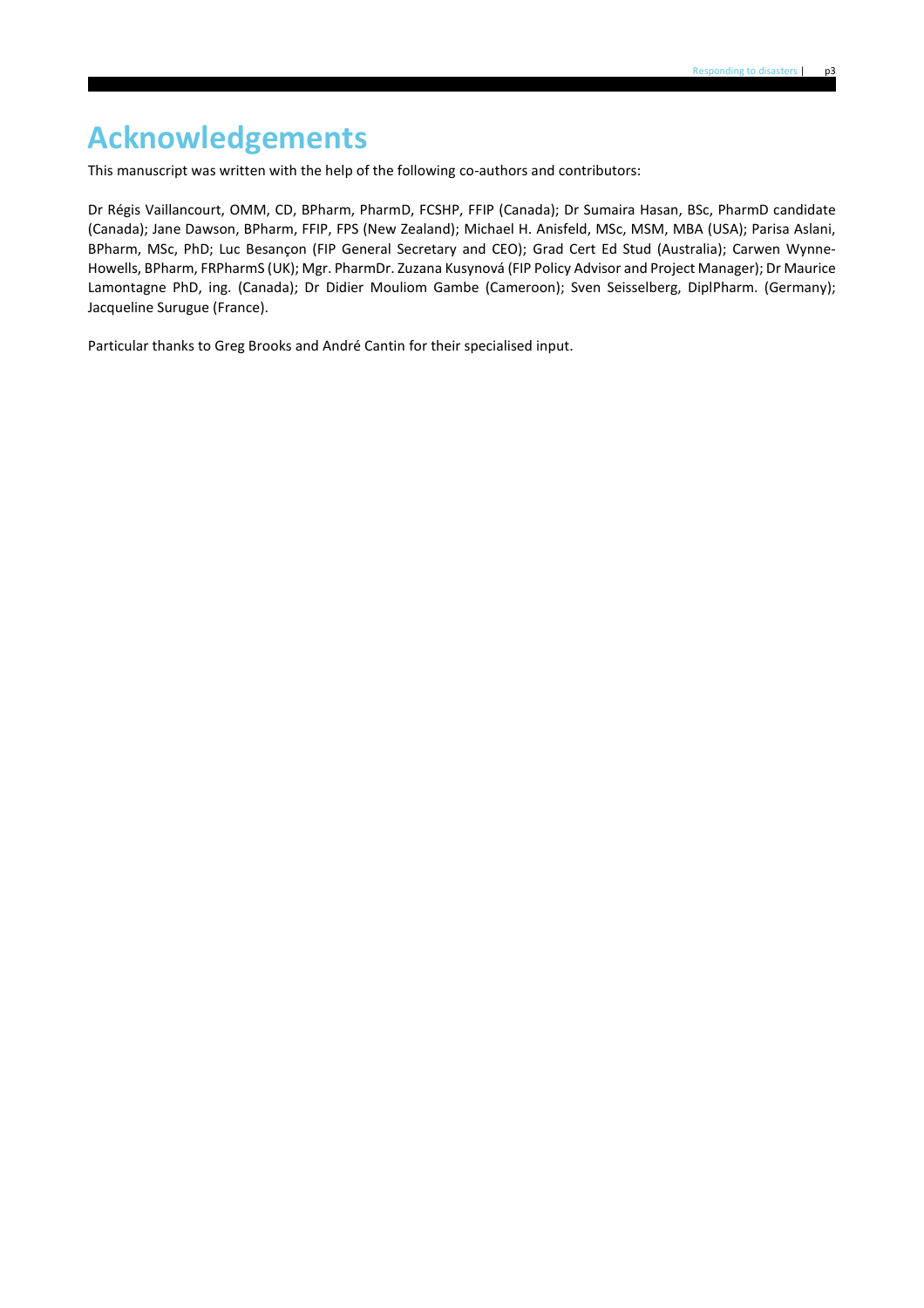# <span id="page-5-0"></span>**Executive summary**

| <b>Purpose</b>                              | The purpose of the working group is to:                                                                                                                                                                                                                                                                                                                                                                                                                                                                                                                                                                                                                                                                                                                                                                                        |  |  |
|---------------------------------------------|--------------------------------------------------------------------------------------------------------------------------------------------------------------------------------------------------------------------------------------------------------------------------------------------------------------------------------------------------------------------------------------------------------------------------------------------------------------------------------------------------------------------------------------------------------------------------------------------------------------------------------------------------------------------------------------------------------------------------------------------------------------------------------------------------------------------------------|--|--|
|                                             | Determine the involvement of and impact on pharmacists during natural<br>$\bullet$<br>disasters to justify the development of strategies and directions for national<br>organisations.                                                                                                                                                                                                                                                                                                                                                                                                                                                                                                                                                                                                                                         |  |  |
|                                             | Develop comprehensive guidelines and instructions to help national pharmacy<br>٠<br>organisations and others develop, implement and support local and regional<br>responses to a natural disaster.                                                                                                                                                                                                                                                                                                                                                                                                                                                                                                                                                                                                                             |  |  |
|                                             | The purpose of this reference paper is to specify requirements for emergency<br>planning for pharmacists and pharmacy organisations in order to determine the need<br>for FIP guidelines or policy statements. This is to ensure that in the event of a national<br>incident, the pharmacy profession, governments and regulators will provide:                                                                                                                                                                                                                                                                                                                                                                                                                                                                                |  |  |
|                                             | Effective management through a planned and coordinated response in order to<br>٠<br>minimise the disruption to pharmacy services and reduce the risk to patient<br>safety.                                                                                                                                                                                                                                                                                                                                                                                                                                                                                                                                                                                                                                                     |  |  |
|                                             | Effective support to affected pharmacists.<br>٠                                                                                                                                                                                                                                                                                                                                                                                                                                                                                                                                                                                                                                                                                                                                                                                |  |  |
| <b>Scope</b>                                | This document applies to emergency preparedness of pharmacists for natural<br>disasters at the levels of national associations, governments, industry, hospital, and of<br>community pharmacies in order to maintain safety of staff as well as to continue to<br>provide care to patients. It is designed to provide guidelines in the creation of<br>emergency preparedness plans at the levels of mitigation, preparedness, response and<br>recovery.                                                                                                                                                                                                                                                                                                                                                                       |  |  |
| Out of scope                                | This document does not apply to emergency preparedness for pharmacists with<br>respect to man-made disasters.                                                                                                                                                                                                                                                                                                                                                                                                                                                                                                                                                                                                                                                                                                                  |  |  |
| <b>Existing policies at global</b><br>level | There are existing policies on disaster management and emergency preparedness in<br>the health care setting. The World Health Organization (WHO), for example, has<br>formed an international health emergency workforce policy. At the request of the its<br>member states, the WHO was to develop a plan for a more extensive global health<br>emergency workforce that could be promptly and efficiently deployed, for service in<br>countries that request or accept such assistance, for appropriate periods of time, and<br>with adequate resources. The Global Health Emergency Workforce Report submitted<br>to World Health Assembly in May 2015 contains a conceptual plan for a workforce<br>established in order to respond to acute or protracted risks and emergencies with<br>health consequences. <sup>1</sup> |  |  |
| <b>Existing policies at local</b><br>level  | Many local governments have created policies on disaster management and<br>emergency preparedness in the health care setting. The purpose of this document is<br>not to override current local protocols but to supplement existing policies so that they<br>become more holistic and collaborative between government and health care<br>organisations, and also to outline potential roles that pharmacists can engage in to<br>increase the efficacy of medicines distribution and services in response to natural<br>disasters.                                                                                                                                                                                                                                                                                            |  |  |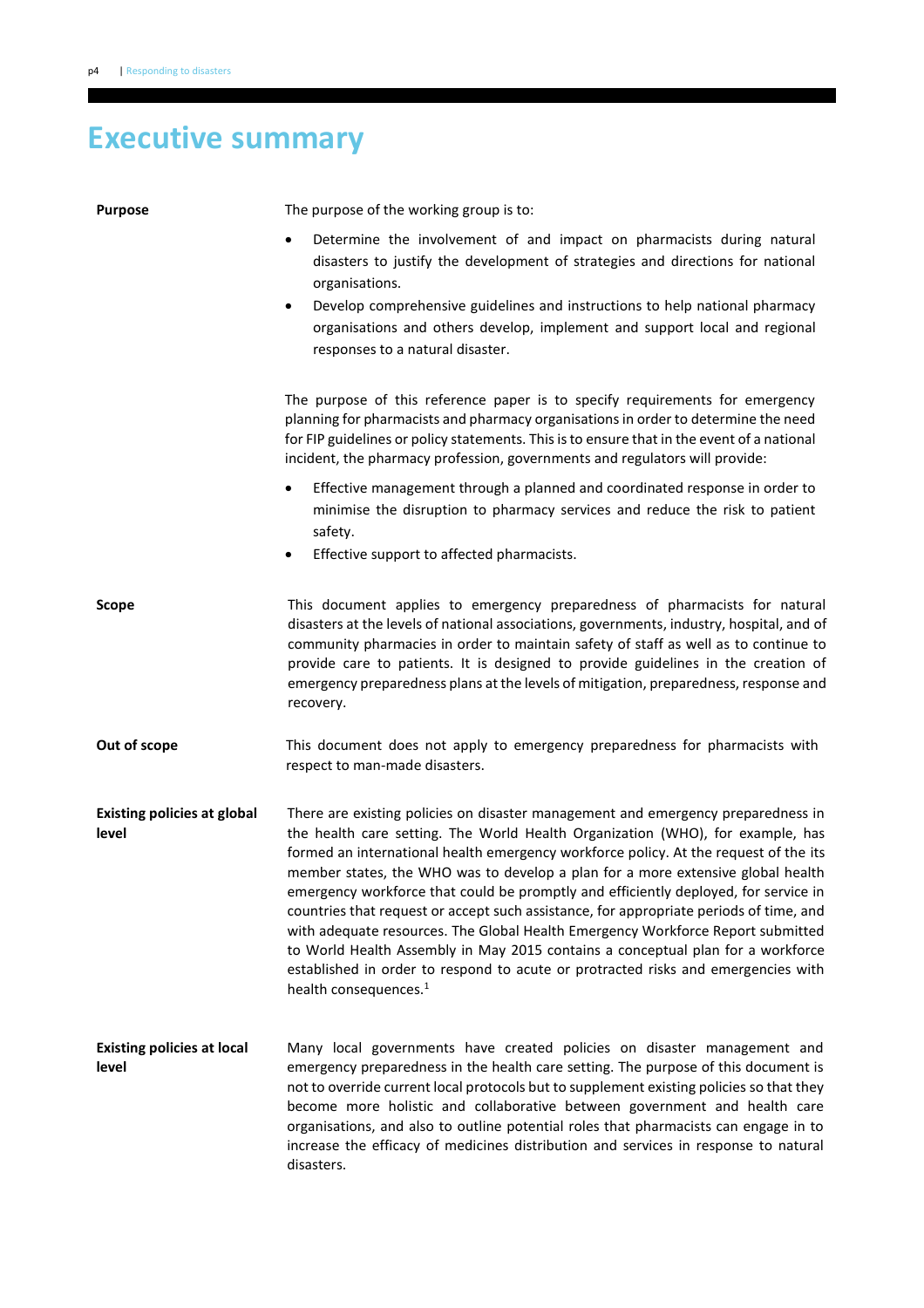| <b>Emergency</b>                               | This document is intended to cover emergency preparedness for the following<br>emergencies or incidents:                                                                                                                                                                                                                                                                                                                                                                                                                                                                                                                                                                                                                                                                                                                                                                                                                                        |
|------------------------------------------------|-------------------------------------------------------------------------------------------------------------------------------------------------------------------------------------------------------------------------------------------------------------------------------------------------------------------------------------------------------------------------------------------------------------------------------------------------------------------------------------------------------------------------------------------------------------------------------------------------------------------------------------------------------------------------------------------------------------------------------------------------------------------------------------------------------------------------------------------------------------------------------------------------------------------------------------------------|
|                                                | Natural disasters: Examples include floods, storms, cyclones, hurricanes,<br>$\bullet$<br>typhoons, snowstorms, tornadoes, ice storms, storm surges, heat and cold<br>waves, earthquakes, volcanic eruptions, geothermal incidents, tsunamis and<br>landslides.<br>Outbreaks: Epidemics (disease outbreaks that become widespread and affect a<br>$\bullet$<br>whole region).                                                                                                                                                                                                                                                                                                                                                                                                                                                                                                                                                                   |
| <b>Phases of emergency</b>                     | There are global differences in the way in which emergency management is broken<br>down into different phases. For the purposes of this document the following terms<br>are used to describe the four management cycles: <sup>2</sup>                                                                                                                                                                                                                                                                                                                                                                                                                                                                                                                                                                                                                                                                                                           |
|                                                | R1. Reduction (risk mitigation): Identifying and analysing long-term risks to<br>٠<br>human life and property from natural or non-natural hazards; taking steps to<br>eliminate these risks if practical and, if not, reducing the magnitude of their<br>impact and the likelihood of their recurring; in this document further referred to<br>as "prevention/mitigation".<br>R2. Readiness (preparedness): Developing operational systems and capabilities<br>٠<br>before a domestic emergency happens; in this document further referred to as<br>"preparation".<br>R3. Response: Actions taken immediately before, during or directly after a<br>$\bullet$<br>domestic emergency to save lives and property and to help communities recover.<br>R4. Recovery: The coordinated efforts and processes used to bring about the<br>$\bullet$<br>immediate-, medium- and long-term regeneration of a community following a<br>domestic emergency. |
| Levels of implementation<br>of policies        | Within emergency management planning, the actions that are required depend on<br>where an individual or organisation is located and what is their applied professional<br>role. For the purposes of this document, the following definitions have been applied:                                                                                                                                                                                                                                                                                                                                                                                                                                                                                                                                                                                                                                                                                 |
|                                                | National: This is the level at which legislation is enacted. At this level, pharmacy<br>organisations that manage the governance of pharmacy practice can plan and<br>promote emergency planning.<br>Regional: This is the larger local area where health care providers from across a<br>region work together to prepare for and manage the emergency response. This<br>can include regional chains and organisations for managing pharmacies in the<br>hospital, community and industry settings.<br><b>Local:</b> The level at which individual pharmacies and pharmacists implement and<br>٠<br>manage the provision of pharmacy practice and care during an emergency. The<br>response carried out will occur in specific hospitals, community pharmacies and<br>industry institutions.                                                                                                                                                    |
| <b>Themes</b><br>in<br>emergency<br>management | The following six themes have been identified from research on the identification of<br>the problems encountered by pharmacists who have undertaken emergency<br>responses: <sup>3</sup><br>Planning<br>Communication                                                                                                                                                                                                                                                                                                                                                                                                                                                                                                                                                                                                                                                                                                                           |
|                                                | Pharmaceuticals/Medical material                                                                                                                                                                                                                                                                                                                                                                                                                                                                                                                                                                                                                                                                                                                                                                                                                                                                                                                |

- 
- Human resources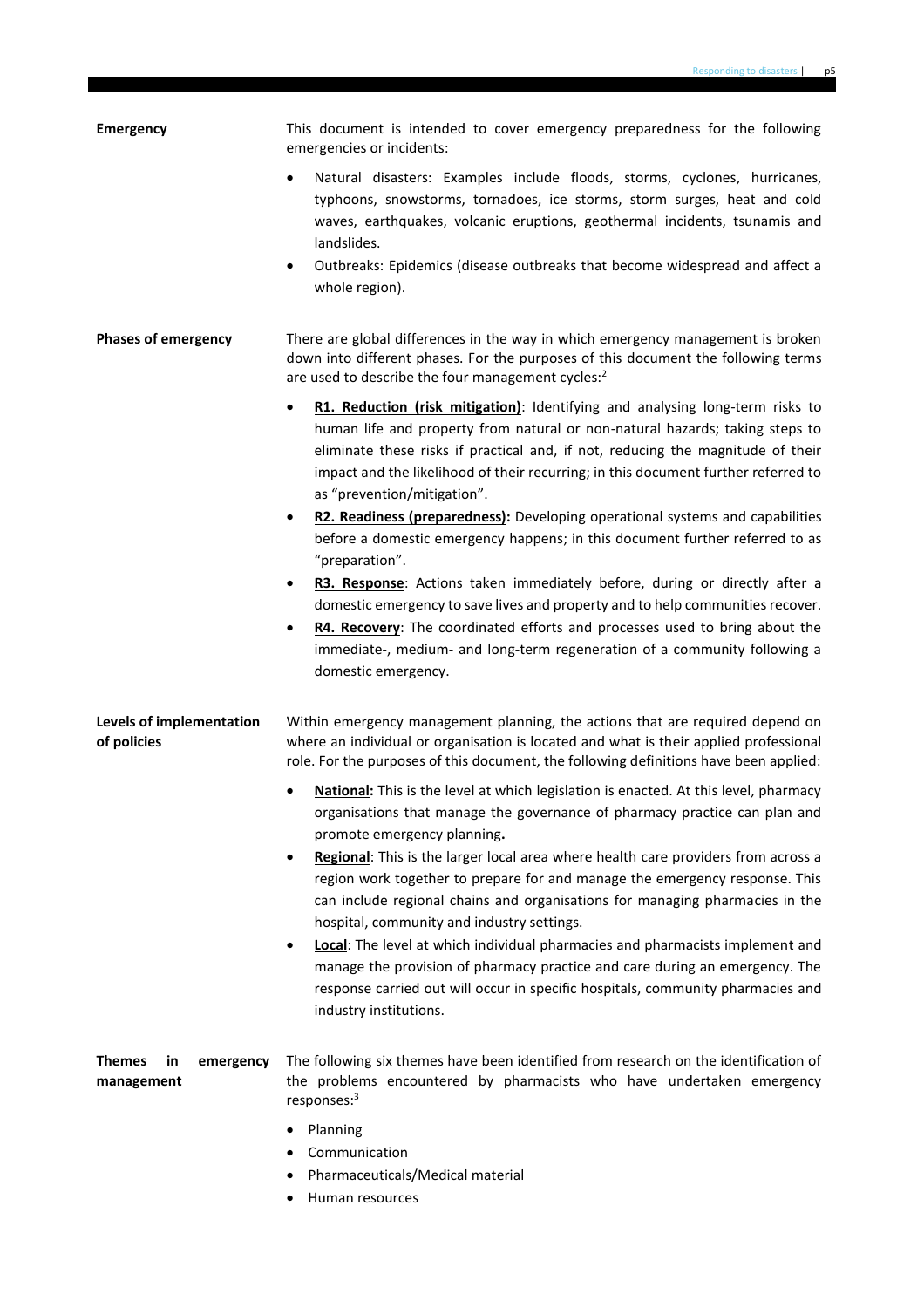- Transportation
- Pharmacy law

### **Special populations** The most vulnerable populations during a disaster include children, pregnant women, elderly people and patients with disabilities.<sup>4</sup> Children in particular are at a higher risk of harm or death due to their unique physiological, developmental and psychological attributes.<sup>4,5</sup> When creating emergency preparedness and disaster response plans, it is advisable to keep in mind factors that are of particular risk to these populations and to formulate strategies to minimise harm at all levels of planning.<sup>5</sup>

The "Pearls to consider" section includes items to consider when addressing these populations.

**Using this document** Pharmacists from government, national pharmacy associations, hospital organisations, industry, and community organisations can use this document as a general guideline for items to include in both *immediate* and *impending* emergency preparedness plans.

> To use this document, select your area of practice (i.e. government, industry, hospital or community). The section covering each area is a starting point for pharmacists from each level of practice to guide actions in the mitigation, preparation, response and recovery stages of emergencies.

> Some of the roles and responsibilities mentioned for pharmacists throughout this document may be applicable to pharmacy technicians, depending on local legislation and training.

> The "Pearls to consider" section provides several practical options. These serve as recommendations, and each plan should be customised to the demographic and area of practice accordingly.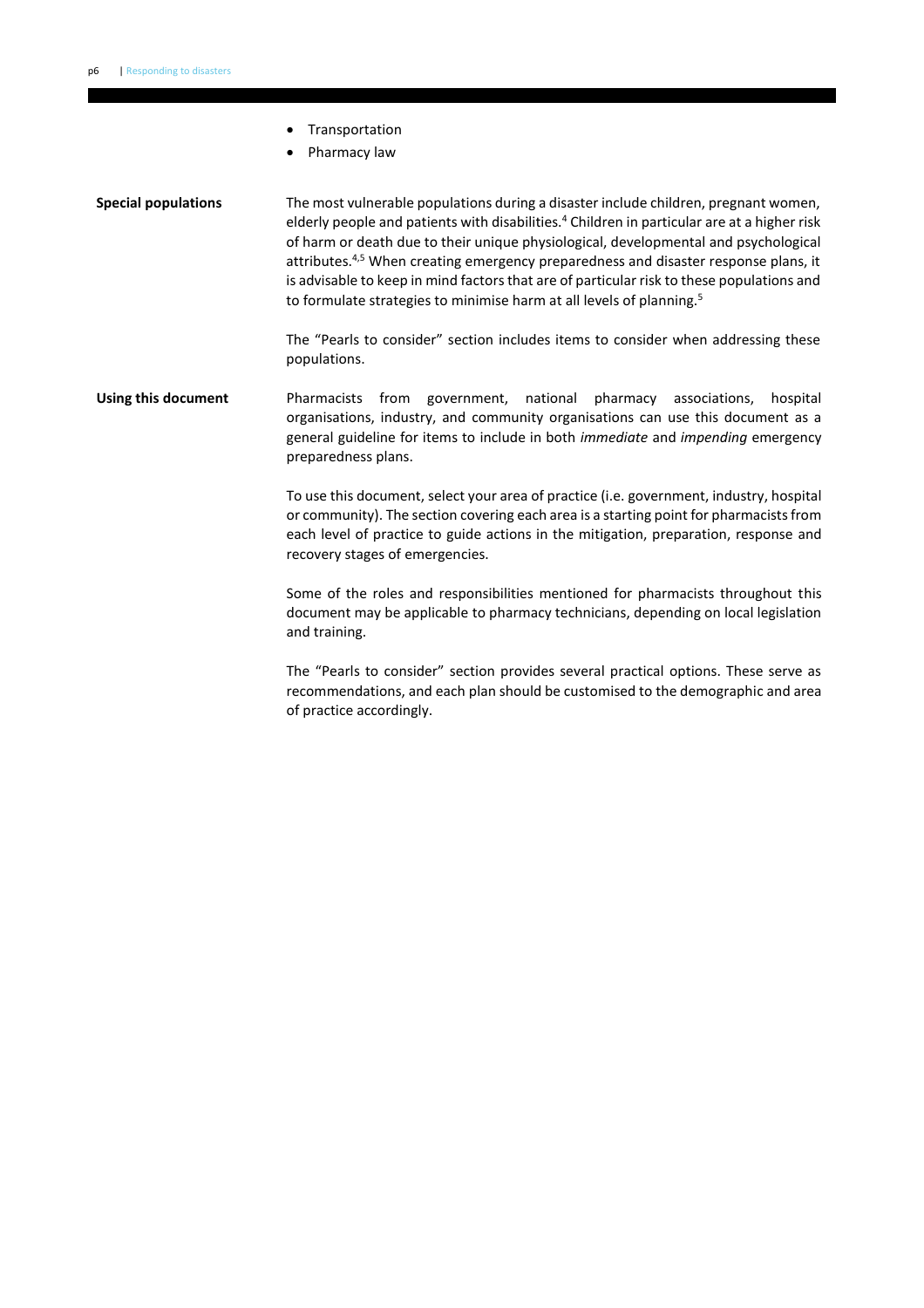## <span id="page-8-0"></span>**1 National implementation**

### <span id="page-8-1"></span>**1.1 Government and pharmacy associations**

### <span id="page-8-2"></span>**Prevention/Mitigation**

### **A. Risk analysis**

- A.1. Governments and national pharmacy organisations should conduct risk assessments at the national and regional levels. This risk assessment includes:
	- Criticality or vulnerability assessment, all-hazards risk assessment
	- Identification of any specific disaster/emergency that may occur, the likelihood of occurrence, and amount of time there is for a warning (immediate versus impending)<sup>6,7</sup>
	- Assessment of the national government's ability to provide aid
	- Identification of the information that should be provided to regional pharmacists to incorporate into SOP of emergency management

### <span id="page-8-3"></span>**Preparation**

- **B. Expansion of pharmacy practice legislation**
	- B.1. National governing bodies should consider providing authorisation under emergency, for expansion of pharmacists' scopes of practice:<sup>8</sup>
		- The change in scope should be based on pre-existing training and the competency of pharmacists at the regional and national level.
		- Government legislators should work in cooperation with colleges of pharmacy to determine the expansion of pharmacists' scopes of practice to meet emergency needs, if appropriate.
	- B.2. Legislation can include but is not limited to the following expanded pharmacist acts:
		- Emergency prescribing rights for therapies that previously required physician prescription<sup>9</sup>
		- Initiation and distribution of prescriptions for immunisation $10-12$
		- $\bullet$  Administering vaccines and other injectable medicines<sup>8,12,14</sup>
		- Refill authorisation for increased time periods<sup>10,13</sup>
		- Managing previously prescribed therapies and chronic disease treatments<sup>10,12</sup>
		- Triage, screening and point-of-care testing by pharmacists $10,11,14,15$
		- Screening and prescribing treatments for patients with minor  $ailments<sup>10</sup>$
		- Organisation, distribution and control of stockpiles<sup>12,16</sup>
		- Supplying and counselling patients on emergency prescription medicines<sup>16</sup>
		- Administering first aid<sup>8</sup>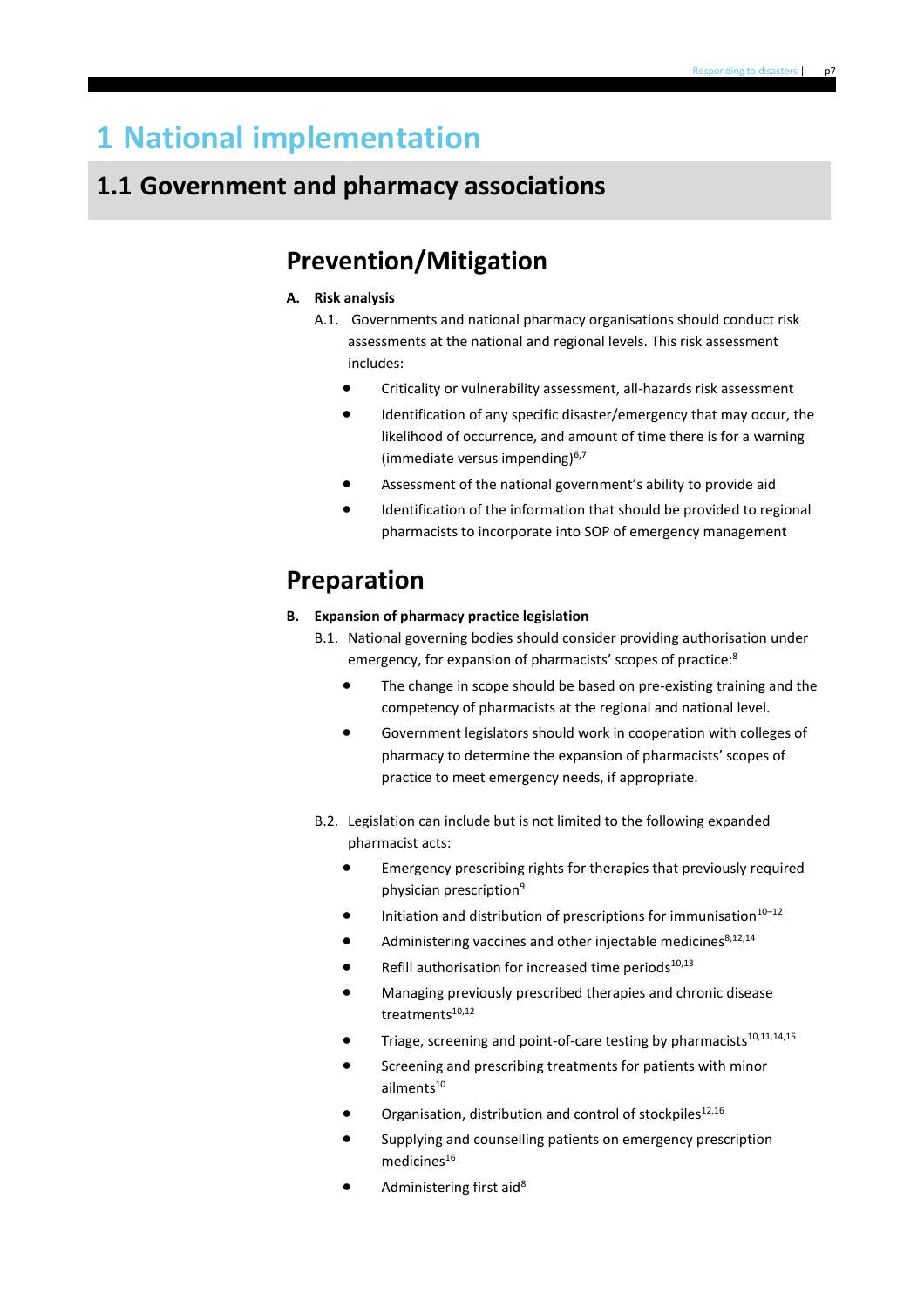### <span id="page-9-0"></span>**1.1 Government and pharmacy associations**

- Authorisation to make therapeutic substitutions on previously prescribed medicines.<sup>9</sup>
- B.3. Legislation may also waive certain requirements:<sup>17</sup>
	- Temporary pharmacy licences can be provided to alternative locations in cases of emergency that require pharmacy relocation $17$
	- Legislature related to size of space required, sanitation requirements, equipment requirements etc.<sup>17</sup>
	- National medicines regulatory bodies may choose to provide new medicines to pharmacies to prevent shortages. Authorisation may be given for the importation of licensed medicinal products from other countries which are not yet licensed in the country where the medicines are to be used.<sup>14</sup>
- **C. Management of human resources and national stockpile pharmaceuticals**
	- C.1. National pharmacist response teams: 11,18
		- In nations where infrastructure permits, pharmacist response teams can be arranged and deployed
		- Pharmacist teams can be part of pre-existing emergency response teams, and should include other health care professionals $11,19$
		- Pharmacists on these teams can provide alternative therapeutic plans based on resources that are available at the time of emergency<sup>12,18,20</sup>
		- Teams should be able to be deployed within a short time of declaration of an emergency/crisis to areas of need $^{11}$
		- In collaboration with government, national, regional agencies, supply resources unavailable to local region $21$
	- C.2. National stockpile
		- National governments, in cooperation with national pharmacist associations that are involved with pharmaceutical management, should ensure there is a sustainable capacity of services and products within stockpiles to meet the needs of regional emergency response in the event that regions request national aid $^{20}$
		- Pharmacists involved in national stockpile management should ensure timely deployment of appropriate emergency supplies of  $medicines<sup>8,11</sup>$
		- An example of an emergency medicine supply list can be found in the "Pearls to consider" section.

### C.3. Organisation of distribution points<sup>22</sup>

- In countries where the resources permit, regional government authorities may establish locations for distribution of medicines and performance of activities
- Activities to be performed by pharmacists at points of distribution (POD) may include national pharmaceutical stockpile distribution $22,23$
- Pharmacists should be involved in the management of national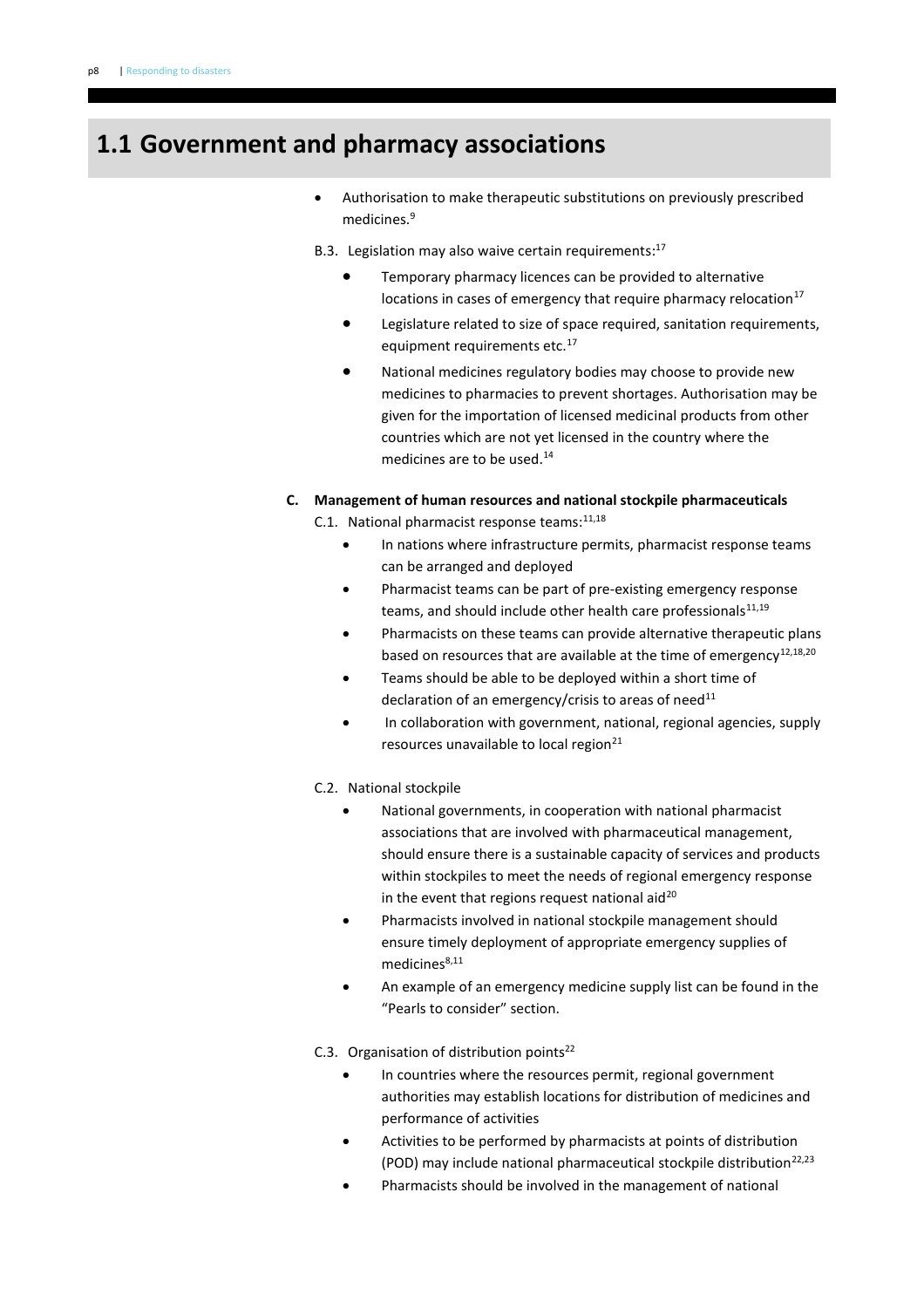### <span id="page-10-0"></span>**1.1 Government and pharmacy associations**

stockpile pharmaceuticals at each distribution point<sup>24</sup>

- Pharmacists can dispense medicines at each distribution point , and provide education on the correct use and adherence to treatment being distributed
	- o Distribution points can also be used as locations for pharmacists to provide mass vaccination administration and education $23-25$

### <span id="page-10-1"></span>**Response**

- **D. National organisations should provide transport route management for pharmaceutical delivery**
	- D.1. Determine alternate routes or means of transport
		- Government and pharmacy associations involved with pharmaceutical management should use international, national and local government information to determine appropriate routes for the transport of pharmaceuticals for the situation where disaster has left regular routes unusable $<sup>7</sup>$ </sup>

#### **E. Communication nationally and internationally**

- E.1. National organisations should identify mechanisms for appropriate means of communication to ensure delivery of timely information<sup>8</sup>
- E.2. Governments, in cooperation with national and regional pharmacy organisations, should ensure all regions receive timely and continuous information using appropriate means of communication $8,19$ 
	- Alternative communication networks may be needed should previous methods of communication become inaccessible (such as using cell phones, fax machines, satellites or internet) $26,27$
	- National organisations involved in provision of pharmaceutical aid packages to regions that have requested additional aid, must provide clear information regarding the contents of each package and how regions may replenish their stores $^{21}$
	- Governments, in cooperation with national and regional pharmacy organisations, should coordinate and prioritise resources to be provided, based on the degree of need for each region affected<sup>7</sup>
	- Government and national pharmacy associations, in collaboration with other national health care associations, should maintain open communication with the public at all times to maintain credibility and reduce unnecessary anxiety<sup>28</sup>
- E.3. Transparency of resource capacity
	- National organisations must provide clear information to regions and municipalities regarding what national resources are available and the methods of accessing these resources
		- o This can include resources such as national stockpiles and national response teams
	- Governments in cooperation with national pharmacy associations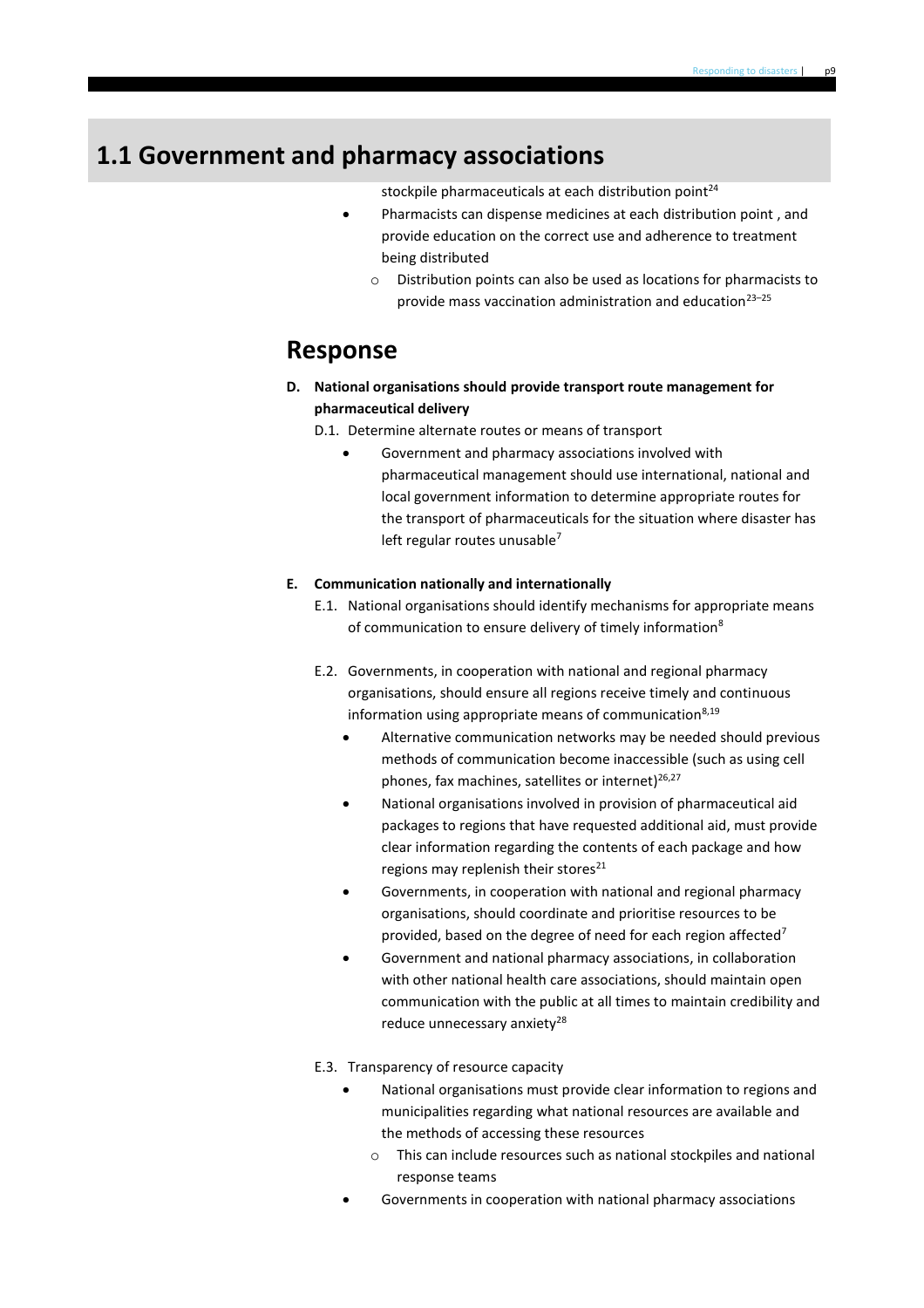## <span id="page-11-0"></span>**1.1 Government and pharmacy associations**

should be transparent regarding limitations in capacity of resources available to regions

- Transparency must be provided with respect to sustaining primary resource allocation and response<sup>29</sup>
- National organisations must be transparent regarding the amount of time from when an emergency is declared to when stockpile and materials will be deployed and received by areas in need
	- o I.e. Based on route changes and methods of transportation, national associations should provide a minimum and maximum number of hours between when an emergency is declared, to when materials will be deployed, and when regions can expect to receive these packages

## <span id="page-11-1"></span>**Recovery**

- F. **Post-incident analysis**<sup>29</sup>
	- F.1. Application of changes to current standard operating procedures (SOPs)<sup>29</sup>
		- Information from national government and pharmacy associations should be provided to regional organisations for incorporation into SOPs after an emergency event has occurred
		- National-level lessons learnt in emergency situations should be applied at the national and regional level
		- Post-disaster analysis can reduce the risks of future disasters due to alternative causes that may arise (such as disease prophylaxis) $^{28}$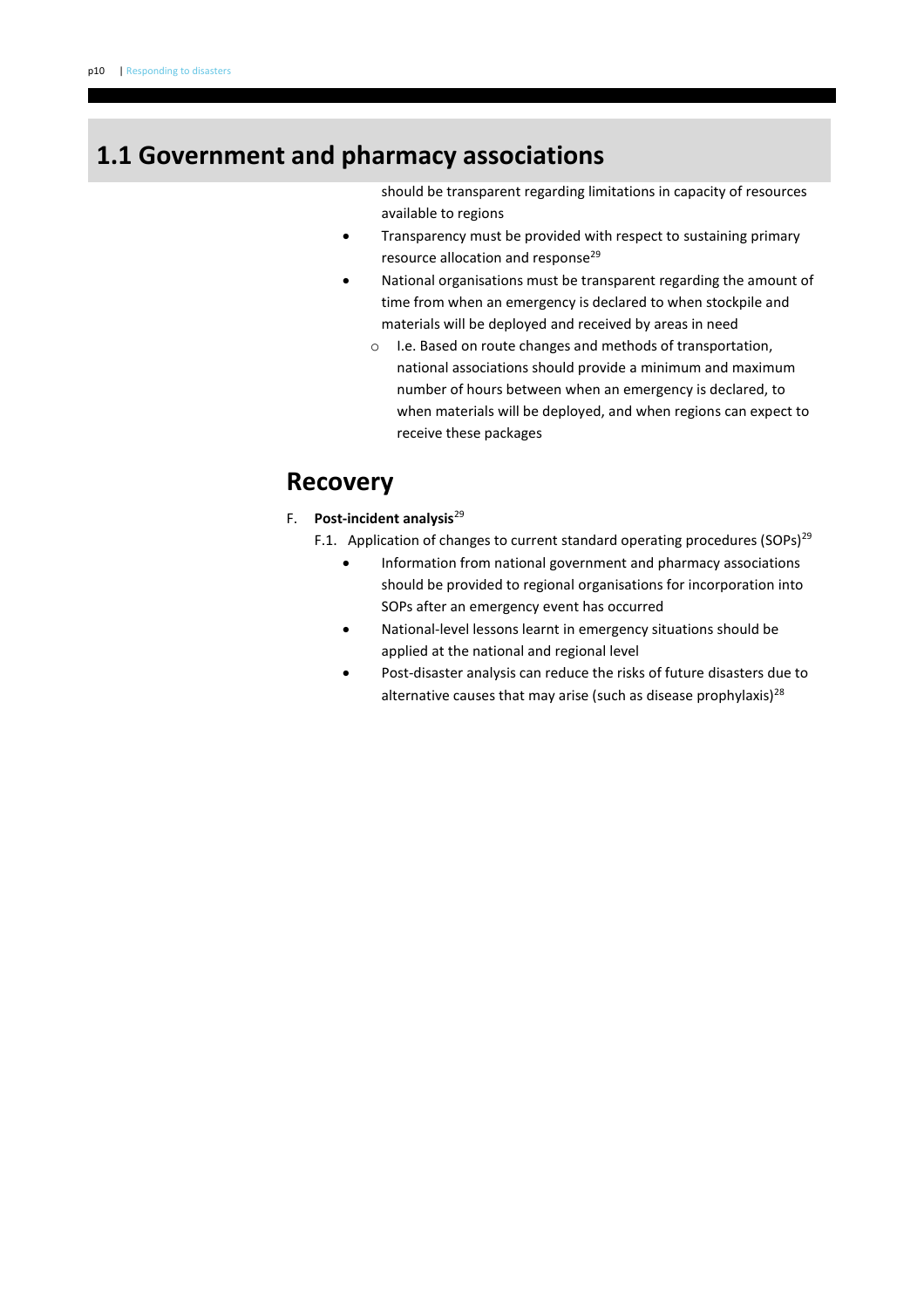## <span id="page-12-0"></span>**1.2 Industry/Manufacturers/Distribution**

### <span id="page-12-1"></span>**Prevention/Mitigation**

#### **A. Risk measurement and analysis**

- A.1. Industry pharmacists should analyse the probabilities that risks of specific disasters or emergencies may occur<sup>6</sup>
	- 1. Information regarding national and regional risks should be coordinated with national and regional government organisations
	- 2. Industry directors must remain informed on disaster risks for base material supply sites, distribution sites and pharmacies that the company supplies
	- 3. Risk identification should be disaster-specific
		- Refer to "Pearls to consider" section for disaster-specific tasks
- A.2. Risks should be identified based on their likelihood of occurrence, the impact they will have on the institution, and the warning time that may be available before the emergency occurs<sup>6</sup>
	- These events can be further classified as immediate or impending $30$
- A.3. Regional risks and impact stratifications should be added to emergency SOPs for appropriate preparedness protocols $6$

### <span id="page-12-2"></span>**Preparation**

- **B. Industry pharmacy organisations should create, provide and promote guidelines for SOPs at both the manufacturer and distributor level**
	- B.1. Industrial pharmacy SOPs should include
		- 1. List of personnel with primary roles in the SOPs, and their responsibilities<sup>26,27,31</sup> (which can include <u>but are not limited to)</u>:
			- Preparedness coordinator<sup>31</sup>
			- Emergency planning team $31$
		- 2. Supply chain management information<sup>32</sup>
			- Manufacturers should include location-based models in their SOPs to account for potential disruptions to transportation networks to distribution centres
			- Distributors must include a list of all manufacturing sources in their SOPs 32
			- In countries where regulation permits, distributors may include a list of alternative manufacturers they may pull from $32$
			- Manufacturers should include a list of all distributors they provide
		- 3. Backup facility planning<sup>32</sup>
			- Manufacturing organisations should consider confirming backup capacity for storage and manufacture of product at their contracted sites
			- In countries where regulations permit, industry SOPs may include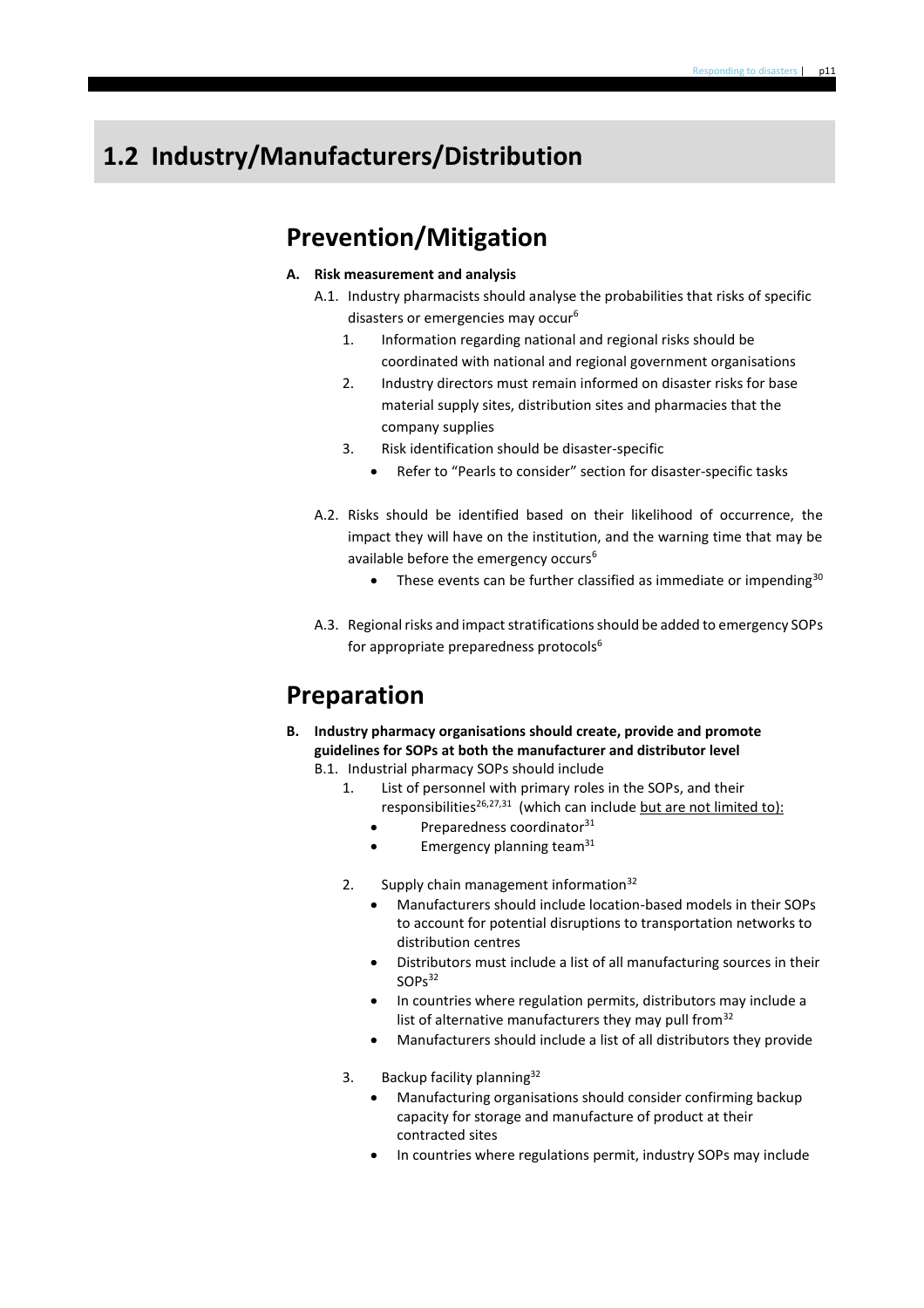## <span id="page-13-0"></span>**1.2 Industry/Manufacturers/Distribution**

agreements with distribution sites that guarantee warehouse stock (reserved inventory) regardless of the type of emergency<sup>27</sup>

- Products for which there may be an increased need during an emergency and that do not have short shelf-lives should be considered to be part of the stockpile that is based on the type of emergency<sup>20,32</sup>
- Consideration should be given to alternative methods for energy production, such as emergency generators $27$
- 4. Transportation disruption<sup>32</sup>
	- The SOPs should include plans for alternative maritime or land transport in the instance that transportation by land or water is disrupted<sup>32</sup>
	- Organisations may consider unconventional methods of transport during emergency events<sup>31</sup>
	- SOPs should include substitute delivery routes to partners and consumers in case regular routes are disrupted<sup>27</sup>
- 5. Communication disruption
	- SOPs should include alternative methods of communication in the instance that landlines are unavailable (such as using cell phones, satellite phones, amateur [ham] radio $)^{26,27}$
- 6. Quality control<sup>32</sup>
	- Pharmaceutical manufacturers' SOPs should include means of maintaining continuous quality and safety control of products in emergency circumstances<sup>32</sup>
- B.2. Industry SOPs should include mandate for periodic SOP testing
	- 1. Designated emergency planning teams should organise periodic emergency drills (practice emergency simulations) to assess effectiveness of SOPs<sup>26,31</sup>
	- 2. Lessons learnt post-drill at the local level must be addressed and changed in SOPs to provide continual quality assurance<sup>25,29</sup>

### **C. Community outreach**

- C.1. Mutual aid agreements<sup>26</sup>
	- 1. Industry organisations may establish agreements with local response agencies and regional response agencies, including regional hospital and community pharmacy organisations
	- 2. The type of assistance that will be provided requires clear definition

### <span id="page-13-1"></span>**Response**

- **D. Pharmaceutical industry manufacturer sites and distribution sites must maintain communication regionally and nationally**
	- D.1. Regional industry organisations should maintain communication with government and national organisations to confirm accurate forecasts of numbers of vaccines and medicines required (number of people affected)<sup>32</sup>

## **1.2 Industry/Manufacturers/Distribution**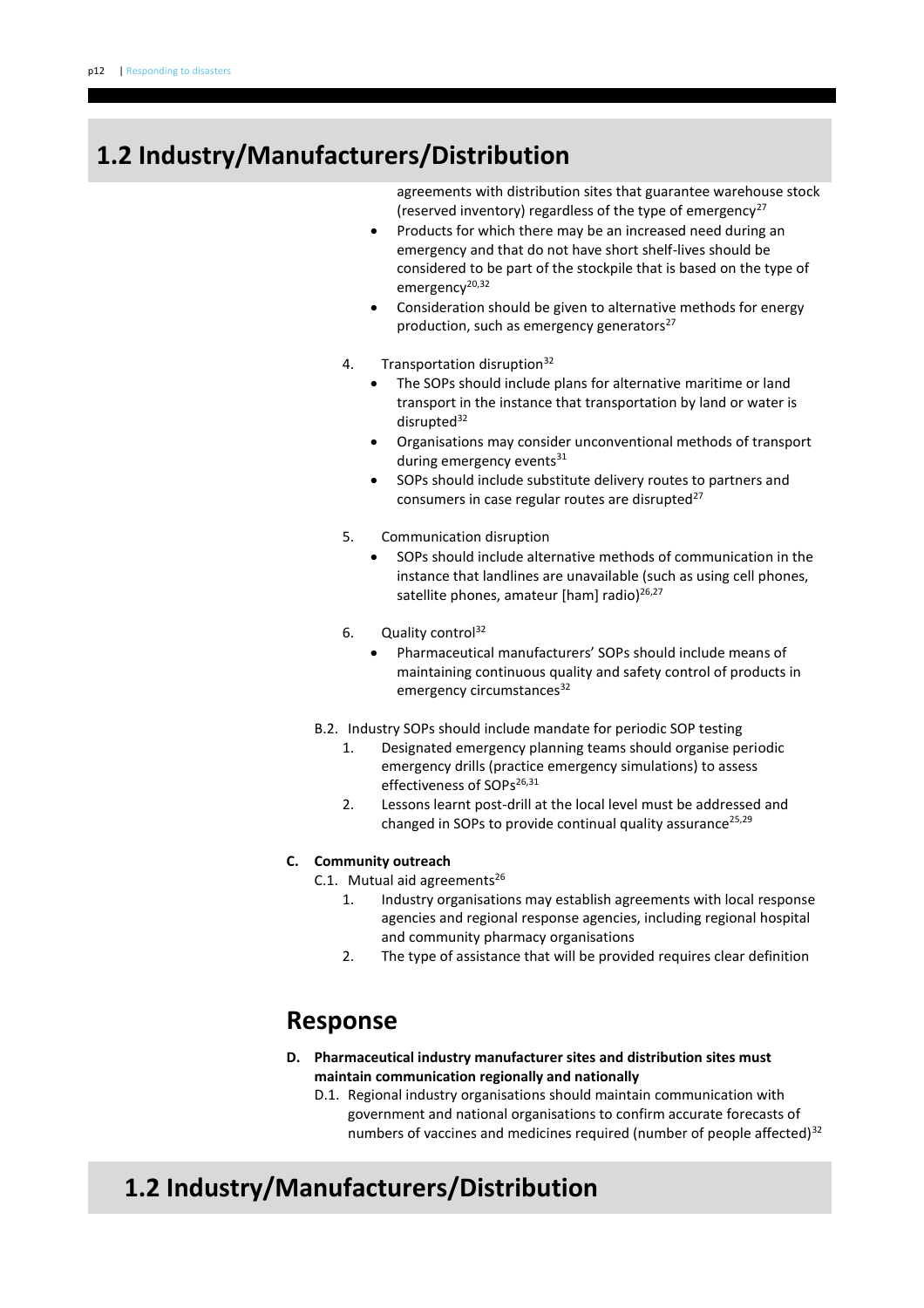- D.2. All industry preparedness policies must be clearly communicated to stakeholders such as government and community planning committees $31$
- D.3. Real-time demand estimation and forecasting of need<sup>32</sup> Industry manufacturer and distributors should acquire up-to-date, dynamic forecasts of the demand for vaccines and other pharmaceuticals from national government and health organisations $^{32}$

#### **E. Implementation of emergency SOPs**

E.1. Immediate emergency response

- All staff are to carry out steps for immediate emergency response as per the SOPs of that company and region
- E.2. Impending emergency response
	- All staff are to carry out steps for impending emergency response as per the SOPs of that company and region

### <span id="page-14-0"></span>**Recovery**

#### **F. Post-recovery analysis**

- F.1. Pharmacists should take note of lessons learnt from use of the SOPs in training/mock situations as well as in emergency situations
- F.2. Summary of best practices within the SOPs should be highlighted
- F.3. Post-disaster analysis can reduce the risks of future disasters due to alternative causes that may arise (such as disease prophylaxis)<sup>28</sup>

#### G. **Application of lessons to SOPs** 29

G.1. Provide information from lessons learnt from use of SOPs in training situations to regional organisations, for incorporation into SOPs after an emergency event has occurred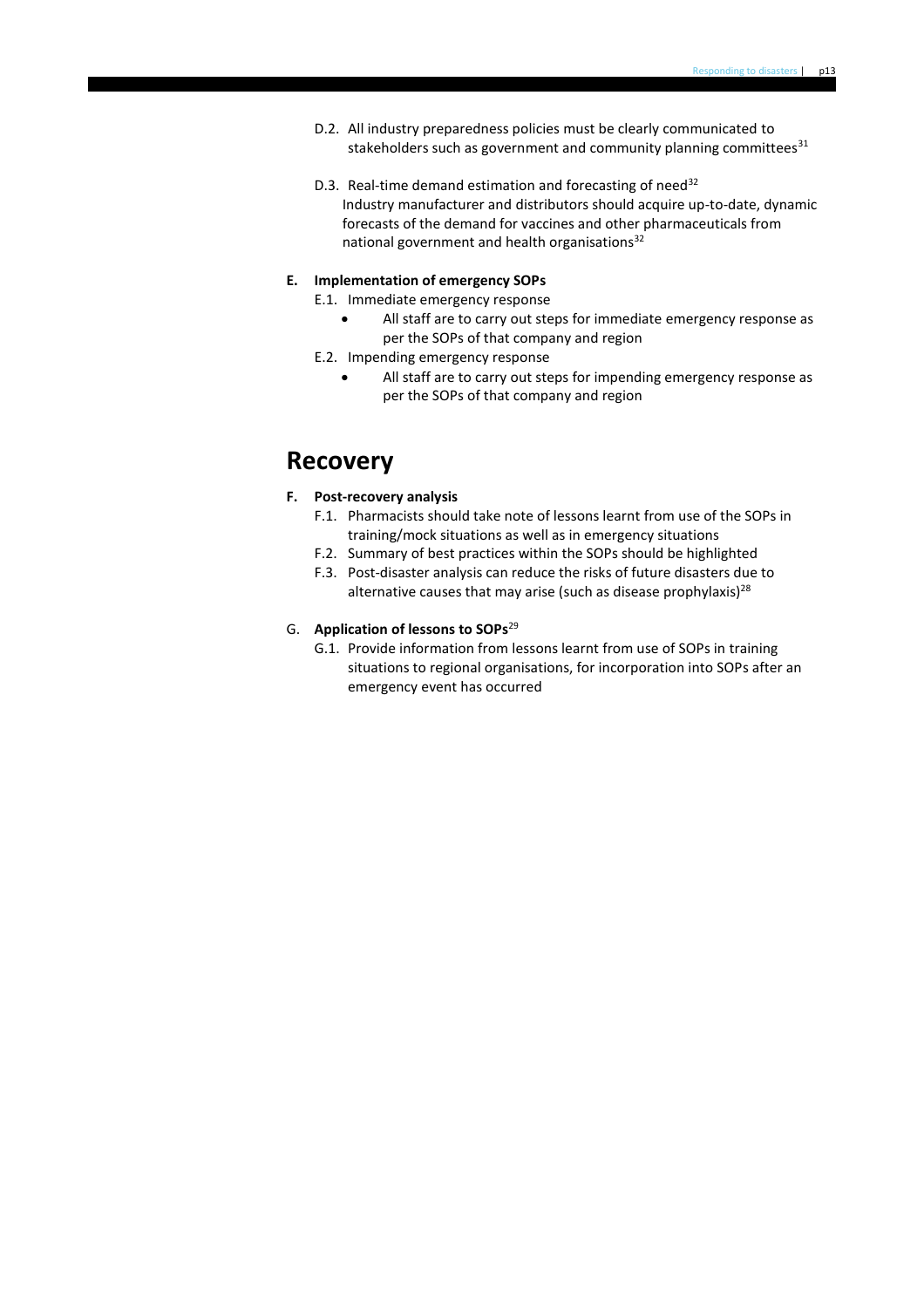## <span id="page-15-1"></span><span id="page-15-0"></span>**2.1 Hospital pharmacy**

## <span id="page-15-2"></span>**Prevention/Mitigation**

### **A. Regional risk measurement and analysis**

- **A.1.** Regional hospital pharmacists should analyse the probabilities that specific disasters or emergencies may occur at the regional and local levels $6$ 
	- 1. Information regarding potential disaster risks in the region should be coordinated with national and regional government organisations
	- 2. Risk analysis should be specific for the type of disaster
		- Refer to "Pearls to consider" for tips on preparing the hospital pharmacy for disaster-specific scenarios
- **A.2.** Risks should be identified based on their likelihood of occurrence, the impact they will have on the pharmacy, and the warning time that may be available before the emergency occurs<sup>6</sup>
	- These events can be further classified as immediate or impending $30$
- **A.3.** Regional risks and impact stratifications should be added to emergency SOPs for appropriate preparedness protocols<sup>6</sup>

### **B. Local risk analysis**

- **B.1.** Hospital pharmacy directors at each hospital should stay informed about the history of, potential for, and news of immediate or impending natural disasters and accidents in the local area<sup>16</sup>
- **B.2.** Pharmacy directors should ensure local hospital emergency SOPs are individualised and prioritised based on possible events of the local area

### **C. Local emergency drills (practice simulations)**

- **C.1.** The emergency planning team (defined in "Regional hospital preparation" — D.2) should plan and implement periodic emergency drills, as per the regional hospital pharmacy emergency SOPs guideline<sup>6,19</sup>
- **C.2.** Drills should be specific to the type of emergency, and use appropriate timelines as per real situations (For example, immediate versus impending)

## <span id="page-15-3"></span>**Preparation**

- **D. Regional hospital pharmacists should create, provide and promote guidelines for emergency SOPs**
	- **D.1.** Hospital SOPs for *immediate* emergency should include:
		- 1. List of personnel involved with immediate response that will be contacted
		- 2. List of personnel should be prioritised based on factors that may be of use at times of acute emergency such as:
			- Proximity to the hospital<sup>30</sup>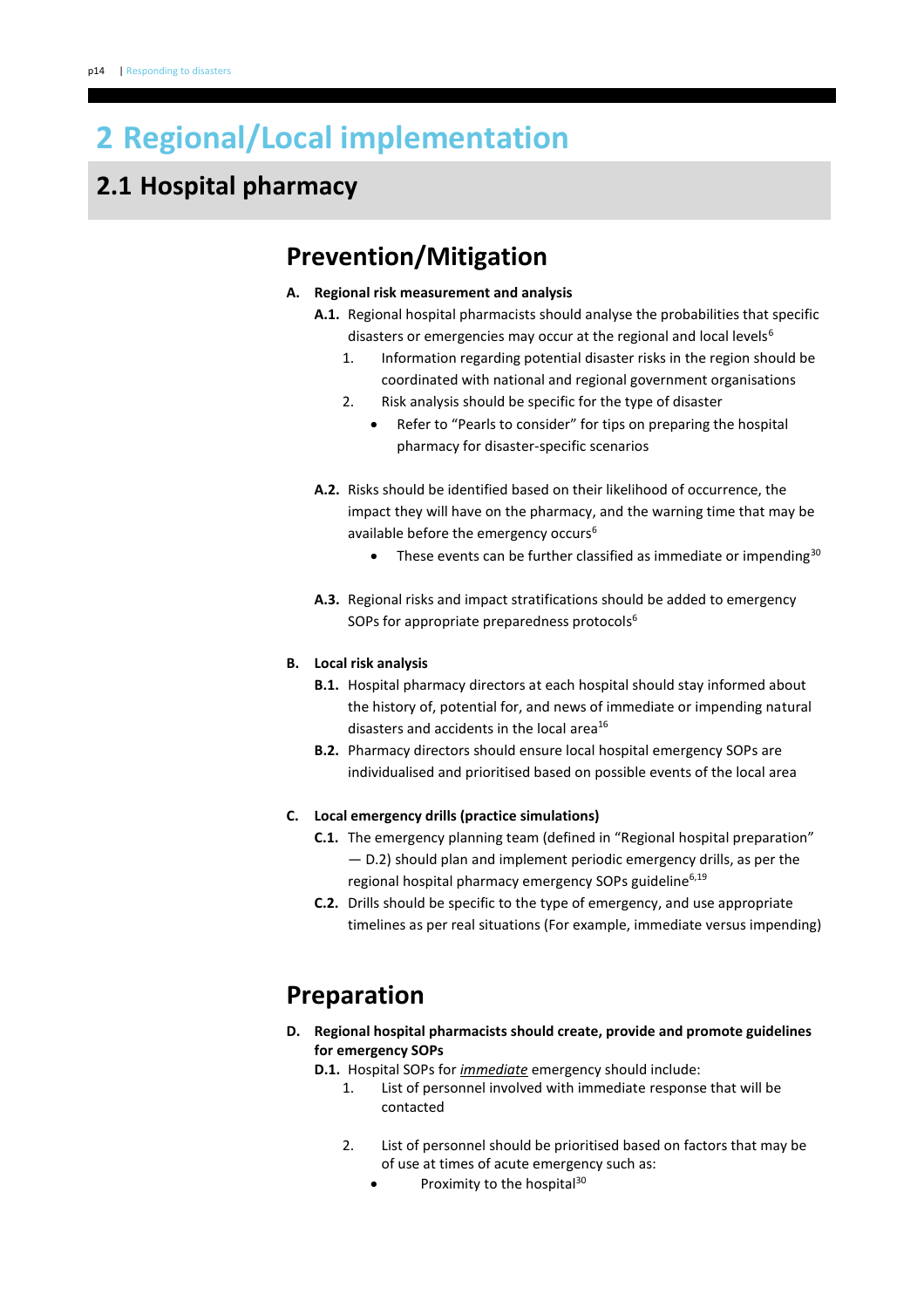## **2.1 Hospital pharmacy**

- Activities that can be provided by that staff member (technicians versus interns versus pharmacists etc.)<sup>30</sup>
- Resources they may be able to provide (transportation, trailers) $30$
- 3. Disaster-specific actions<sup>30</sup>
	- Based on risk analysis for immediate emergencies (Section A.1), protocols should include immediate response measures for situations with less than 24 hours notice, for each specific region
	- Protocols should be prioritised for events requiring acute and immediate response
- **D.2.** Hospital SOPs for *impending* emergency should include:
	- 1. List of personnel with primary roles in the SOP, and their
		- responsibilities<sup>6,29</sup> (which can include but are not limited to): • *Directors of pharmacy*<sup>16</sup>
			- o Remain informed on potential for disasters in the region
			- o Compile and upkeeps pharmacy stockpile
		- o Ensure contingency plan is in place to procure supplies in the event that stockpile depletes
		- o Create a pharmacy emergency planning team
		- o Create and maintains emergency contact information  $list^{6,33}$
		- *Directors of pharmacy information systems*<sup>16</sup>
			- o Ensure that backup electricity is available; alternative supplies of energy for emergency use
			- o Ensure remote access to data and operating systems is available
			- o Create and maintain list of staff requiring remote access, which systems to provide access to, and mechanism of access to these systems
			- o Ensure proper backup of data and records<sup>33</sup>
		- *Emergency planning teams*<sup>6</sup>
			- o Prepare a list of emergency supplies/disaster kit to be stored on location (essentials such as food, first aid supplies)<sup>6,30</sup>
			- o Ensure staff are educated on SOP implementation, and receives training on items to be carried out<sup>6,20</sup>
			- o Determine critical functions to maintain during disaster<sup>6</sup>
			- $\circ$  Organise "emergency drills" (practice simulations)<sup>6,19</sup>
			- o Designate alternate location to continue administrative operations if original location of operations becomes inaccessible<sup>6</sup>
	- 2. Pharmaceutical stockpile management
		- Should be specific to the region and population demographics
		- Should be consistent with other institutions' emergency plans such as community and industry, within the same region or municipality and avoid redundancy<sup>34</sup>
		- Local stockpile plans should prepare for sustainability of patients<sup>13</sup> for a minimum of 24 hours<sup>21</sup>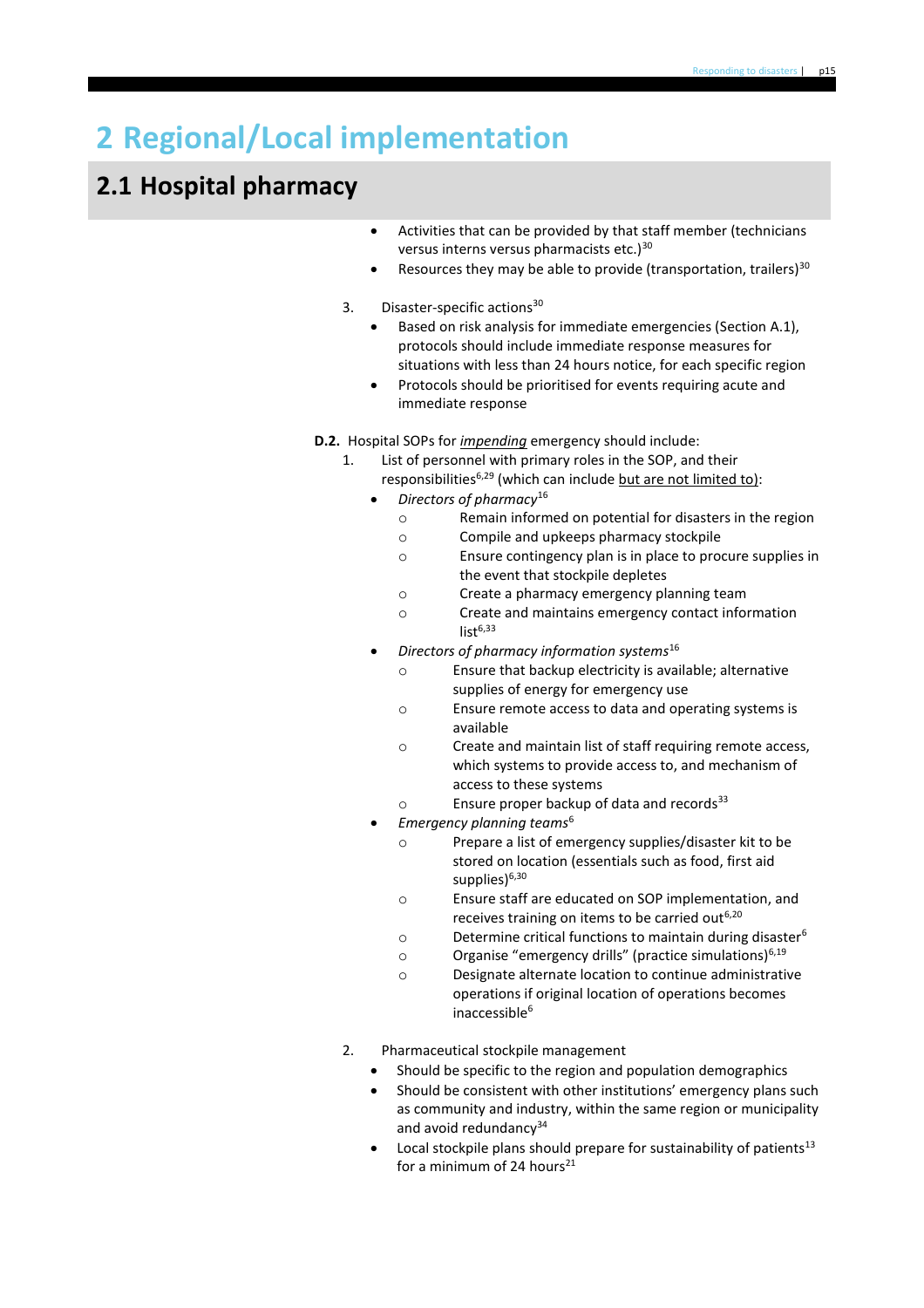## **2.1 Hospital pharmacy**

- Medicines should be organised in a systematic way so that pharmacists and technicians can quickly and efficiently access appropriate medicines<sup>15</sup>
- Medicines should be kept in alternative secure storage areas to reduce risk of stock being compromised
- 3. Communication management
	- SOPs should include alternative methods of communication in the instance that landlines are unavailable (such as using cell phones, fax machines, satellites, internet) $26,27$
	- Ensure the plan for communication includes up-to-date and accurate contact lists of employees and affiliates<sup>13</sup>
	- Hospital pharmacists can consider the use of validated pictograms in humanitarian situations to provide medication information to patients, where language barriers may exist<sup>35,36</sup>
- 4. Protection of resources<sup>6</sup>
	- Hospital pharmacies should consider preservation of paper records, in the event that electricity is disrupted
		- o Lists of suppliers and manufacturers, their contact information, and the account number should be stored
	- Pharmacy computer programming requires sufficient backups that are done routinely, prior to disaster
	- Fire extinguishers and smoke detectors are installed as per health and safety codes
	- For disaster-specific methods of resource protection, refer to "Pearls to consider"
- 5. Staff protection
	- Pharmacists and health care professionals must be protected from potential health and safety risks that arise during disasters
	- Hospital pharmacy SOPs should include a list of protective equipment and steps for personal protection in times of emergency
	- SOPs may include safety precautions such as required or recommended immunisations;<sup>37</sup> personal protective equipment (PPE) including skin, eye, respiratory and hearing protection; $38$  and measures for infection control
	- SOPs should also include safety checks for the wellbeing and mental health of staff before returning to work or continuing work post-disaster<sup>39</sup>
- **D.3.** Hospital SOPs should include mandate for periodic SOP testing
	- 1. Designated pharmacy emergency planning teams must organise periodic emergency drills to assess effectiveness of the SOPs<sup>6,19</sup>
	- 2. Emergency drills must follow accurate timeframes for when medicines stockpiles will run out and when national aid (if available) will arrive
	- 3. Lessons learnt post-drill at the local level must be addressed and changed in the SOPs to provide continual quality assurance<sup>25,29</sup>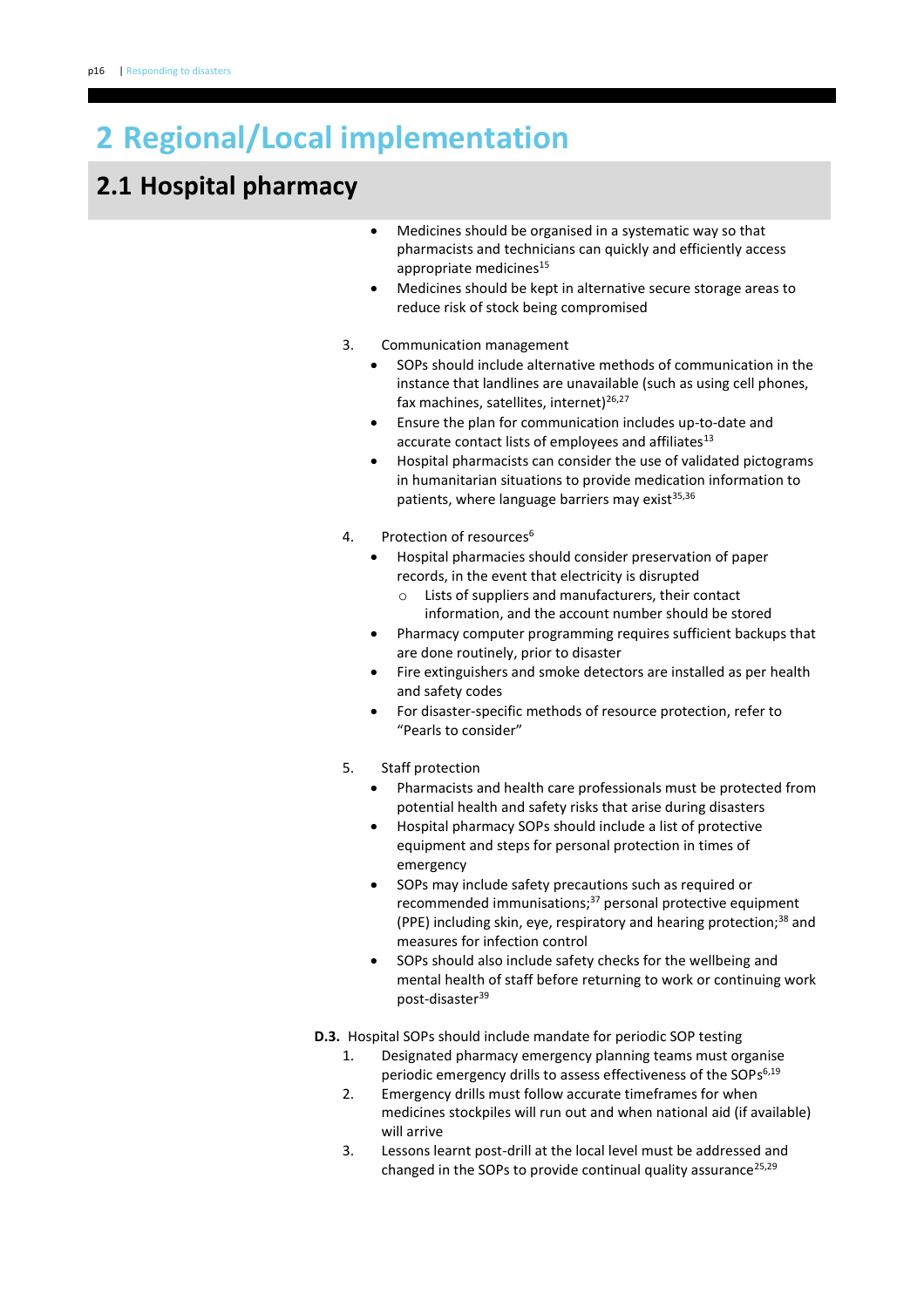## **2.1 Hospital pharmacy**

- **E. Regional hospital pharmacists should promote uptake and implementation of expanded pharmacy legislations**
	- **E.1.** Promotion of expanded pharmacist acts to local regions through:
		- 1. Provision of information to all municipalities on changes in practice legislation that will occur in emergency situations
		- 2. Providing training programmes where applicable
- **F. Local hospital pharmacy personnel and affiliates should be informed of the tasks to be followed at their specific pharmacy in emergency situations F.1.** Pharmacy director
	- Ensures regional hospital pharmacy SOPs are individualised for the local hospital as needed
	- Ensures all pharmacy personnel are made aware of the hospital pharmacy's emergency plan, know their tasks involved with emergency response and are up to date on training for these tasks<sup>6</sup>
	- Ensures information regarding proper use of medicines in response to emergency is available to all health professionals at the hospital<sup>16</sup>
	- Ensures the hospital pharmaceutical stockpiles are coordinated with local preparedness plans (including community pharmacies and industry pharmacy)<sup>16</sup>
	- Develops relationships with pharmaceutical industry providers for potential donations or provisions and contracts for emergency pharmaceuticals<sup>6,14</sup>
	- Selects predetermined location(s) for relocation in the event that pharmacy operations are not able to continue, or are unsafe $30$
	- **F.2.** Information systems directors
		- Ensure all tasks and requirements defined in emergency SOPs are maintained
		- Ensure all system requirements and backups are tested routinely
		- Ensure privacy and confidentiality of all information is maintained throughout the emergency response
	- **F.3.** Emergency planning team
		- Ensures all pharmacy personnel are made aware of the hospital pharmacy's emergency plan, know their tasks involved with emergency response and are up to date on training for these tasks<sup>6</sup>
		- Provides training to staff to ensure all tasks involved in emergency response can be completed efficiently and competently
		- Plan and carry out periodic emergency drills, as per the regional hospital pharmacy emergency SOP guideline<sup>6,19</sup>
	- **F.4.** Pharmacists
		- Be well informed of the hospital's emergency SOPs and their place in the plan, specifically related to distribution, control of and use of pharmaceuticals
		- Be informed on expanded scopes of practice in emergency situations
		- Receive proper training regarding expansion of scope activities that may be required to be carried out as per expanded legislation
		- Receive and maintain training for first-aid certification $16$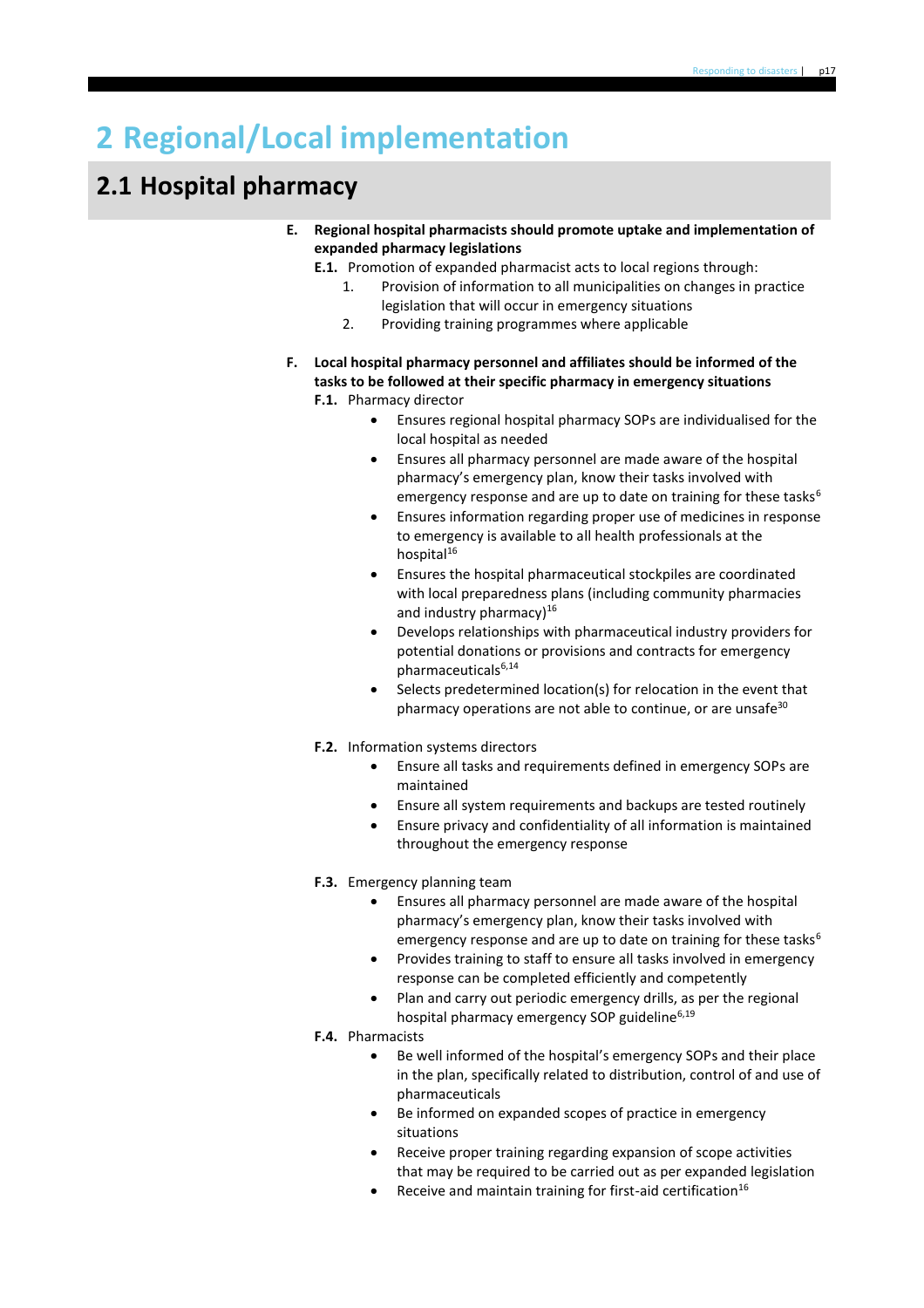### <span id="page-19-0"></span>**Response**

#### **G. Maintaining health records**<sup>40</sup>

- **G.1.** Pharmacists and pharmacy personnel must maintain standards of confidentiality for patient records management, while remaining accessible for health care personnel<sup>40</sup>
- **G.2.** Record keeping methods may need to be changed based on emergency circumstances<sup>40</sup>
- **G.3.** Record keeping should be designed to be easy to record with maximum information and on durable material<sup>40</sup>

#### **H. Regional management of transportation routes of pharmaceuticals**

- **H.1.** Regional hospital pharmacy organisations should communicate with governmental authorities regarding pharmaceutical transport route management
- **H.2.** Regional hospital pharmacy organisations must disseminate transportation information (including accurate estimates of delays) to local hospitals

#### **I. Local implementation of emergency SOPs**

- **I.1.** Immediate emergency response
	- All pharmacy staff are to carry out the steps for immediate emergency response as per the SOPs of that hospital
- **I.2.** Impending emergency response
	- All pharmacy staff are to carry out the steps for impending emergency response as per the SOPs of that hospital

### <span id="page-19-1"></span>**Recovery**

#### **J. Post-recovery analysis**

- **J.1.** Pharmacists should take note of lessons learnt from the use of the SOPs in training/mock situations as well as in emergency situations
- **J.2.** Summary of best practices within the SOPs should be highlighted
- **J.3.** Post-disaster analysis can reduce the risks of future disasters by identification of alternative approaches (such as disease prophylaxis) $^{28}$

### **K. Application of lessons to SOPs** 29

**K.1.** Information from lessons learnt from use of SOPs should be provided in training situations to regional organisations, for incorporation into SOPs after an emergency event has occurred

#### **L. Resuming operations**

#### **L.1. Short-term recovery operations**

- 1. If unsafe to continue operations in the original hospital pharmacy environment, hospital pharmacy coordinators can consider relocating to temporary shelters or predetermined relocation areas $30,41$
- 2. Debris and wreckage must be managed and removed $41$
- 3. Reparations and reconstruction should incorporate factors to mitigate previous inadequacies such as structural insufficiency or shortfalls in infrastructure<sup>41</sup>
- 4. In countries where it is available, hospital pharmacies should consider national and local disaster recovery assistance as needed $41$
- **L.2. Long-term recovery operations**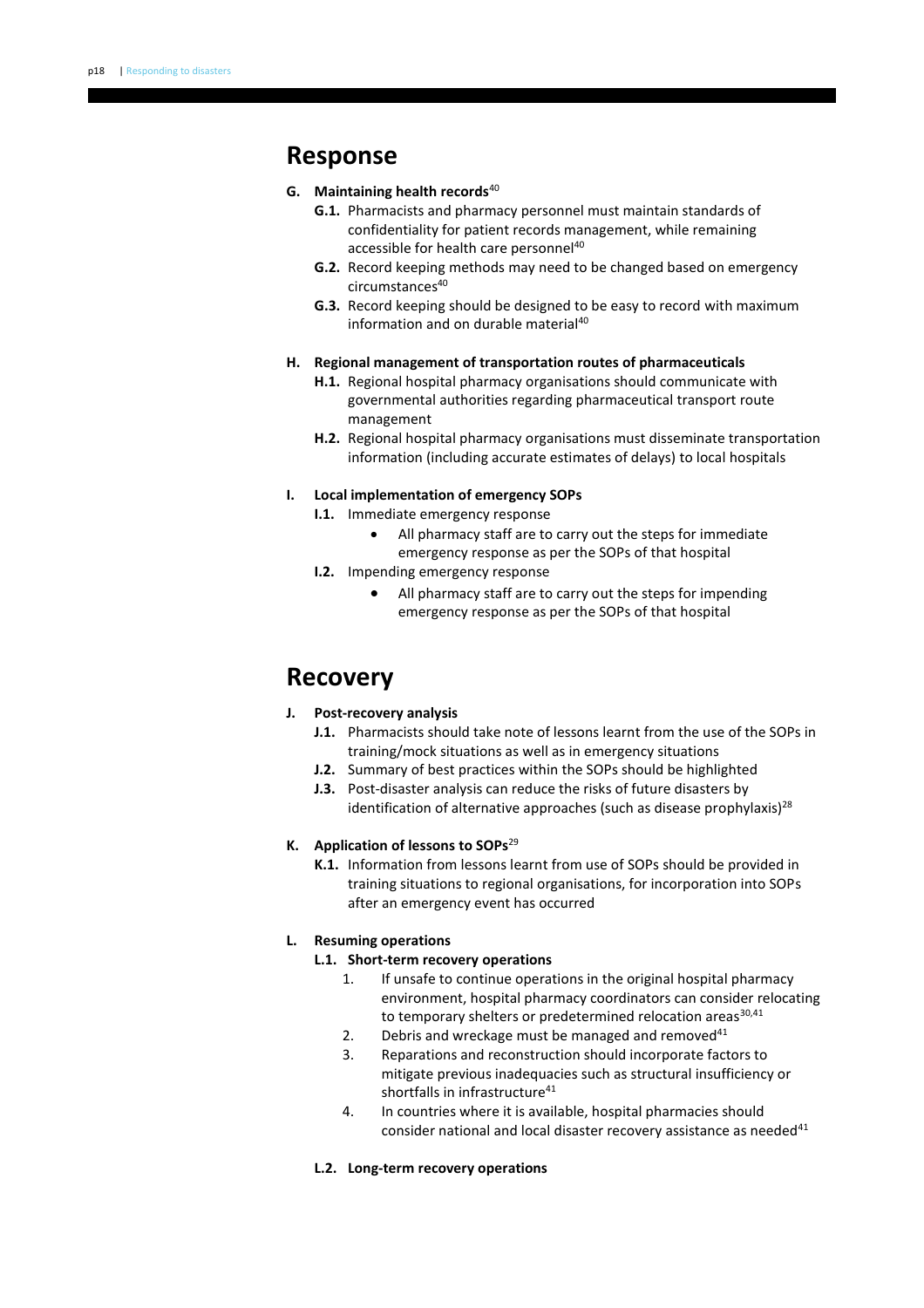## **2.1 Hospital pharmacy**

1. Hospital pharmacy directors must consider psychological, demographic and economic impacts on staff and workflow $^{41}$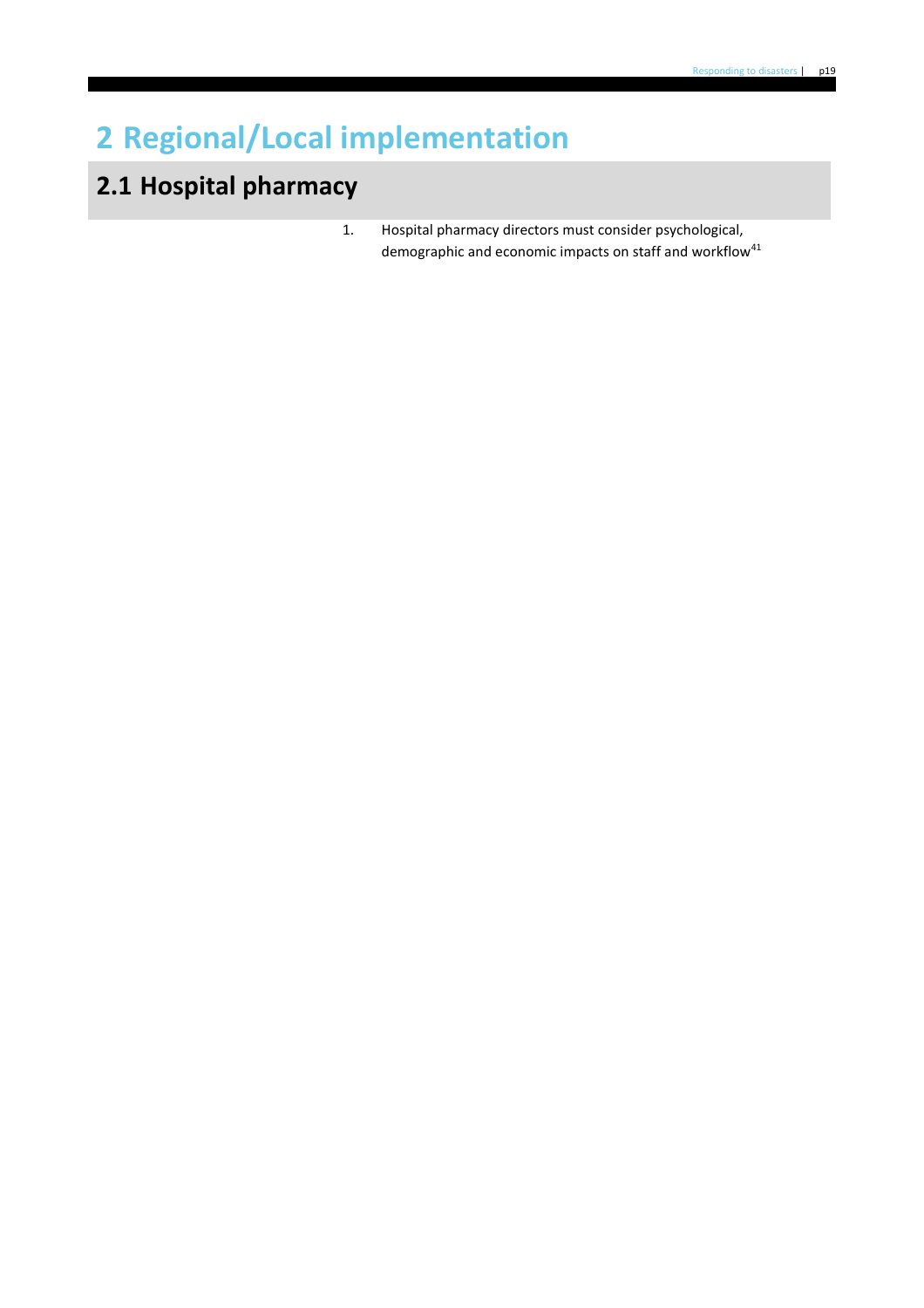## <span id="page-21-1"></span><span id="page-21-0"></span>**2.2 Community pharmacy**

## <span id="page-21-2"></span>**Prevention/Mitigation**

### **A. Risk measurement and analysis**

- A.1. Regional community pharmacists should analyse the probabilities that risks of specific disasters or emergencies may occur at both the regional and local levels<sup>6</sup>
	- 1. Information regarding potential disaster risks in the region should be obtained from and co-ordinated with national and regional government organisations
	- 2. Should be disaster-specific
	- 3. Refer to "Pearls to consider" for tips on preparing for specific disaster situations
- A.2. Risks should be identified based on their likelihood of occurrence, impact they will have on the pharmacy, and the warning time that may be available before the emergency occurs<sup>6</sup>

### **B. These events can be further classified as immediate or impending<sup>30</sup>**

B.1. Regional risks and impact stratifications should be added to emergency SOPs for appropriate preparedness protocols<sup>6</sup>

### **C. Local risk analysis**

- C.1. Pharmacy owners or pharmacists in charge should stay informed about the history of, potential for, and news of immediate or impending natural disasters, accidents in the local area<sup>16</sup>
- C.2. Pharmacy owners or pharmacists in charge should ensure pharmacy emergency SOPs are individualised and prioritised based on possible events of the local area
- D. Emergency drills (practice simulations)
	- D.1. Emergency planning teams should plan and implement periodic emergency drills, as per the regional community pharmacy emergency SOP guideline<sup>6,19</sup>
	- D.2. Drills should be specific to the type of emergency and use appropriate timelines as per real situations (e.g. immediate versus impending)

## <span id="page-21-3"></span>**Preparation**

- **E. Regional community pharmacists should create, provide and promote guidelines for emergency SOP** 
	- E.1. Community SOP for *immediate* emergency should include:
		- 1. List of personnel involved in immediate response, and tasks for each person
		- 2. The list of personnel should be prioritised based on factors that may be of use in times of acute emergency such as:
			- Proximity to pharmacy<sup>30</sup>
			- Activities that that staff member (technicians versus interns versus pharmacists etc.) is able to provide $30$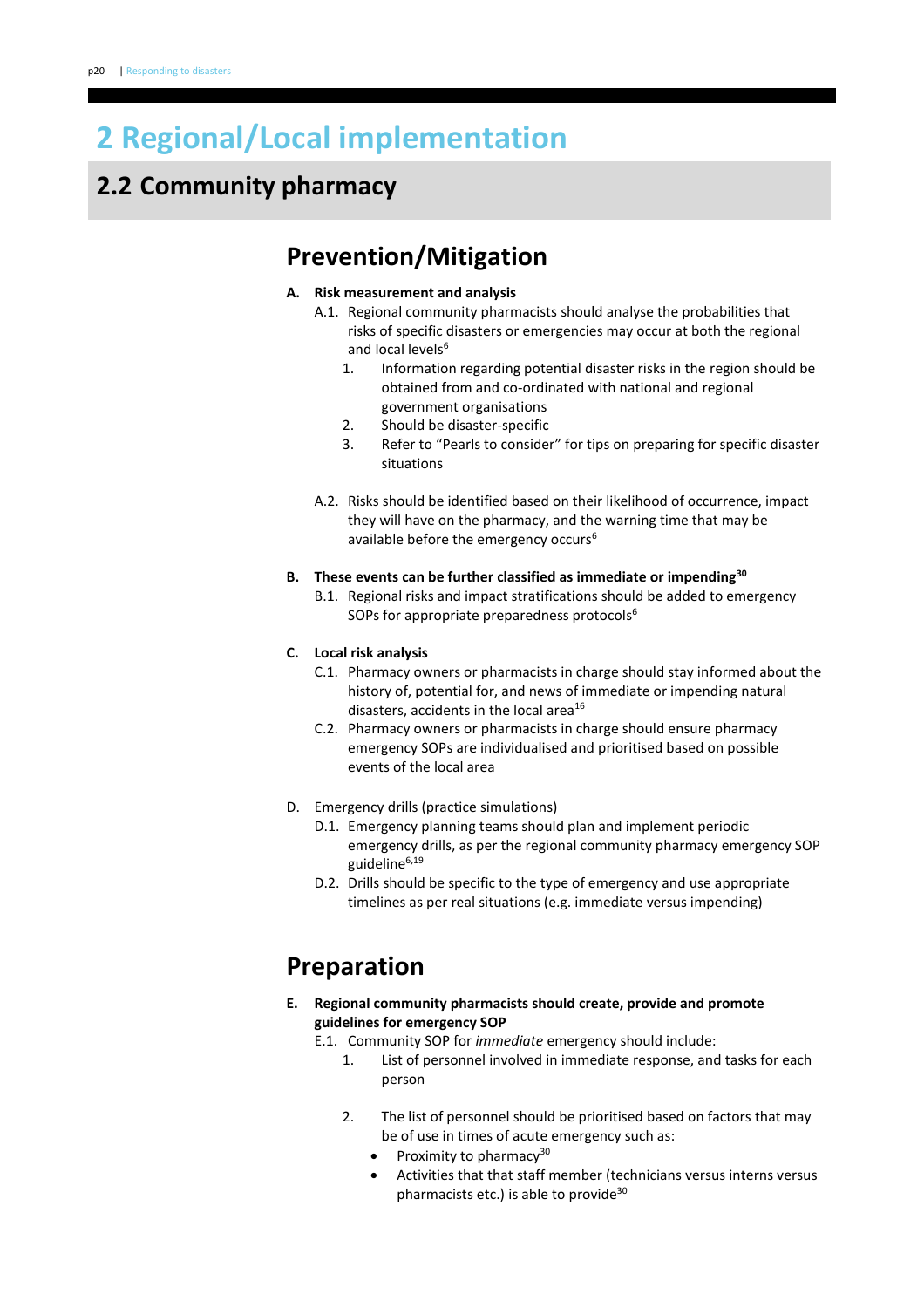### **2.2 Community pharmacy**

- Resources that the staff member may be able to provide (transportation, storage etc.)<sup>30</sup>
- 3. Disaster-specific protocol<sup>30</sup>
	- Based on risk analysis for immediate emergencies (section A.1), protocols should include immediate response measures for situations with less than 24 hours' notice, for each specific region
	- Protocol should be prioritised based on immediate need
- E.2. Community SOP for *impending* emergency should include:
	- 1. List of personnel with primary roles in the SOP, and their responsibilities (which can include but are not limited to):
		- Pharmacy managers
		- Pharmacy technicians
		- Other staff
	- 2. Pharmaceutical stockpile management
		- Should be specific to the region and population demographics
		- Should be consistent with other institutions' emergency plans (such as hospital and industry), within the same region or municipality and avoid redundancy $34$
		- Local stockpile plans should prepare for sustainability of patients $13$ for a minimum of 24 hours $^{21}$
		- Medicines should be organised in a systematic way so that pharmacists and technicians may quickly and efficiently access appropriate medicines<sup>15</sup>
		- Medicines should be kept in alternative secure storage areas to reduce risk of stock being compromised
	- 3. Communication management
		- SOPs should include alternative methods of communication in the instance that landlines are unavailable (such as using cell phones, fax machines, satellites, internet) $26,27$
		- The plan for communication should be up to date and have accurate contact lists of employees and affiliates<sup>13</sup>
		- Community pharmacists can consider the use of validated pictograms in humanitarian situations to provide medication information to patients where language barriers may exist $35,36$
	- 4. Protection of resources<sup>6</sup>
		- Community pharmacies should consider preservation of paper records in the event that electricity is disrupted
		- Lists of suppliers and manufacturers, their contact information, and the account number should be stored
		- Ensure pharmacy computer programming has sufficient backups that are done routinely
		- Fire extinguishers and smoke detectors are installed as per health and safety codes
		- For disaster-specific methods of resource protection refer to "Pearls to consider"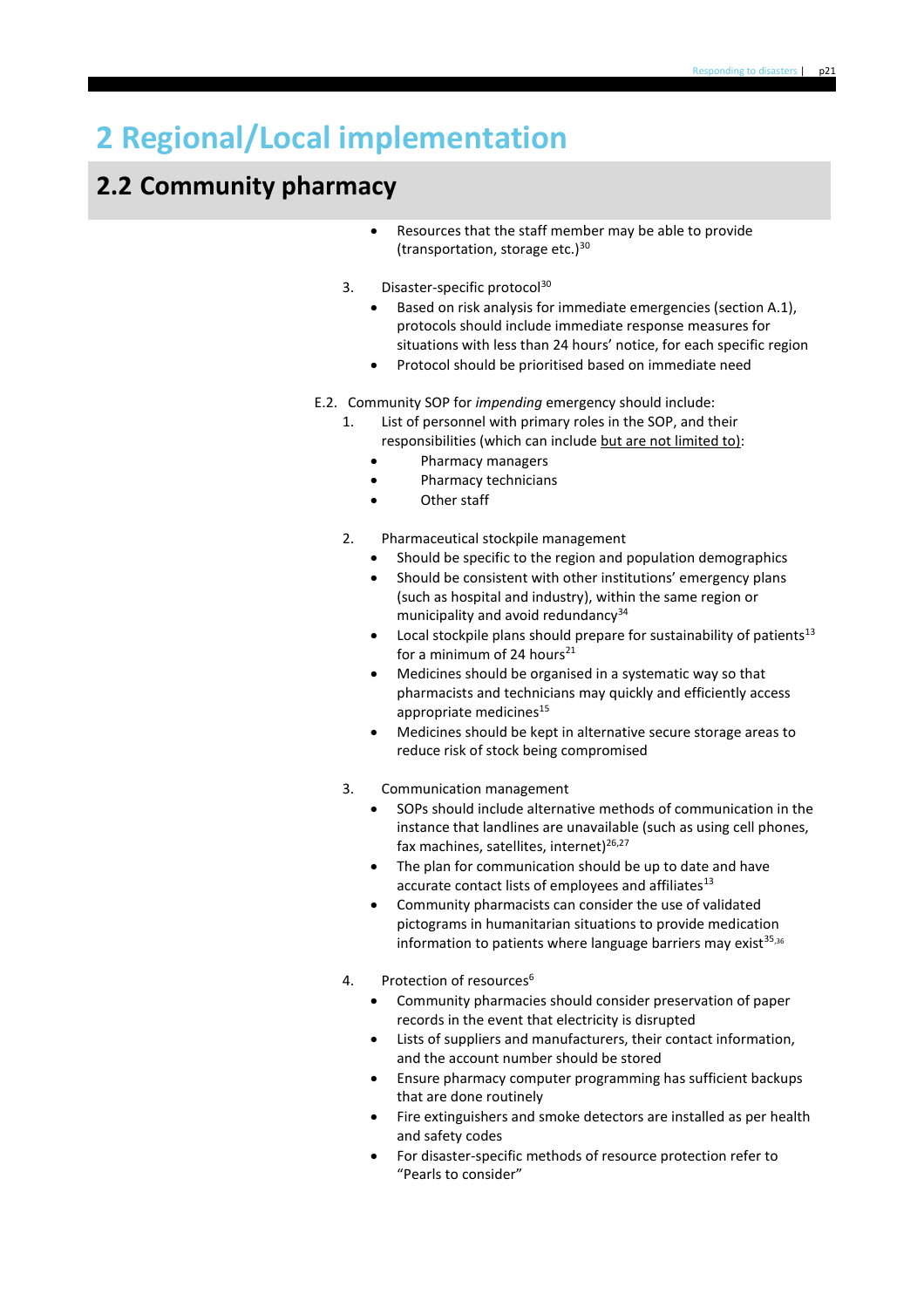## **2.2 Community pharmacy**

- 5. Staff protection
	- Pharmacists and health care professionals must be protected from potential health and safety risks that arise during disasters
	- Community pharmacy SOPs should create a list of protective equipment and steps for personal protection in times of emergency
	- SOPs may include safety precautions such as required or recommended immunisations;<sup>37</sup> personal protective equipment (PPE) including skin, eye, respiratory and hearing protection;<sup>38</sup> and measures for infection control
	- SOPs should also include safety checks for the wellbeing and mental health of staff before returning to work or continuing work post-disaster<sup>39</sup>

### F. **Maintaining health records**<sup>40</sup>

- F.1. In impending disasters, patient medication information must be kept safe<sup>28</sup>
- F.2. Where possible, central databases of medication history should be maintained, and patients should be provided with paper-based summaries of their medication information<sup>28</sup>
- **G. Regional community pharmacists should promote the implementation and uptake of expanded scopes of pharmacy practice in emergency situations**
	- G.1. Promotion to local regions through:
		- 1. Providing information to all municipalities on changes in practice legislation that will occur in emergency situations
		- 2. Providing training programmes where applicable
- **H. Local pharmacy personnel and affiliates should be informed of the tasks to be followed at their specific pharmacy in emergency situations**
	- H.1. Pharmacy owner or manager
		- Ensures regional community pharmacy SOPs are individualised for the specific pharmacy as needed
		- Ensures all pharmacy personnel are made aware of the pharmacy's emergency plan, know their tasks involved with emergency response and are up to date on training for these tasks<sup>6</sup>
		- Ensures information regarding proper use of medicines in response to emergency is available to all health professionals involved with the pharmacy $^{16}$
		- Ensures the pharmaceutical stockpile is coordinated with local preparedness plans (including other community pharmacies and industry/suppliers)<sup>16</sup>
		- Develops relationships with pharmaceutical industry providers for potential donations or provisions and contracts for emergency pharmaceuticals $^{6,14}$
		- Provides training to staff to ensure all tasks involved in emergency response can be completed efficiently and competently
		- Plans and carries out periodic emergency drills, as per the regional community pharmacy emergency SOP guideline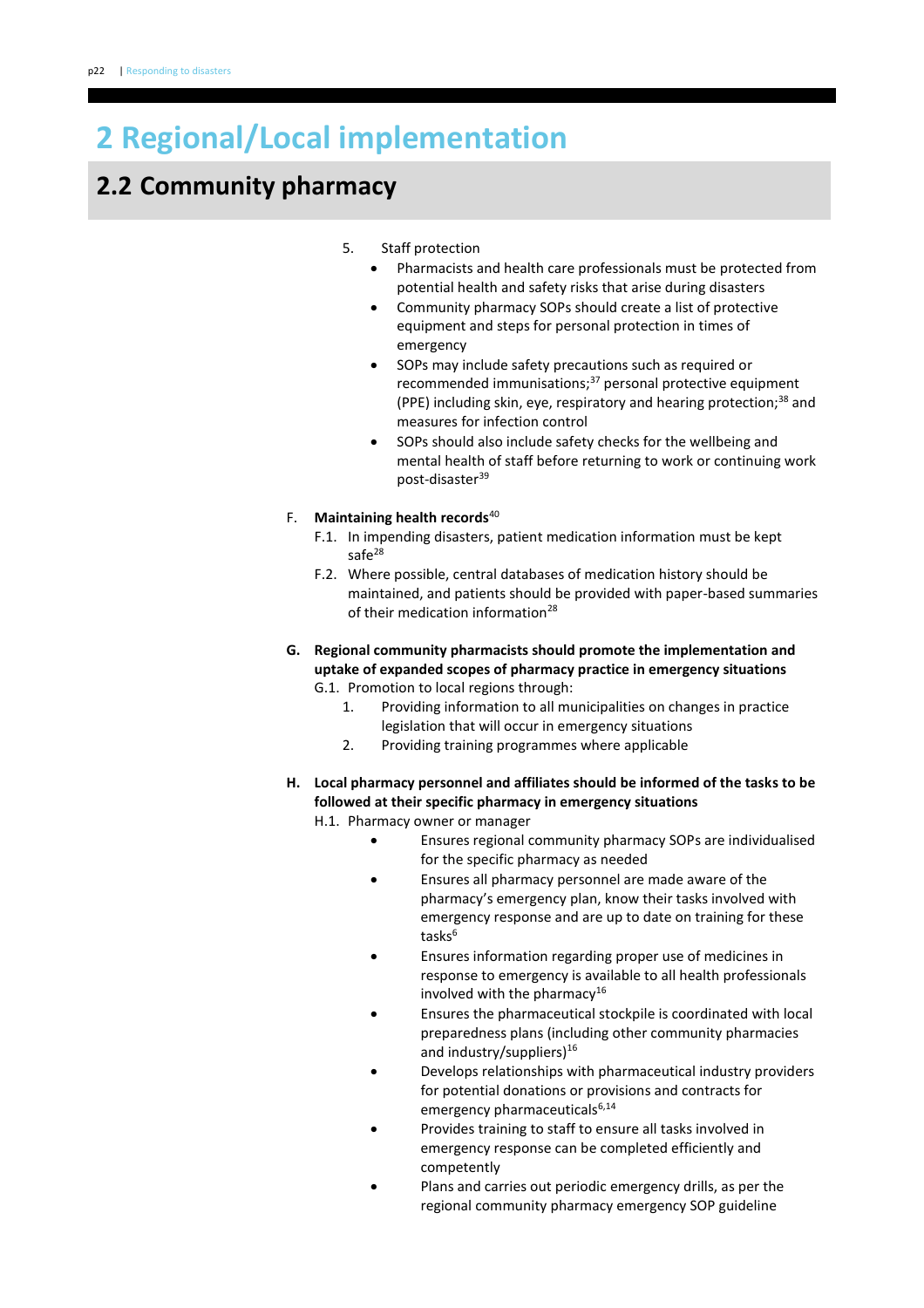## **2.2 Community pharmacy**

- H.2. Pharmacy information systems administrators
	- Ensure all tasks and requirements defined in the emergency SOP are maintained
	- Ensure all system requirements and backups are tested routinely
	- Ensure privacy and confidentiality of all information is maintained throughout the emergency response

#### H.3. Pharmacists

- Be well informed of the emergency SOP and their place in the plan, specifically related to distribution, control of and use of pharmaceuticals
- Be informed on expanded scopes of practice in emergency situations
- Receive proper training regarding expansion of scope activities that may be required to be carried out as per expanded legislation
- Receive and maintain training for first-aid certification $16$
- Encourage self care<sup>12</sup>
- Be able to compound medicines that may not be available to order<sup>15</sup>
- Be informed in how to contact responsible agencies for aid in emergency situations

### <span id="page-24-0"></span>**Response**

- **I. Management and distribution of human resources and pharmaceuticals**
	- I.1. Organisation of distribution points
		- 1. Community pharmacists may be called upon for management and distribution national stockpile pharmaceuticals (at each location) upon receipt from national organisations
		- 2. Points of distribution (PODs) can be used as locations for mass vaccination administration, facilitated by trained pharmacists

### J. **Maintaining health records**<sup>40</sup>

- J.1. Pharmacists and pharmacy personnel must maintain standards of confidentiality for patient records management, while remaining accessible for health care personnel<sup>40</sup>
- J.2. Record keeping methods may need to be changed based on emergency circumstances<sup>40</sup>
- J.3. Record keeping should be designed to be easy to make records with maximum information on durable material<sup>40</sup>
- **K. Regional community pharmacy organisations should work with national government and pharmacy organisations for the management of transportation routes of pharmaceuticals**
	- K.1. Regional pharmacy organisations should communicate with governmental authorities regarding transport route management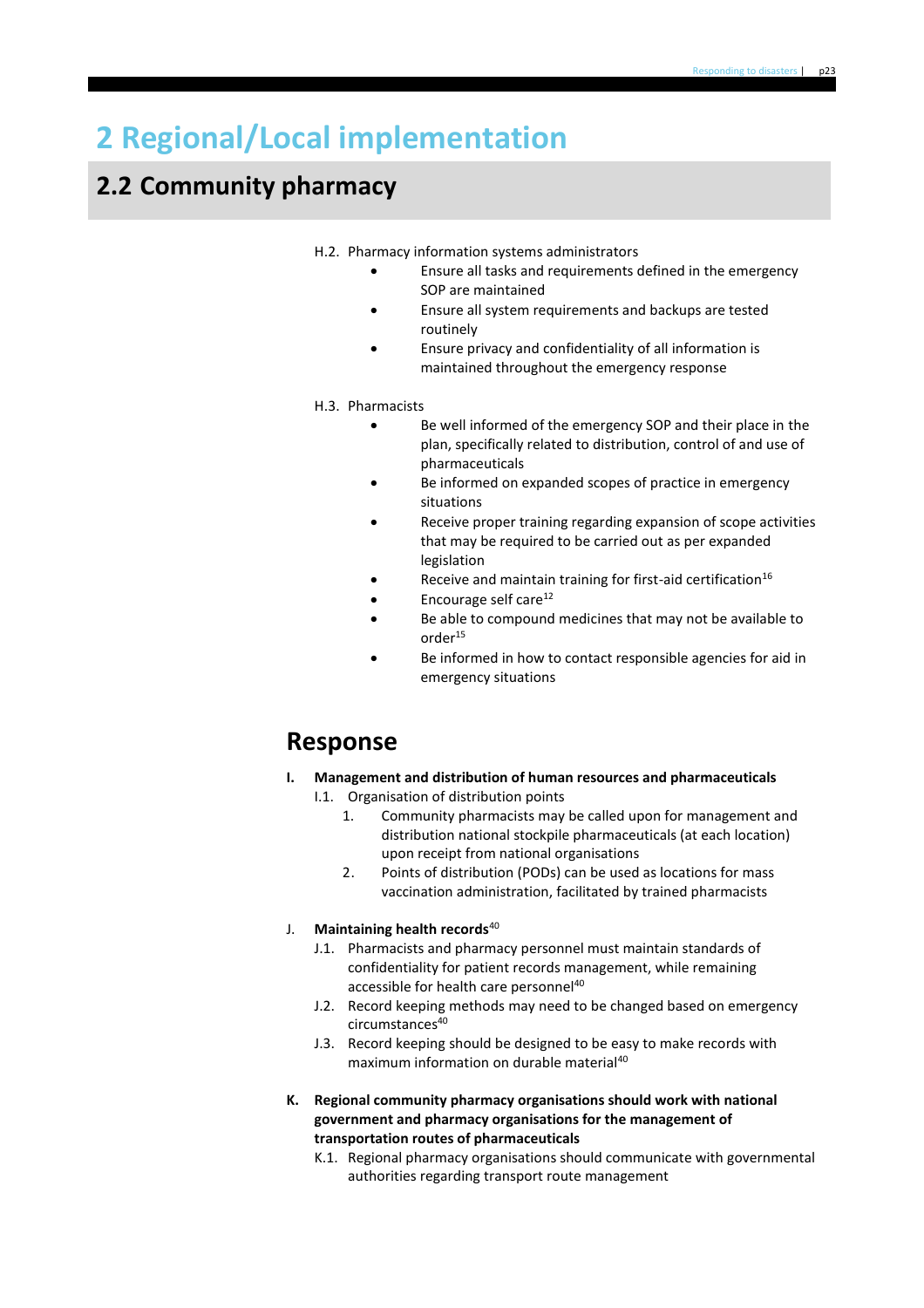## **2.2 Community pharmacy**

K.2. Regional pharmacy organisations (hospital, community and industry) must disseminate transportation information (including accurate estimates of delays) to local branches of community pharmacy

### **L. Local implementation of emergency SOPs**

- L.1. Upon declaration of local response, pharmacy owners and personnel should implement emergency SOPs based on the severity of the situation
- L.2. Implementation should follow immediate or impending response protocol as defined in the SOPs

## <span id="page-25-0"></span>**Recovery**

### **M. Post-recovery analysis**

- M.1. Local pharmacies should document lessons learnt from use of the SOPs in training/mock situations
- M.2. Local pharmacies should document lessons learnt from use of the SOPs in emergency situations
- M.3. Pharmacy owners or managers should provide a summary of best practices within the SOPs, to regional pharmacy directors

### **N. Application of lessons to SOPs**

- N.1. Local pharmacies should provide information from lessons learnt from use of SOPs in training situations to regional organisations, for incorporation into future SOPs
- N.2. Local pharmacies should provide information from lessons learnt from use of SOPs in emergency situations to regional organisations for incorporation into future SOPs

### **O. Resuming operations**

- O.1. Short-term recovery operations
	- 1. If it is unsafe to continue operations in the original pharmacy environment, pharmacy managers can consider relocating to temporary shelters or predetermined relocation areas $^{30,41}$
	- 2. Debris and wreckage must be managed and removed $41$
	- 3. Reparations and reconstruction should incorporate factors to mitigate previous inadequacies such as structural insufficiency or shortfalls in infrastructure<sup>41</sup>
	- 4. In countries where it is available, pharmacy owners should consider national and local disaster recovery assistance as needed<sup>41</sup>
- O.2. Long-term recovery operations
	- 1. Pharmacy managers and owners must consider psychological, demographic and economic impacts on staff and workflow<sup>41</sup>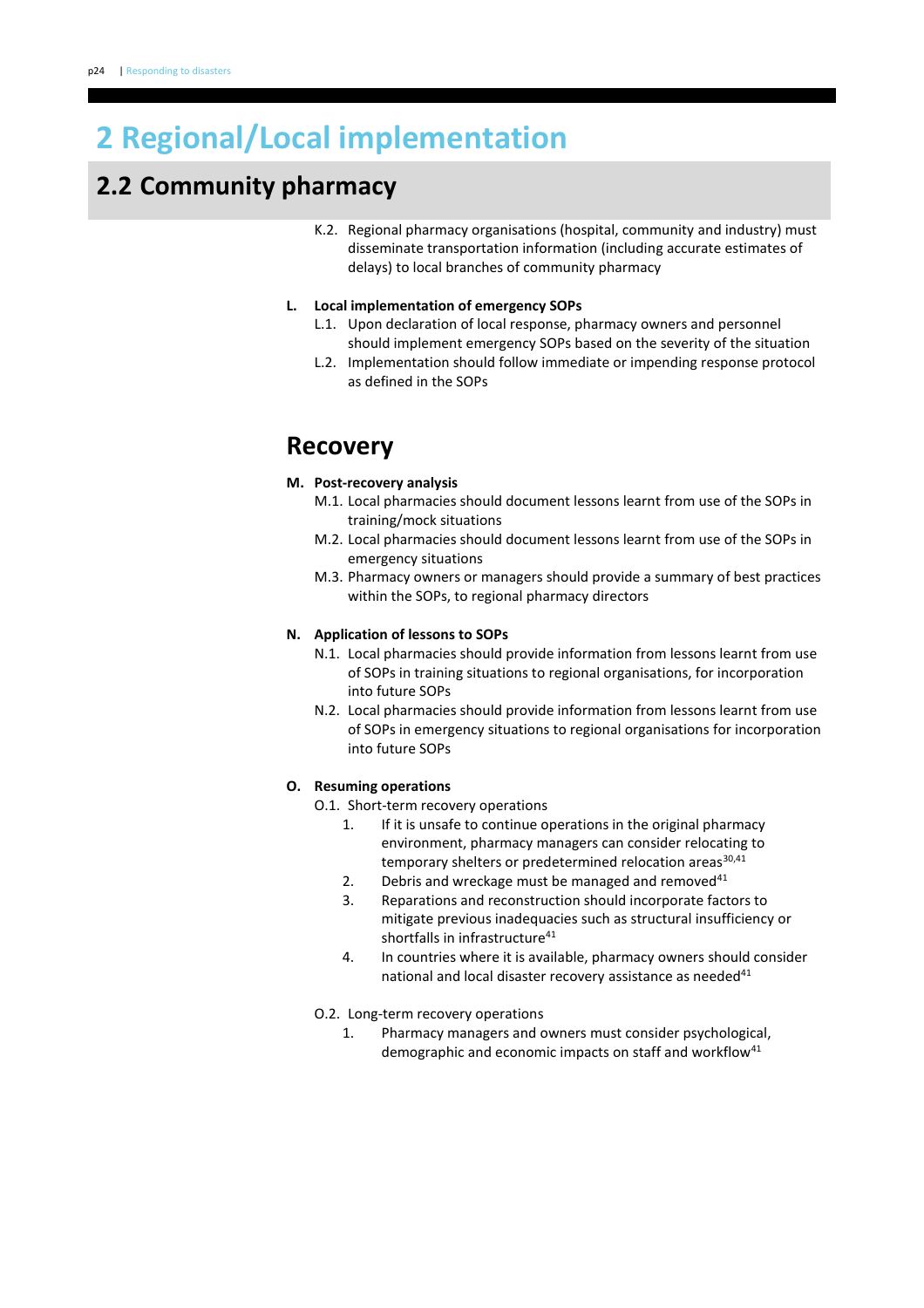# <span id="page-26-0"></span>**2 Regional/ Local application**

## <span id="page-26-1"></span>**2.3 Pearls to consider**

Each natural disaster causes particular impacts. The size of the event can bring this impact from local to national or international level. Some disasters are called "slow onset events" where a warning period of the imminence of the event exists. Hurricanes are a good example. Other events, such as earthquakes or landslides, are sudden and occur without warning. In general, it is safe to assume that power will be out. Depending on the size of the disaster, the response period can last for many days.

A. Tips for preparing the pharmacy in case of specific disasters, before they occur:

### 1. **Fire/Wildfire**

- Ensure the pharmacy and surrounding area is resistant to burning. For example, reduce flammable material and use fire-resistant materials in the construction of the pharmacy.<sup>42</sup>
- Ensure flammable compounds are in approved safety containers and stored appropriately.<sup>42</sup>
- If the pharmacy is located uphill, ensure the downhill area is free of flammable debris and vegetation.<sup>33</sup>
- Ensure water sources (e.g. fire hydrants, wells) are accessible for fire departments.<sup>33,42</sup>
- Ensure continual property management, including of roof and gutters.<sup>33</sup>

#### 2. **Flood**

- Check with local authorities to see if the location is in a flood-prone zone and prepare accordingly.
- If the location is prone to flooding, the best long-term solution is to relocate the pharmacy to a safer location.
- If a flood is impending, elevate critical pharmacy utilities<sup>33,43</sup> (pharmaceuticals, information technologies, electrical panels, hazardous chemicals, important equipment etc.) and relocate them from the basement.
- If relocation of critical pharmacy utilities from a basement is not an option, make sure the basement is waterproofed, has backup battery operated systems. <sup>43</sup> Consider installing drainage downspouts to ensure water moves away from the establishment,<sup>44</sup> and consider installing sump pumps in basement floor drains.<sup>44</sup>
- Know the community's flood evacuation plan.
- Ensure all important paper documents are stored in a waterproof or elevated locations.
- Be aware that contaminants carried by floodwater (e.g. oil, gasoline, raw sewage, chemicals, etc.) can enter buildings and will coat floors, walls and building contents.<sup>45</sup>
- Water damaged buildings and their contents require thorough and careful clean-up, decontamination and restoration following a flood.<sup>45</sup>
- Allergenic and toxigenic fungi can grow within inundated drywall, insulation, books, carpets and air ventilation systems, and can cause significant health problems to occupants of formerly flooded buildings long after a flood.<sup>45</sup>

### 3. **Tornado**

• In areas prone to tornadoes, pharmacies can consider the construction of a "safe room" (according to the International Code Council [ICC] 500 storm shelter standard) within the pharmacy.46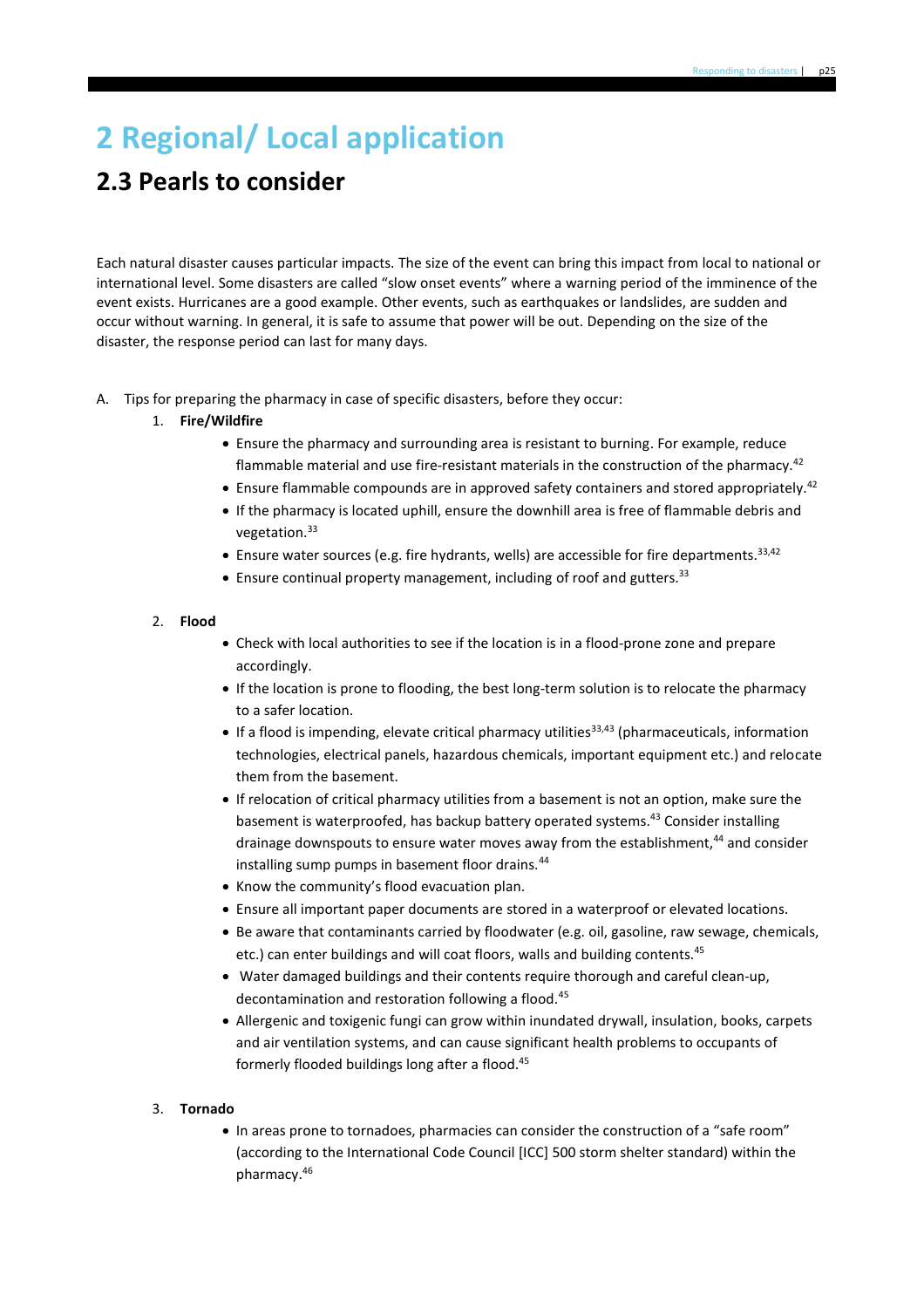- If a storm shelter/certified safe room is part of the pharmacy, it must be easily accessible from all parts of the pharmacy.<sup>47</sup>
- If it is not possible to incorporate a certified safe shelter into the pharmacy, windowless rooms in the basement of the pharmacy can be used as safe-area.
- Having the pharmacy at the lowest level of the building in regions of high tornado activity can be a safeguard.
- Pharmacy directors and managers should contact structural engineers to determine areas within the pharmacy that may provide protection during a tornado.<sup>46</sup>

### 4. **Earthquake**

- Earthquake hazard is rated in seismic zoning maps. Depending on the level of expected ground motions, earthquake ground motions should be considered.
- An earthquake can cause significant damage due to the passage of the seismic waves and to ground movements, such as fault rupture (very unlikely), mass movement (landslides), and subsidence due to faulting or liquefaction. The likelihood of these hazards can be assessed in the preparedness phase.
- The passage of the seismic waves can damage the building itself and/or harm operational and functional components (OFCs) such as architectural, mechanical/electrical, and building contents.
- A building can resist the seismic shaking but failure of the OFCs can make it unusable. Examples of these are flooding due to broken water mains and sprinkler systems, falling of building contents, and power failures. Fires are often caused by earthquakes.
- The performance of structural building systems (e.g. seismic force resisting system, building design, quality of construction, irregularities, year of construction) are all important in assessing the seismic resistance of a building. The building should be up to the most recent earthquake resistance standards. If not, retro-fitting may be necessary if the installation is critical.
- Evaluation of the seismic resistance of these systems must be made. In general, all items that may be prone to falling (e.g. shelves, lighting fixtures, etc.) must be secured. Try to keep all heavy items on lower shelves. 48,49

### 5. **Winter storm**

- Ensure the pharmacy is equipped with battery-powered carbon-monoxide detectors.<sup>50</sup>
- Ensure the pharmacy has backup electricity generators as well as extension cords that are long enough to run to utilities requiring electricity.<sup>50</sup>
- Ensure alternative methods of transportation are available should the storm hit while at work.<sup>50</sup>

### 6. **Hurricane and post-tropical storms**

- Hurricane regions can also be prone to flooding; follow the above tips for flooding preparedness.<sup>51</sup>
- Hurricanes can cause damage via wind, intense rain and ensuing flooding and storm surge near coasts.
- Wind can cause damage by its force, but also via flying debris.
- Ensure windows have impact-resistant glaze, or are laminated with thin film to prevent shattering of glass upon high wind impact.<sup>51</sup>
- $\bullet$  If a hurricane is impending, you may also board windows with plywood.<sup>51</sup>
- Pharmacies in regions with frequent hurricanes should consider construction of pharmacy with certified storm-resistant windows.<sup>51</sup>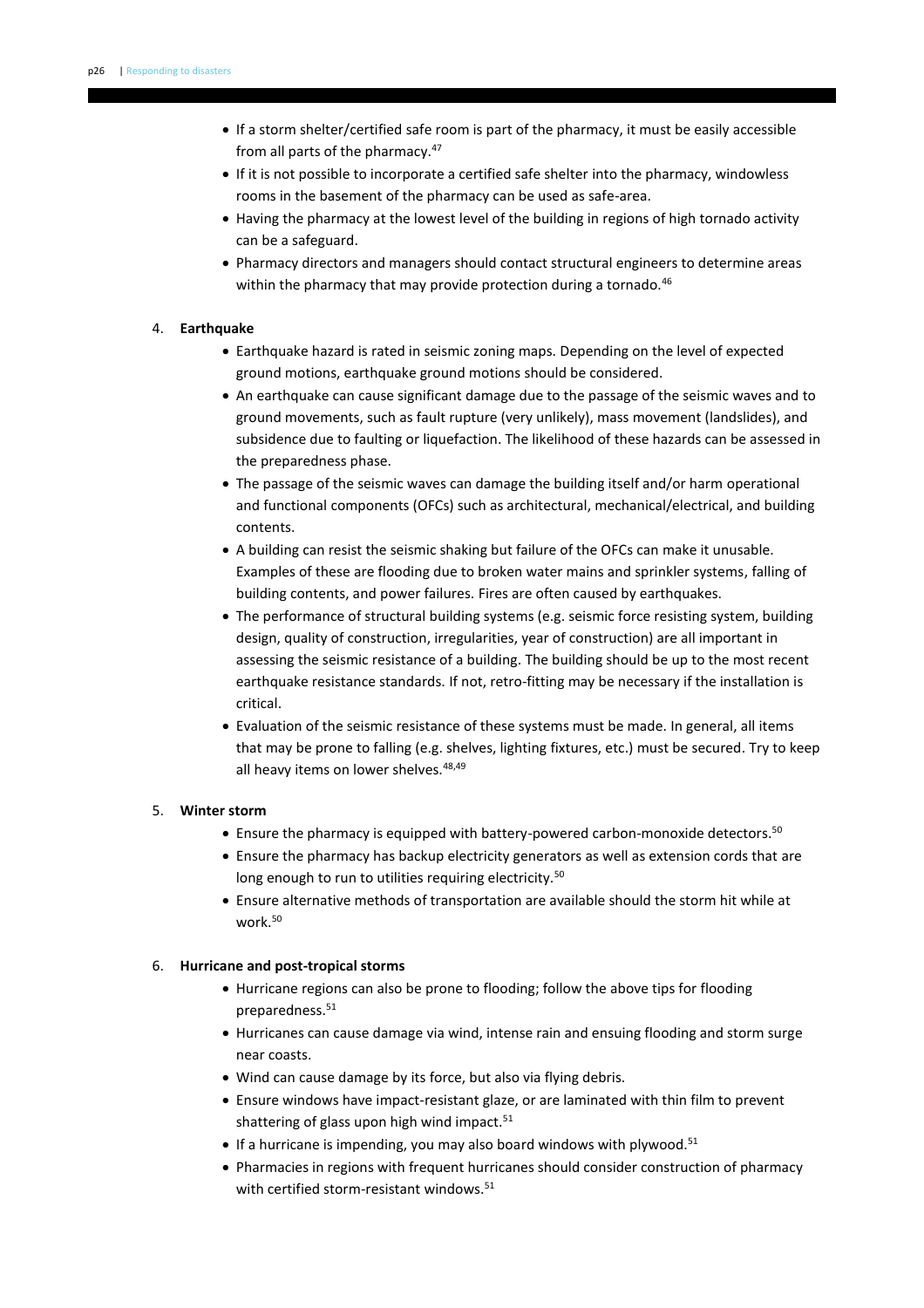- Ensure roofs are inspected frequently and kept up to certification level.<sup>51</sup>
- The foundation of the pharmacy may also be bolted to the foundation of the building.<sup>51</sup>
- Remove items that may be prone to become flying debris in high winds near and around the outside of the pharmacy.<sup>51</sup>
- Consider energy backup generators as power outages are likely.

#### 7. **Heat wave**

- If air conditioning is available, consider keeping one on hand at all times or constructing central air conditioning in the pharmacy.
- Fans can be used if surrounding air is at a lower temperature than your skin temperature. However avoid using fans if the temperature is greater than  $35^{\circ}$ C, as it will cause people to feel hotter.<sup>52</sup>
- Stay out of the heat between 11:00 am and 3:00 pm.<sup>52</sup>
- Keep cold drinks on hand at all times.<sup>52</sup>
- Consider replacing window coverings with lighter curtains or blinds to reflect heat absorption.<sup>52</sup>
- Consider turning off non-essential lighting or electrical appliances that generate heat.<sup>52</sup>
- If in areas of long-term heat waves, consider external shading of windows using reflective paint.<sup>52</sup>
- Make sure temperatures of refrigerators are sustained at proper levels to maintain their stabilities, and where possible keep all medicines in a temperature-controlled environment.
- Consider providing a work/rest regimen for all employees to prevent heat stress.<sup>52</sup>

#### 8. **Volcano**

- If evacuation is required:
	- o Consider transporting essential stock off-site, away from the perimeter of the volcanic activity.
	- o Turn off and disconnect appliances, gas, electricity and water before evacuating (if time permits).<sup>53</sup>
- If evacuation is not required:
	- $\circ$  Ensure all windows and doors are locked.<sup>53</sup>
	- $\circ$  Turn off all heating and air conditioning systems.<sup>53</sup>
	- o Consider moving all stock to an interior windowless room above ground, with access to a hard-wired telephone.<sup>53</sup>
	- Ensure there is a working radio to keep up with safety updates. $53$
- Volcanic ash is a potential risk during and after the volcanic eruption. In preparation:
	- o Ensure all staff remain indoors, keeping all windows and vents closed until the ash has settled.<sup>54</sup>
	- $\circ$  Use goggles and dust masks (or a damp cloth) at all times.<sup>54</sup>
	- o Protect electronics that might be dust sensitive.<sup>55</sup>
	- o If possible, clear roofs of ash if accumulation of more than 10 cm (4 inches) occurs.<sup>55</sup>
	- o Be aware of the health hazards associated with volcanic ash.

#### 9. **Cold wave**

- Power outages are possible. Alternative power system for heating may be required.
- Consider isolating/blocking windows temporarily.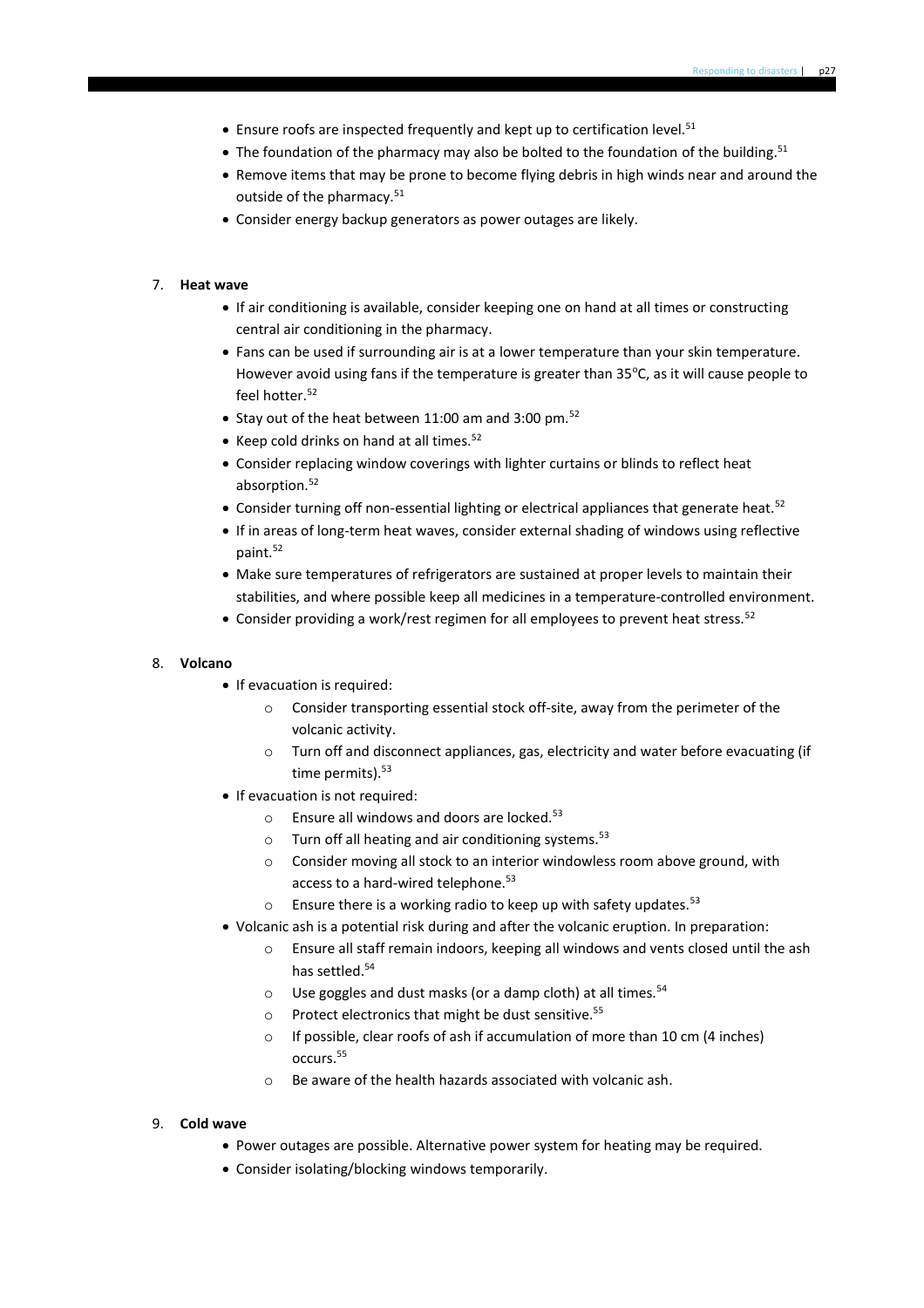• Consider turning off non-essential electrical appliances that require electricity.

### B. **General items to consider**:

- 1. Ensure the pharmacy has insurance to cover all (or most) disasters that are probable for the region in which the pharmacy is located.<sup>33,43</sup> Insurance should cover costs of repairs due to damage caused by specified disasters and cover business continuity considerations.
- 2. Pharmacy owners should consider installing backup generators in case of emergency to ensure continuity of care and reduce the number of patients being turned away.<sup>56</sup>
- 3. Post-disaster, pharmacy owners should ensure utilities such as electricity, gas and sewage systems, and professionals should inspect water lines for safety.<sup>43</sup>
- 4. Pharmacy managers should consider medicines rationing and prioritisation of prescriptions to mitigate issues if drug shortages occur.<sup>56</sup>
- 5. Pharmacies should anticipate medicines that are more likely to run out in times of emergency and make arrangements to avoid this.19,56
	- Medicines refills generally surge before disasters strike. Pharmacists should prepare the pharmacy stock in these cases.<sup>10</sup>
- 6. Community pharmacies may consider drawing pharmacists from pharmacy schools where possible
	- Faculty pharmacists/pharmacy university teachers are skilled and readily available in times of emergency and can be flexible with their schedules to provide assistance.<sup>10,57</sup>
- 7. Pharmacy directors, managers and owners should prioritise tasks to be completed based on severity of the situation and need of that task.<sup>58</sup>
- 8. Periodic emergency preparedness drills (practice simulations) are a key to successful response in times of disaster.<sup>34</sup>
- 9. Pharmacists should consider keeping an updated list of pharmaceutical suppliers and what each supplier can provide in times of need.<sup>19</sup>
- 10. Health records need to be maintained in times of emergency, while ensuring confidentiality and accessibility. Design record keeping methods to be easy to use with maximum information stored on durable material.<sup>40</sup>
- 11. If health care cannot be provided (i.e. during limitations of capacity or lack of resources), pharmacists should still provide as much support and information to patients as possible, to prevent patients from feeling abandoned.<sup>40</sup>
- 12. Times of emergency provide people with opportunities to take part in dangerous or unethical actions; situations and constraints can lead to conflicts among health care personnel.<sup>40</sup> In these scenarios, pharmacists must:
	- Use professional judgement and maintain quality of care to prevent provision or selling of expired, inappropriate or counterfeit drugs in times of emergency.<sup>40</sup>
	- Maintain confidentiality of patient information.<sup>40</sup>
	- Ensure legal and sincere consent for all acts.<sup>40</sup>
- 13. Health care personnel may be at risk of violence in times of emergency.<sup>59</sup>
	- This can occur both in and out of the health care facility that personnel may work at.<sup>59</sup>
	- Looting of medical supplies is one of the most common types of violence documented,<sup>59</sup> and pharmacies should be prepared to safely store medicines while keeping staff out of harm's way.
	- Many incidents may be inflicted by patients or relatives of patients who are distressed.<sup>59</sup>
	- In some cases, working and communicating with armed forces may be necessary to ensure safety of personnel and facilities.<sup>60</sup>
- 14. Pharmacists must ensure that the quality of all stock being dispensed is appropriate for patient use, and must use professional judgement when medicines have been exposed to elements of disaster:
	- Pharmaceuticals exposed to heat may have reduced effectiveness. Lifesaving medicines must be replaced at the earliest convenience.<sup>61</sup>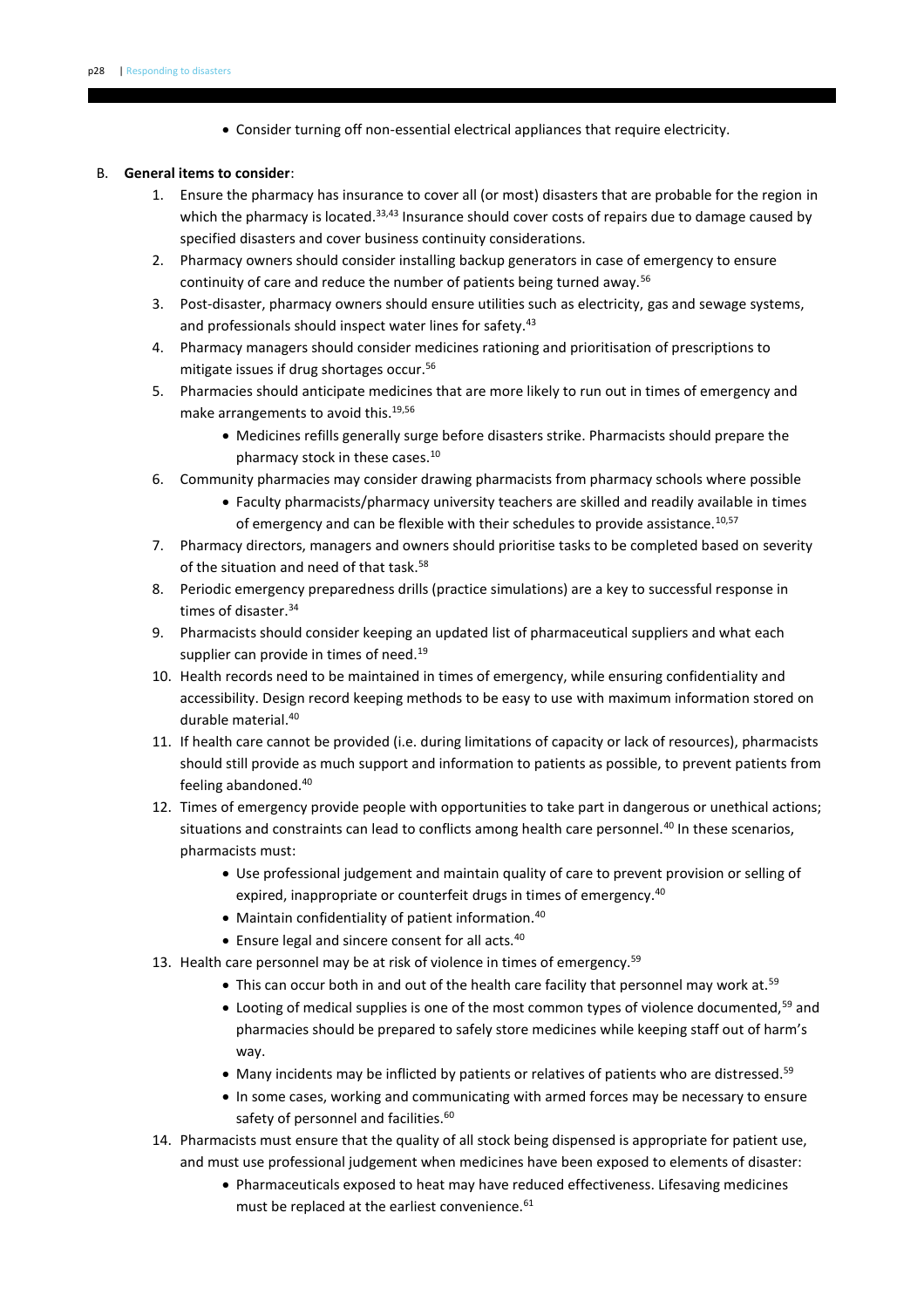- Any medicines exposed to flood water or water of unknown origin can be contaminated and must not be dispensed.<sup>61</sup>
- Medicines that require reconstitution must always be reconstituted using purified or bottled water.<sup>61</sup>
- If electrical power has been lost and refrigeration is not constant, temperature-sensitive medicines can lose their efficacy. If refrigeration is lost for prolonged or unknown durations, these medicines must not be dispensed. $61$  Consider alternative storage methods such as a cold storage backup system in case of power loss.
- Before compounding any medicines, pharmacists must ensure that the compounding area has been properly disinfected post-disaster.<sup>62</sup>
- C. Tasks that pharmacists may take part in during an emergency (other than regular pharmacy related tasks):
	- 1. Triage of patients to assess medication or medical requirements and refer to physicians, or hospitals as needed.10,11,14,15
	- 2. Manage previously prescribed therapies to reduce visits to hospital emergency rooms.<sup>10,12</sup>
	- 3. Assess injuries of patients presenting to local shelters where pharmacists are stationed.<sup>10</sup>
	- 4. Provide information to the community regarding medicines. $^{10-12}$
	- 5. Being alert for any declarations from government or responsible agencies during emergencies and knowing how to stay up to date with the latest news or aid available.
- D. Example list of medicines to stock for emergency situations
	- 1. Analgesics, non-steroidal anti-inflammatory drugs (NSAIDs)<sup>10,63,64</sup>
		- Acetylsalicylic acid
		- Ibuprofen
		- Paracetamol
		- Morphine hydrochloride
	- 2. Anti-Allergic drugs $10,63$ 
		- Diphenhydramine
		- Chlorpheniramine maleate
		- Dexamethasone phosphate
	- 3. Anti-infectives<sup>63,64</sup>
		- Albendazole
		- Metronidazole
	- 4. Antibacterials<sup>63,64</sup>
		- Amoxicillin
		- Cloxacillin
		- Trimethoprim sulfamethoxazole
		- Tetracycline eye-ointment
	- 5. Antifungals<sup>63,64</sup>
		- Ketoconazole
		- Miconazole cream
		- Benzoic acid + salicylic acid
	- 6. Antiseptics<sup>63,64</sup>
		- Chlorhexidine
		- Polyvidone iodine
	- 7. Respiratory tract related drugs<sup>63</sup>
		- Salbutamol
		- Theophylline
	- 8. Oral rehydration therapy/ Gastrointestinal related 10,63,64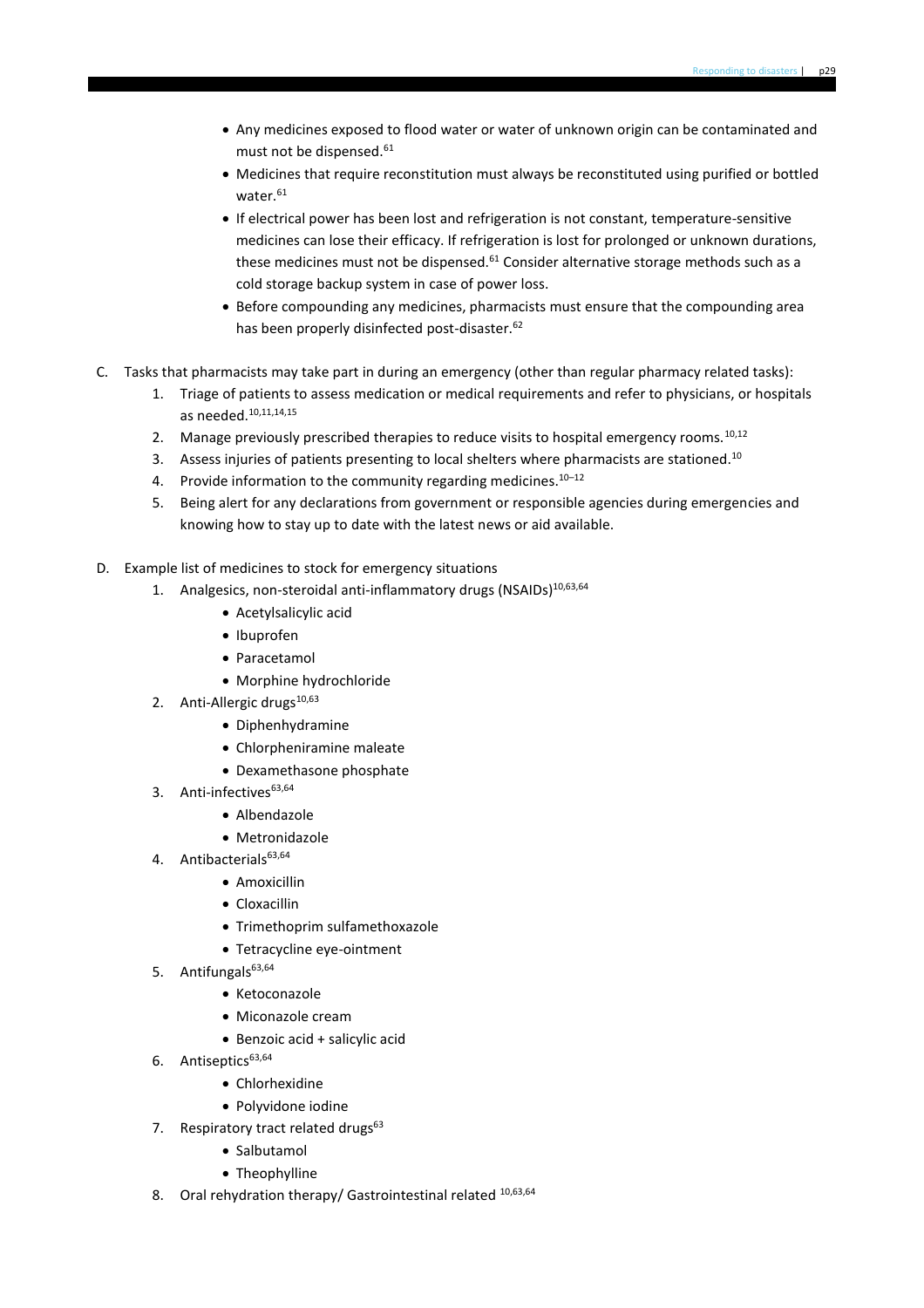- Zinc sulfate
- Aluminium hydroxide + magnesium hydroxide
- Bismuth subsalicylate
- Calcium carbonate
- Loperamide
- E. Example list of emergency supplies to include in an emergency kit<sup>6,15,20,30,48,53,58</sup>
	- 1. Blankets
	- 2. Box cutter/knife/pocket knife
	- 3. Bucket
	- 4. Can opener
	- 5. Cell phone/satellite phone with charger or solar charger
	- 6. Dust mask
	- 7. Electrical tape
	- 8. Emergency contact list for utilities (electricity, gas, water)
	- 9. Extra batteries
	- 10. Fire extinguisher
	- 11. First aid kit
	- 12. Flashlight
	- 13. Garbage bags
	- 14. Goggles
	- 15. Hammer
	- 16. Hand-held drug information device or paper-based drug information
	- 17. Local maps
	- 18. Matches
	- 19. Paper/Pen
	- 20. Radio
	- 21. Rope
	- 22. Sanitation supplies
	- 23. Scissors
	- 24. Sleeping bags
	- 25. Drinking water
	- 26. Whistle
	- 27. Strong work shoes
- F. Paediatric characteristics and environmental conditions that may increase vulnerability of children<sup>4,65,66</sup>
	- 1. Increased minute ventilation leading to higher risk of respiratory infections and inhaled agents
	- 2. Increased risk for dehydration and death from vomiting and diarrhoea
	- 3. Increased body surface area leading to increased risk of hypothermia, skin exposure to dermal infections and absorbable toxins.
	- 4. Lower thermoregulation ability leading to lower capacity to cope with extreme temperatures and hypothermia.
	- 5. Malnutrition, lack of water and food
	- 6. Lack of sanitation
	- 7. Lack of health care services including vaccination
	- 8. Overcrowding
	- 9. Loss of shelter
	- 10. Separation from parents or family
	- 11. Pre-existing chronic health conditions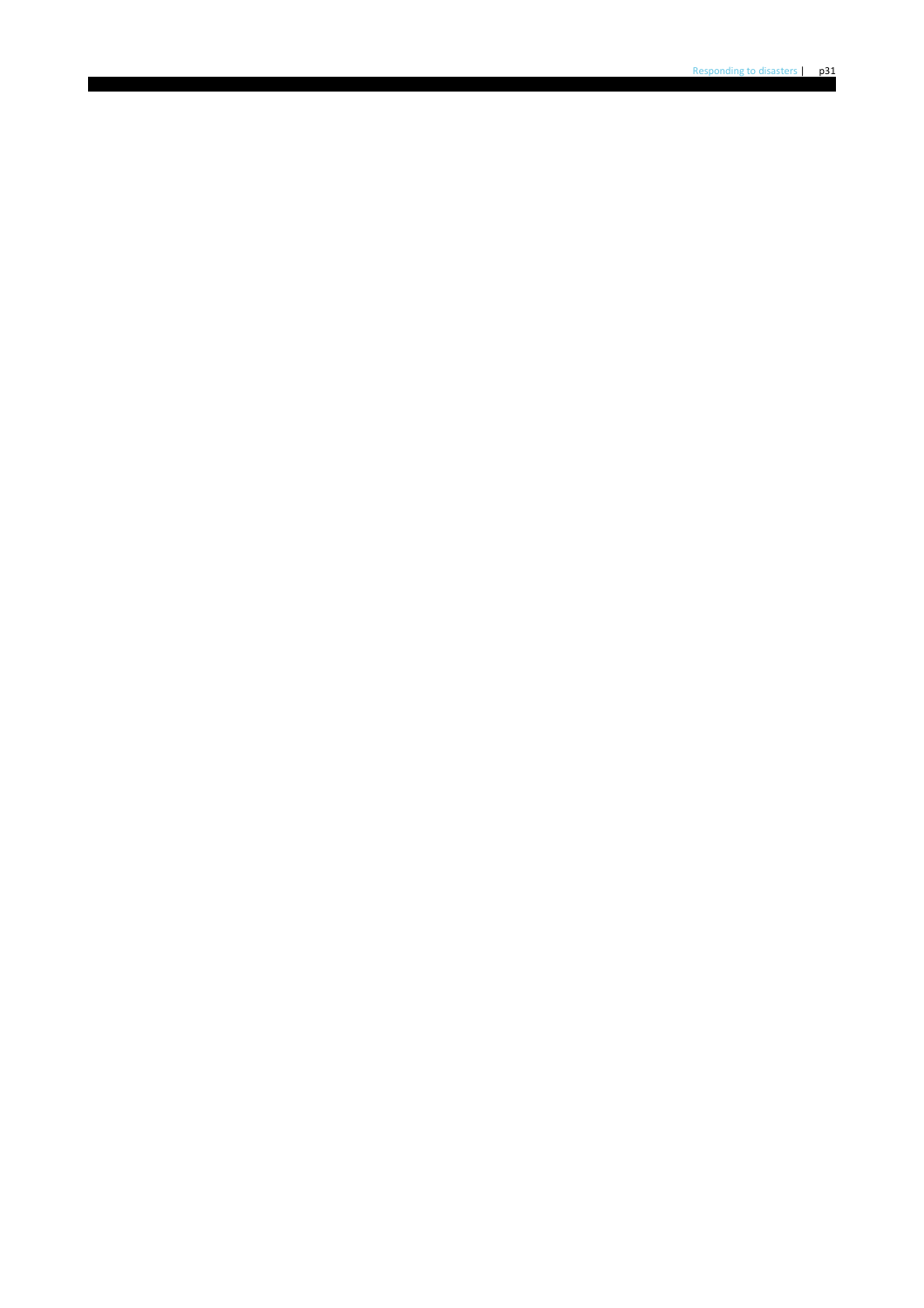## <span id="page-33-0"></span>**References**

- 1. *Global Health Emergency Workforce- Report by the Director General*.; 2015.
- 2. Department of Internal Affairs. *National Civil Defence Emergency Management Strategy 2007*. Wellington, New Zealand; 2008.
- 3. Vaillancourt R, Pouliot A, Grenier S, Dawson J, Fernandes S, Breton L. *Pharmacy Practice in Response to Natural Disasters- Lessons Learned*.; 2013.
- 4. Berman S, ed. *Pediatrics in Disasters (PEDS) A course of the program Helping the Children: Pediatric Education in Disasters Manual*. Buenos Aires, Argentina: American Academy of Pediatrics; 2009. https://www.aap.org/enus/advocacy-and-policy/aap-health-initiatives/Children-and-Disasters/Pages/Pediatric-Education-in-Disasters-Manual.aspx. Accessed January 13, 2016.
- 5. Allen GM, Parillo SJ, Will J, et al. Principles of disaster planning for the pediatric population. *Prehosp Disaster Med*. 2007; 22(6):537–540.
- 6. National Association of Boards of Pharmacy. *Emergency and Disaster Preparedness and Response Planning: A Guide for Boards of Pharmacy November 2006 Emergency and Disaster Preparedness and Response Planning : A Guide for Boards of Pharmacy*. Mount Prospect, Illinois; 2006.
- 7. Wellington Region Civil Defence Emergency Management Group. *Group Plan*.; 2013.
- 8. International Pharmaceutical Federation. *The Role of the Pharmacist in Crisis Management: Including Manmade and Natural Distasters and Pandemics*.; 2005. http://www.fip.org/www/uploads/database\_file.php?id=208&table\_id.
- 9. Emmerton L, Marriott J, Bessel T, Nissen L, Dean L. Pharmacist and Prescribing Rights: Review of International Developments. J Pharm Pharmaceut Sci. 2005;8(2):217–225.
- 10. Hogue MD, Hogue HB, Lander RD, Avent K. The Nontraditional Role of Pharmacists After Hurricane Katrina: Process Description and Lessons Learned. 2014.
- 11. Pedersen CA, Canaday BR, Ellis WM, et al. Pharmacists' opinions regarding level of involvement in emergency preparedness and response. *J Am Pharm Assoc (2003)*. 2014;43(6):694–701 . doi:10.1331/154434503322642624.
- 12. Europharm Forum Working Group Pandemic Influenza. *The Role of the Pharmacist in Fourteen National Pandemic Influenza Preparedness Plans in Europe An Analysis*.; 2009.
- 13. National Clinical Homecare Association. *NCHA Adverse Weather Guideline*.; 2012.
- 14. International Pharmacists Federation, World Health Organisation. Joint FIP / WHO guidelines on Good Pharmacy Practice : Standards for quality of pharmacy services. 2012:1–18. http://apps.who.int/medicinedocs/en/d/Js18676en/\nwww.fip.org.
- 15. Gaudette R, Schnitzer J, George E, Briggs S. Lessons Learned from September 11th World Trade Center Disaster: Pharmacy Preparedness and Participation in an International Medical and Surgical Response Team. *Pharmacotherapy*. 2002;22(3):271–281.
- 16. ASHP Statement on the Role of Health-System Pharmacists in Emergency Preparedness. *Am J Heal Pharm*. 2003;60:1993–1995.
- 17. College of Pharmacists of British Columbia. *Professional Practice Policy-25: Pharmacy Disaster Preparedness*. Canada; 2009.
- 18. Thomson CA. HHS redesigns role of pharmacy personnel in disaster preparedness. *Am J Heal Pharm*. 2010;67. doi:10.2146/news100008.
- 19. Mpundu MM. EBOLA: Emergency, Preparednes & Relief. *Contact Mag A Publ World Counc Churches*. 2015:9- 10.
- 20. Alabama Department of Public Health Center for Emergency Preparedness. *Alabama Healthcare Disaster Planning Guide*. Montgomery; 2009.
- 21. Summary of the executive session on emergency preparedness and the pharmaceutical supply chain. *Am J Heal Pharm*. 2002;59(3):247–253.
- 22. Pincock LL, Montello MJ, Tarosky WF, Pierce CWE. Pharmacist Readiness Roles for Emergency Preparedness. *Am J Heal Pharm*. 2011;68(7):620-623. http://www.medscape.com/viewarticle/739463. Accessed May 15, 2015.
- 23. Michigan Pharmacists Association. Pharmacists' Support of Preparedness and Response Efforts Critical. 2014. www.michiganpharmacists.org/news/article.php?x=3734.
- 24. Canadian Pharmacists Association. *PANDEMIC INFLUENZA: A PHARMACIST'S GUIDE TO PANDEMIC PREPAREDNESS*.; 2009.
- 25. Young D. Omaha pharmacist helps city prepare for disasters. *Am J Heal Pharm*. 2004;61:756–758.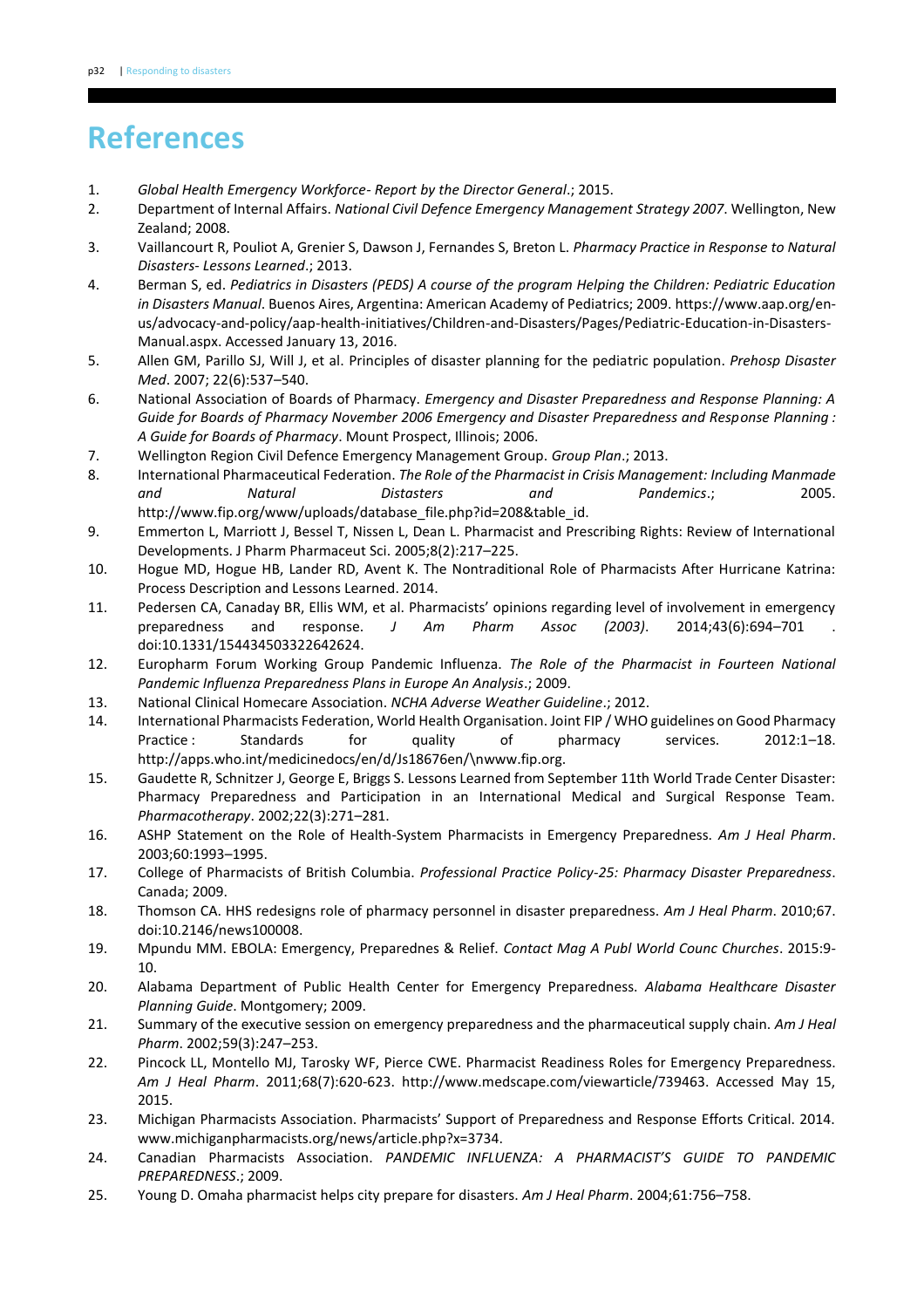- 26. Federal Emergency Management Association, Wahle T, Beatty G. *Emergency Management Guide for Business and Industry*.; 1993.
- 27. Health Industry Distributors Association. Ready for anything: Distribution lessons in emergency preparedness. *Streamlining Heal Innov Supply Chain Manag*. 2013;(September):9. http://www.hida.org/App\_Themes/Member/docs/SH ePub Articles/SH\_2013-3jul-ePub\_HIDA-StreamliningHC.pdf.
- 28. Bayntun C, Rockenschaub G, Murray V. Developing a health system approach to disaster management: A qualitative analysis of the core literature to complement the WHO Toolkit for assessing health-system capacity for crisis management. *PLoS Curr*. 2012;4:e5028b6037259a. doi:10.1371/5028b6037259a.
- 29. Public Safety Canada. *Emergency Management Planning Guide 2010-2011*.; 2011.
- 30. Noe B, Smith A. Development of a Community Pharmacy Disaster Preparedness Manual. *J Am Pharm Assoc (2003)*. 2013;53:432-437. doi:10.1331/JAPhA.2013.12115.
- 31. Health Industry Distributors Association. *Emergency Preparedness Planning Key Considerations for the Healthcare Supply Chain*.; 2014.
- 32. Graves S, Lei L, Melamed B, et al. New Challenges to Emergency Management of Pharmaceutical / Healthcare Supply Chain Disruptions. 2009:5. http://cert.ics.uci.edu/EMWS09/presentations/Position Papers/emws09\_submission\_2.pdf.
- 33. Pharmacy Guild of Australia. *Preparing an Emergency Management Plan for a Community Pharmacy*.; 2013.
- 34. Hsu EB, Casani J a, Romanosky A, et al. Are Regional Hospital Pharmacies Prepared for Public Health Emergencies? *Biosecur Bioterror*. 2006;4(3):237–243. doi:10.1089/bsp.2006.4.237.
- 35. Sorfleet C, Vaillancourt R, Groves S, Dawson J. Design, development and evaluation of pictographic instructions for medications used during humanitarian missions. *Can Pharm J*. 2009;142(2):82–88. doi:10.3821/1913-701X-142.2.82.
- 36. International Pharmaceutical Federation. Pictogram Software. FIP. http://www.fip.org/pictograms. Updated September 22, 2015. Accessed January 13, 2016.
- 37. Centers for Disease Control and Prevention. Immunization Recommendations for Disaster Responders|Health and Safety Concerns. 2008. http://emergency.cdc.gov/disasters/disease/responderimmun.asp. Accessed August 12, 2015.
- 38. Centers for Disease Control and Prevention Personal Protective Equipment NIOSH Workplace Safety and Health Topic. http://www.cdc.gov/niosh/topics/emres/ppe.html. Accessed August 12, 2015.
- 39. Centers for Disease Control and Prevention. Responders Key Principles, Issues and Questions|Disaster Mental Health. 2012. http://emergency.cdc.gov/mentalhealth/responders.asp. Accessed August 12, 2015.
- 40. International Committee of the Red Cross. Health Care in Danger- Responsibilities of Health-Care Personnel Working in Armed Conflicts. *961Ch*. 2011;(July). http://www.961.ch/eng/assets/files/publications/icrc-002- 4104.pdf.
- 41. Lindell MK. Recovery and Reconstruction After Disaster. *Encycl Nat Hazards*. 2011:812–825.
- 42. Federal Emergency Management Association. How to Prepare for a Wildfire. 2005:5–8. http://www.fema.gov/media-library-data/1409003859391-
	- 0e8ad1ed42c129f11fbc23d008d1ee85/how\_to\_prepare\_wildfire\_033014\_508.pdf.
- 43. Federal Emergency Management Association. How to Prepare for a Flood. 2005:5-8. http://www.fema.gov/media-library-data/1409002852888- 3c5d1f64f12df02aa801901cc7c311ca/how\_to\_prepare\_flood\_033014\_508.pdf.
- 44. Government of Canada. Before a Flood. January 2015. http://www.getprepared.gc.ca/cnt/hzd/flds-bfr-en.aspx. Accessed August 12, 2015.
- 45. Brooks G., Evans S., Clague J. Flooding; A synthesis of Natural Geological Hazards in Canada. *Geol Surv Canada Bull 548*. 2001:101-143.
- 46. Federal Emergency Management Association. How to Prepare for a Tornado. 2005:5–8. http://www.fema.gov/media-library-data/1409003506195-
- 52740fd2983079a211d041f7aea6b85d/how\_to\_prepare\_tornado\_033014\_508.pdf. 47. Taking Shelter from the Storm. http://www.fema.gov/media-library-data/1418837471752-
- 920f09bb8187ee15436712a3e82ce709/FEMA\_P-320\_2014\_508.pdf. Accessed June 3, 2015.
- 48. Federal Emergency Management Association. How to Prepare for an Earthquake. http://www.fema.gov/medialibrary-data/1408632135401-

3d0521fa59d0dd4016e82f08fe7f3732/PrepareAthon\_EARTHQUAKES\_HTG\_FINAL\_508.pdf.

- 49. Government of Canada. Before an Earthquake. January 2015. http://www.getprepared.gc.ca/cnt/hzd/rthqksbfr-en.aspx. Accessed August 12, 2015.
- 50. Federal Emergency Management Association. *How to Prepare for A Winter Storm*.; 2014. doi:10.1016/S0001- 2092(07)62330-8.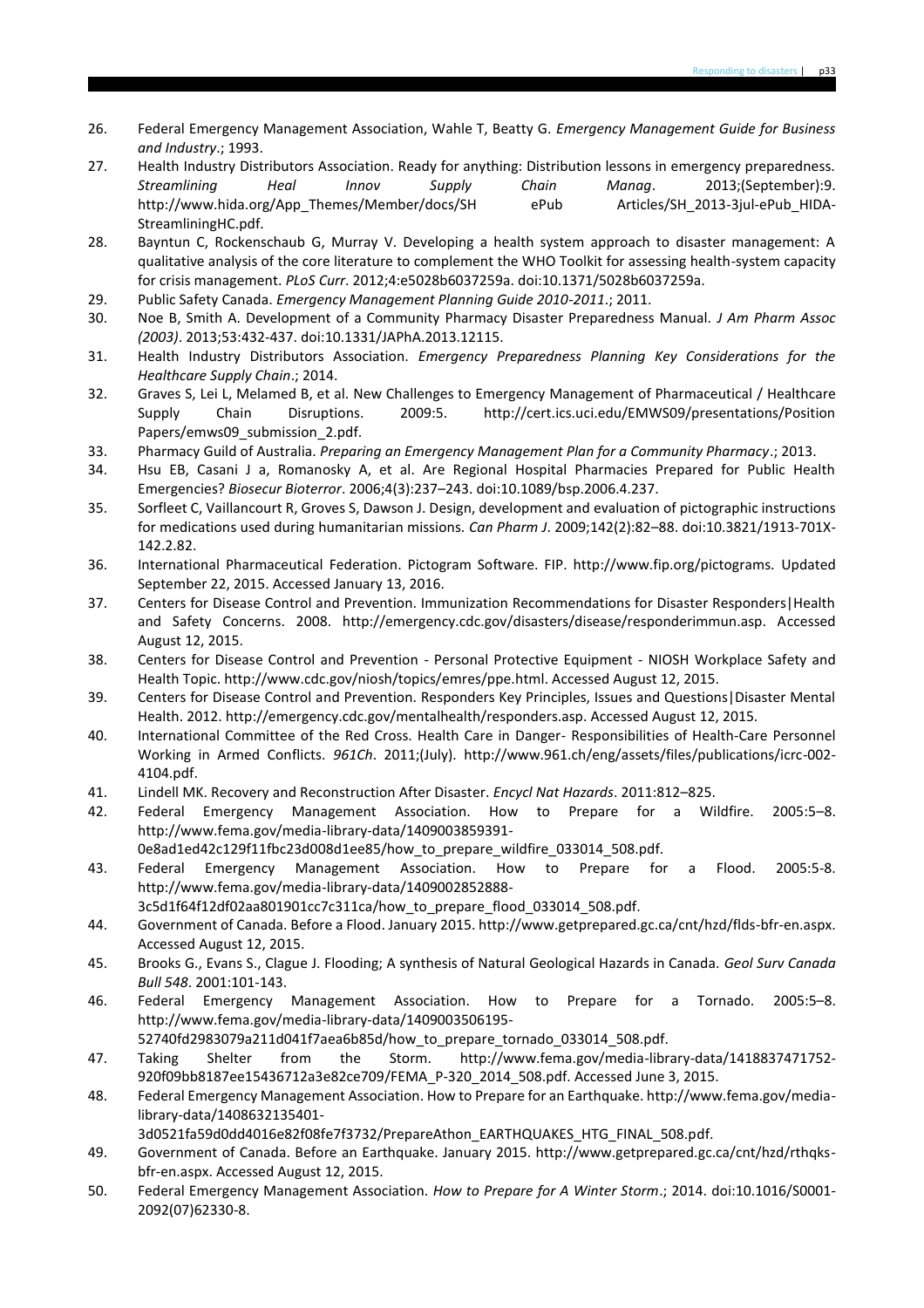- 51. Federal Emergency Management Association. How to Prepare for a Hurricane. 2014:5-8. http://www.fema.gov/media-library-data/1409003345844-
	- 0e142725ea3984938c8c6748dd1598cb/How To Prepare Guide Hurricane.pdf.
- 52. World Health Organisation, World Meteorological Organization. *Heatwaves and Health: Guidance on Warning-System Development*. Vol (McGregor G., Bessemoulin P, Ebi K, Menne B, eds.). Geneva, Switzerland; 2014.
- 53. Centers for Disease Control and Prevention. Preparing for a Volcanic Eruption: Volcanoes. 2012. http://emergency.cdc.gov/disasters/volcanoes/before.asp. Accessed August 11, 2015.
- 54. Volcanoes | Ready.gov. http://www.ready.gov/volcanoes. Accessed August 11, 2015.
- 55. Washington State Department of Health. Volcanoes. 2008. http://www.doh.wa.gov/Emergencies/EmergencyPreparednessandResponse/Factsheets/Volcanoes. Accessed August 11, 2015.
- 56. Azziz-Baumgartner E, Wolkin A, Sanchez C, et al. Impact of Hurricane Ivan on pharmacies in Baldwin County, Alabama. *J Am Pharm Assoc (2003)*. 2014;45(6):670-675. doi:10.1331/154434505774909634.
- 57. Nakagawa N, Hamabe W, Tokuyama S. Role and necessity of a school pharmacist at the time of a disaster. *Yakugaku Zasshi*. 2008;128(9):1285-1291. doi:10.1248/yakushi.128.1285.
- 58. Pharmaceutical Services Negotiation Committee. Pharmacy Business Continuity Plan. http://psnc.org.uk/contract-it/essential-service-clinical-governance/emergency-planning/.
- 59. Tamanini M, International Commitee of the Red Cross. *Violent Incidents Affecting the Delivery of Health Care*. Geneva, Switzerland; 2014.
- 60. International Committee of the Red Cross. *Safeguarding The Provision Of Health Care*. Geneva, Switzerland; 2015.
- 61. U.S Food and Drug Administration. Safe Drug Use After a Natural Disaster. http://www.fda.gov/ForConsumers/ConsumerUpdates/ucm085200.htm. Accessed August 11, 2015.
- 62. Centers for Disease Control and Prevention. Checklist for Reopening Healthcare Facilities|Natural Disasters and Severe Weather. 2005. http://emergency.cdc.gov/disasters/reopen\_healthfacilities\_checklist.asp. Accessed August 12, 2015.
- 63. World Health Organisation, Pan American Health Organization, Department of Emergency and Humanitarian Action, Emergency Preparedness and Disaster Relief Program. Humanitarian Supply Management and Logistics in the Health Sector. 2001.
- 64. World Health Organization, International Committee of the Red Cross, International Federation of Red Cross and Red Crescent Societies, et al. *The Interagency Emergency Health Kit*.
- 65. Centers for Disease Control and Prevention. Famine-Affected, Refugee, and Displaced Populations: Recommendations for Public Health Issues. *MMWR*;41(RR-13). 1992. Figure 6. Major reported causes of death In Children < 5 years of ages.
- 66. Wolf-Fordham S, Curtin C, Maslin M, Bandini L, Hamad CD. Emergency preparedness of families of children with developmental disabilities: what public health and safety emergency planners need to know. *J Emerg Manag*. 2015;13(1):7–18. doi: 10.5055/jem.2015.0213.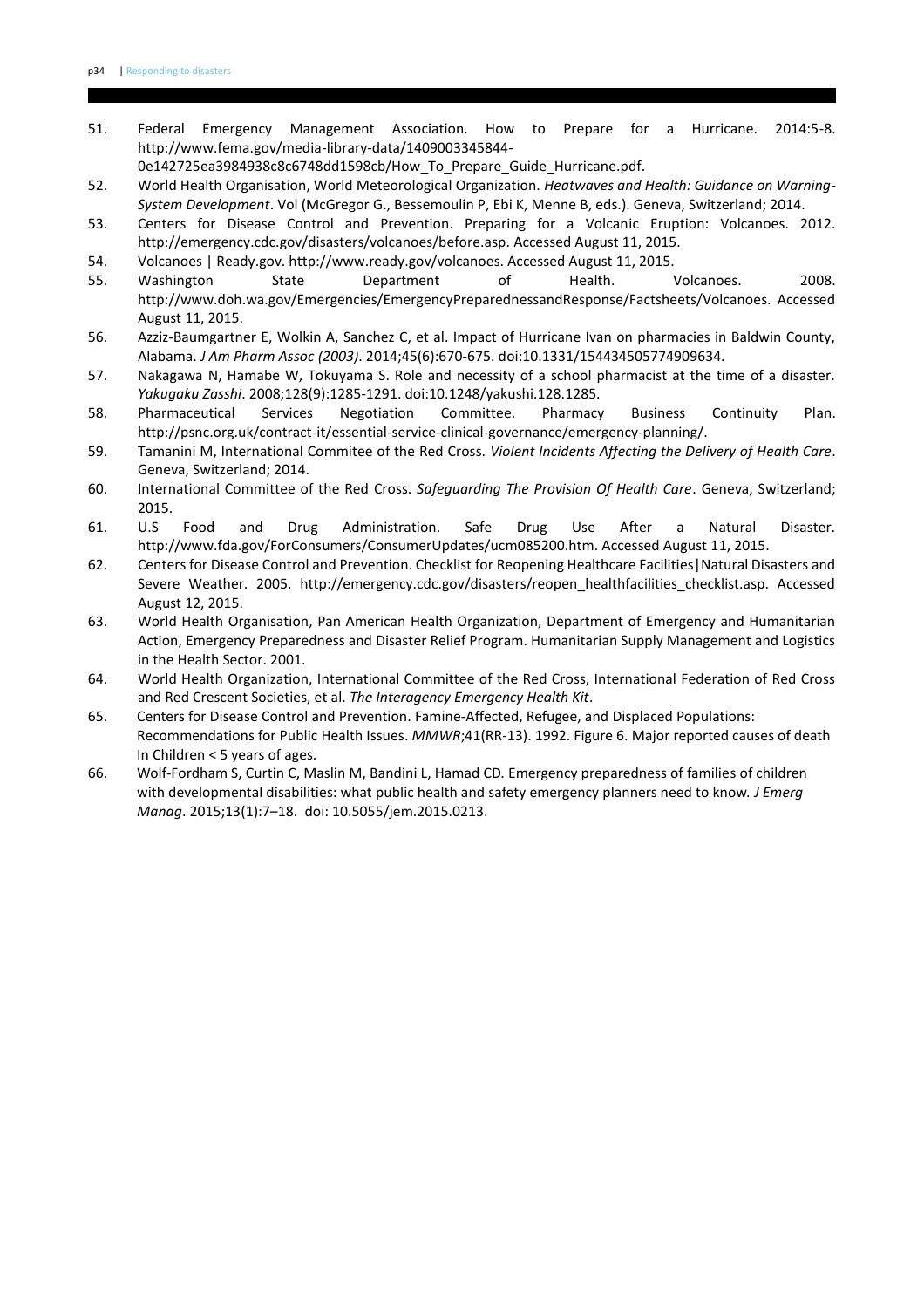## **List of abbreviations**

<span id="page-36-0"></span>

| <b>CSR</b>      | Clinical study report                                                                                                                          |
|-----------------|------------------------------------------------------------------------------------------------------------------------------------------------|
| DFID, DEC       | Department for International Development, Disasters Emergency Committee                                                                        |
| <b>DHL</b>      | Name of an international express delivery company                                                                                              |
| <b>EMCT</b>     | Essential medicines coordinating team                                                                                                          |
| HAC             | Humanitarian action in crises                                                                                                                  |
| IHP, HPIC, IFRC | International Humanitarian Partnership, Health Partners International Canada, International Federation of Red Cross and Red Crescent Societies |
| LLS/SUMA        | Humanitarian supplies management system                                                                                                        |
| MoU             | Memorandum of understanding                                                                                                                    |
| <b>NGO</b>      | Non-governmental organisation                                                                                                                  |
| <b>OCHA</b>     | U.N. Office for Coordination of Humanitarian Affairs                                                                                           |
| SOP             | Standard operating procedure                                                                                                                   |
| <b>UNICEF</b>   | United Nations Children's Emergency Fund                                                                                                       |
| <b>WR</b>       | WHO representative                                                                                                                             |
| <b>WHO</b>      | World Health Organization                                                                                                                      |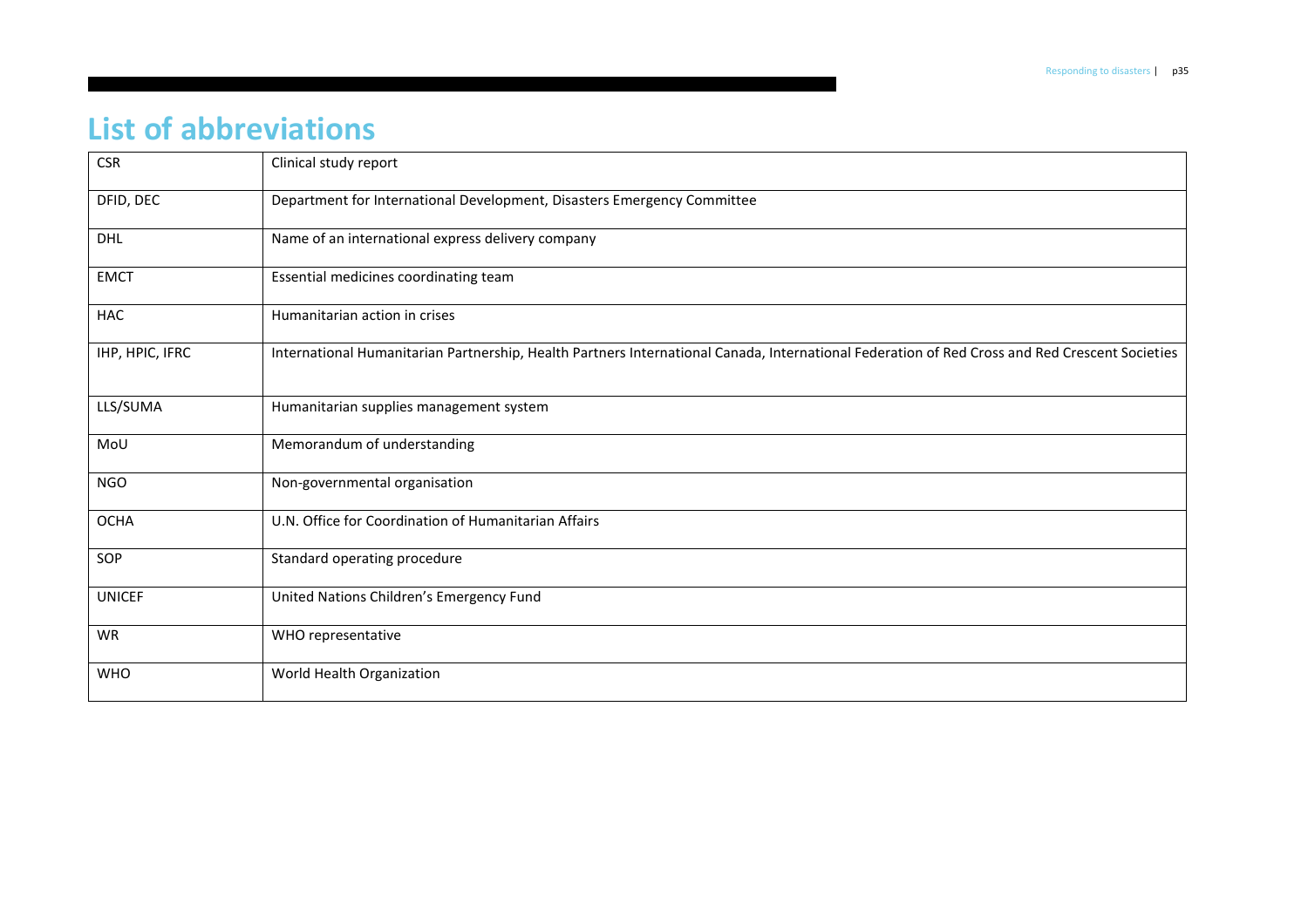## **3 Appendix I: Provision of essential medicines in disaster management PHASE 1**

<span id="page-37-0"></span>

| <b>Description</b>                                 | Initial trauma phase, providing the immediate response needs. Depending on the disaster this can represent the first hours to two or three<br>weeks (or longer in conflict situations). The priority is saving lives, preventing disease outbreaks and undertaking detailed assessments of<br>need.                                                                                                                                                                                                                                                                                                                              |                                                                                                                                                                                                                                                                                                                                                                                                                                                                                                                                                                                                                                                                                                            |
|----------------------------------------------------|----------------------------------------------------------------------------------------------------------------------------------------------------------------------------------------------------------------------------------------------------------------------------------------------------------------------------------------------------------------------------------------------------------------------------------------------------------------------------------------------------------------------------------------------------------------------------------------------------------------------------------|------------------------------------------------------------------------------------------------------------------------------------------------------------------------------------------------------------------------------------------------------------------------------------------------------------------------------------------------------------------------------------------------------------------------------------------------------------------------------------------------------------------------------------------------------------------------------------------------------------------------------------------------------------------------------------------------------------|
| <b>Needs for essential</b><br>medicines & vaccines | • WHO Interagency Emergency Health Kits (first aid, trauma, surgical, burn etc.).<br>• Smaller kits to take into small towns, rural and peripheral areas.<br>• Tetanus vaccines & other medical supplies and equipment.                                                                                                                                                                                                                                                                                                                                                                                                          |                                                                                                                                                                                                                                                                                                                                                                                                                                                                                                                                                                                                                                                                                                            |
|                                                    | <b>Responsibilities and activities</b>                                                                                                                                                                                                                                                                                                                                                                                                                                                                                                                                                                                           | Key issues to remember                                                                                                                                                                                                                                                                                                                                                                                                                                                                                                                                                                                                                                                                                     |
| <b>Coordinating partner</b><br>(e.g. WHO)          | • Identify lead donors and distribution partners and agree<br>protocols (< 2 days).<br>• Appoint pharmacist to lead joint WHO (lead) - UNICEF -<br>ministry of health in-country essential medicines<br>coordinating team [EMCT] (< 2 days).<br>• Establish cold chain, customs clearance and ground logistics<br>formalities (< 5 days).<br>• Identify secure warehousing and implement inventory<br>software (< 5 days).<br>• Issue detailed list of approved essential medicines (< 2<br>days).<br>• Identify buffer stocks likely to be required $(< 5 \text{ days})$ .<br>• Establish health cluster $(< 5 \text{ days})$ . | • Need to establish in-country list of EMCT contacts.<br>• Access to WR is essential for key international partners coordinating<br>donor country responses.<br>• The identification of pharmacists with local knowledge is essential to<br>support both the EMCT and the principal field based distribution<br>centres.<br>• Appoint suitably senior/appropriately positioned person to enable<br>customs clearance. Review availability of corporate donated services for<br>airport handling/customs clearance (e.g. DHL).<br>• Establish and disseminate via the web WHO/national guidelines for<br>international donors to quality control donations. Take into account<br>local capacity to procure. |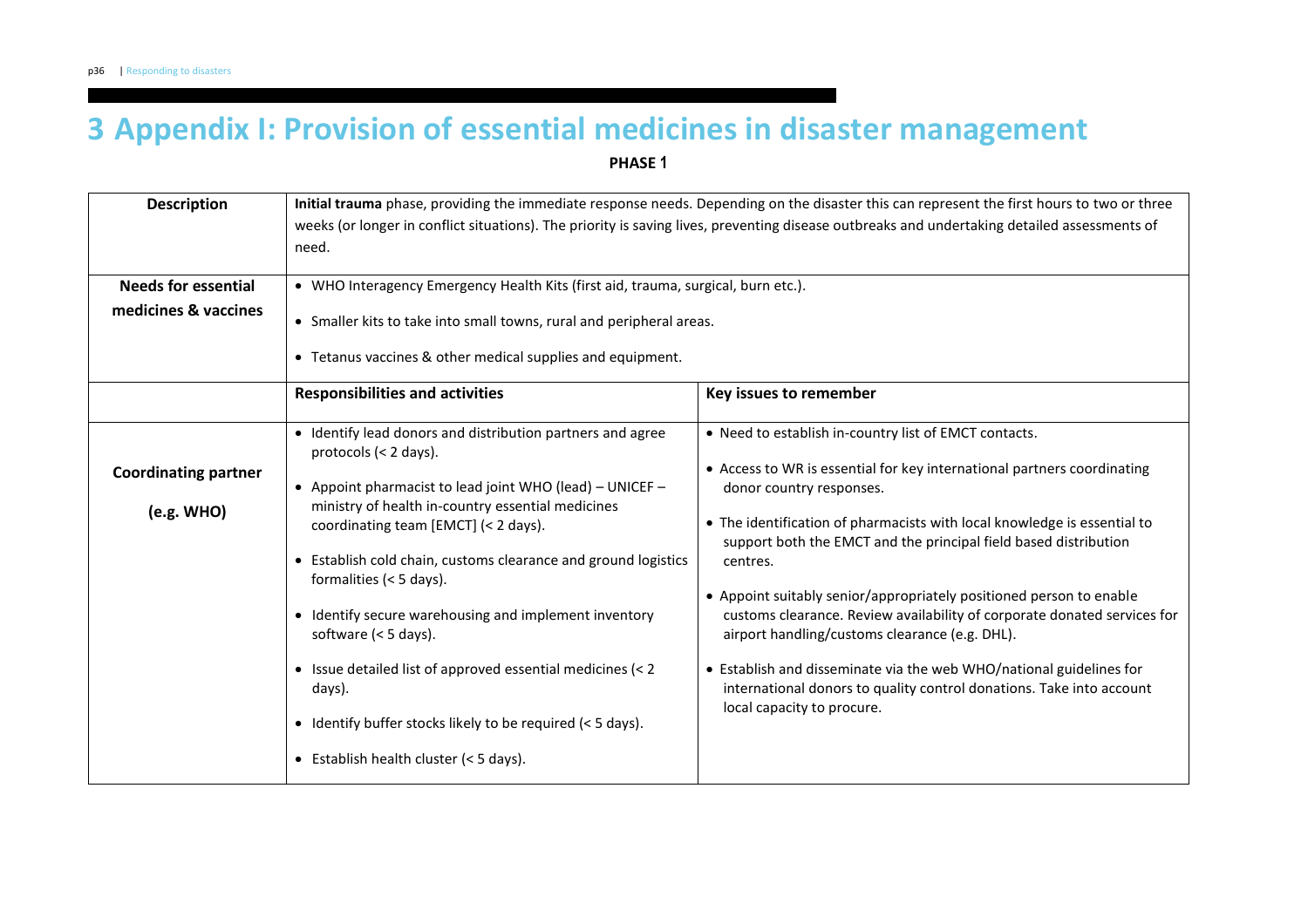|                                                                | • Coordinate an assessment of detailed needs (for<br>completion <2 weeks).<br>• Assess logistic supply chain to ensure distribution to                                                                                                                                                                                                                                                                   |                                                                                                                                                                                                                                                                                                                                                                                               |
|----------------------------------------------------------------|----------------------------------------------------------------------------------------------------------------------------------------------------------------------------------------------------------------------------------------------------------------------------------------------------------------------------------------------------------------------------------------------------------|-----------------------------------------------------------------------------------------------------------------------------------------------------------------------------------------------------------------------------------------------------------------------------------------------------------------------------------------------------------------------------------------------|
| Donor partners<br>(e.g. IHP, HPIC, IFRC<br>members etc.)       | disaster area - air/road/sea.<br>• International country-level donor-coordinating bodies need<br>to liaise with each other and HAC Geneva and WHO<br>Country Representative (< 2 days).<br>• Establish contact details and agree protocols for working<br>with EMCT $(< 2 \text{ days}).$<br>• Circulate initial list of essential medicines to potential                                                | • Immediate liaison with HAC and in-country WR is essential < 24 hours.<br>. Need standard broadcast communication and website templates.<br>• Arrangements for warehousing and shipping need organising.<br>• Ensure that contacts with HAC, regional office and WR are coordinated<br>and in place.                                                                                         |
|                                                                | donors & agree donor country protocols (< 3 days)<br>• Prepare and despatch health partners emergency health<br>kits $(2-5 days).$<br>• Contact donor country representatives of potential<br>distribution partners (< 2-3 days).<br>• Appoint distribution partner to undertake independent in-<br>country audit/assessment.<br>• Send an initial assessor to review local arrangements (< 2<br>weeks). | • Approach principal funding agencies - (e.g. in the UK: DFID, DEC<br>members).<br>• Articulation of needs (in standard formats).<br>• Float specific appeals for donations of medicines from local<br>manufacturers.<br>• (When built, enable the web-based coordinating exchange mechanism).                                                                                                |
| <b>Distribution/Audit</b><br>partners<br>(e.g. in-country NGO) | • Identify medical/pharmacist coordinator and circulate in-<br>country contact details to WHO.<br>• Agree protocols for working with EMCT.<br>• Identify the immediate additional requirement for essential<br>medicines (< 5 days).<br>• Establish communication with health cluster& international<br>(donor) NGOs.                                                                                    | . Need to establish strategic and policy contact with donors through WHO<br>and/or NGO head office/donor country representatives.<br>• Assess if the services of the UN Joint Logistic Centre can be justified.<br>• Implement tracking mechanisms (LLS/SUMA) to avoid duplication and no<br>gaps.<br>• NGOs need to share stocks of medicines which are surplus to their short<br>term need. |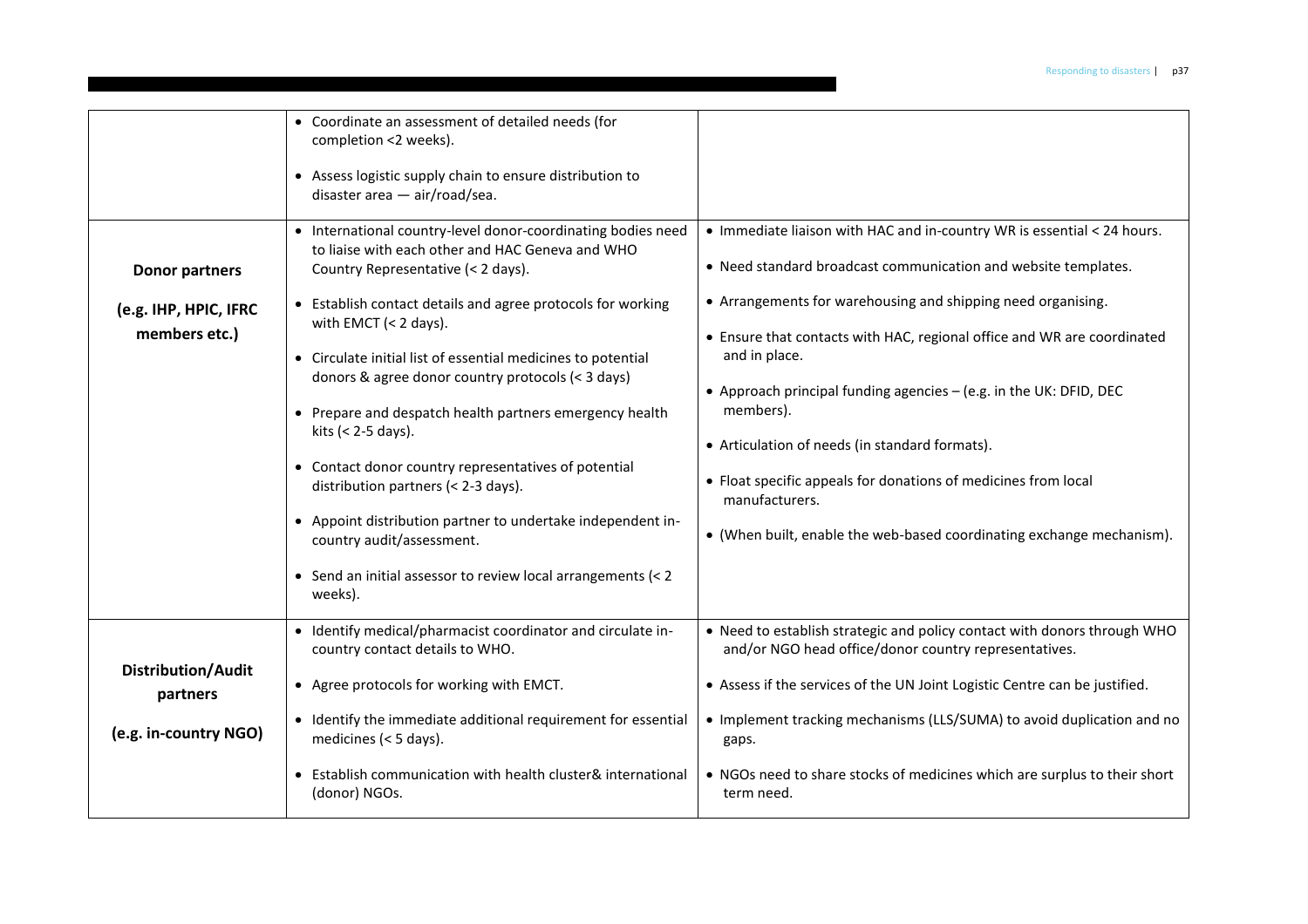#### p38 | Responding to disasters

|                                          | • Establish MoU with all distribution partners who want to<br>draw on donated medicines.                        | • Establish a specific cluster sub-group for essential medicines (as<br>required).                                                               |
|------------------------------------------|-----------------------------------------------------------------------------------------------------------------|--------------------------------------------------------------------------------------------------------------------------------------------------|
|                                          | • Review availability of funding to help underwrite the costs<br>of medicinal donations.                        | • Storage & inventory at point of delivery (warehouse with appropriate<br>conditions).                                                           |
|                                          | • Review cold chain handling and availability of suitable<br>receiving facilities.                              | • Take care that the contents of kits are appropriate for the distributing<br>teams.                                                             |
|                                          | • Approve free transport of essential medicines for up to 20<br>weeks with international/flag carrier airlines. | • Log and channel all international donations direct from pharmaceutical<br>companies through cluster.                                           |
| <b>Government of affected</b><br>country | • Include donor partners as recipients for fund raising<br>campaigns in donor countries.                        | • Ensure that any local donations of medicines are coordinated with the<br>EMCT and exclude doctors samples, expired or inappropriate medicines. |
|                                          | • Agree to liaise with WHO, OCHA and UNICEF and establish<br>joint EMCT.                                        | • Channel local donations through competent bodies - i.e. local hospitals<br>and hire (student) pharmacists to sort stocks.                      |
|                                          | Establish programme to manage local donation of essential<br>medicines.                                         | • Coordinate specific appeals for donations of medicines from local<br>manufacturers.                                                            |
|                                          | Ensure that customs speedy clearance arrangements are<br>$\bullet$<br>instituted.                               |                                                                                                                                                  |

e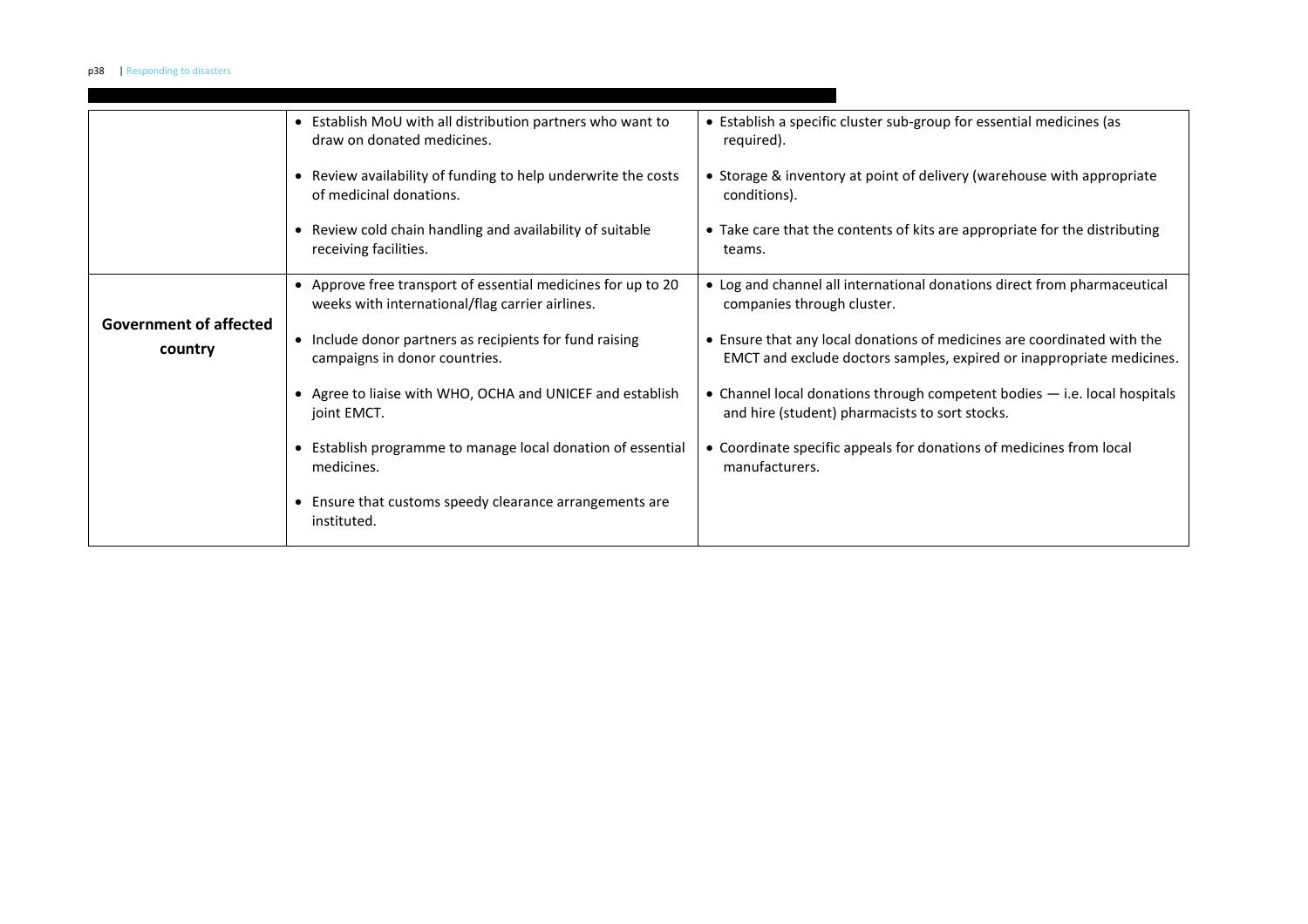### **PHASE 2**

| <b>Description</b>                                 | Immediate relief phase: Three-week to four-month period following a disaster when humanitarian relief is the principal priority — meeting<br>the initial medical requirements of the affected population and avoiding the spread of communicable diseases and scoping the future shape<br>(as required) of essential medicines management.                                                                                                                                                                                                                                                                                         |                                                                                                                                                                                                                                                                                                                                                                                                                                                                                                                                                                                                                                                                             |
|----------------------------------------------------|------------------------------------------------------------------------------------------------------------------------------------------------------------------------------------------------------------------------------------------------------------------------------------------------------------------------------------------------------------------------------------------------------------------------------------------------------------------------------------------------------------------------------------------------------------------------------------------------------------------------------------|-----------------------------------------------------------------------------------------------------------------------------------------------------------------------------------------------------------------------------------------------------------------------------------------------------------------------------------------------------------------------------------------------------------------------------------------------------------------------------------------------------------------------------------------------------------------------------------------------------------------------------------------------------------------------------|
| <b>Needs for essential</b><br>medicines & vaccines | • Appropriately requisitioned kits to meet specific needs; provision of certain chronic medicines if logistics and supply chains are disrupted.<br>• Broader range of essential medicines to meet specific needs assessment and available medicines — the creation and maintenance of<br>strategic buffer stocks in-country.<br>• Tetanus and other vaccines (e.g. measles) to manage and reduce risk of communicable diseases among camps.                                                                                                                                                                                        |                                                                                                                                                                                                                                                                                                                                                                                                                                                                                                                                                                                                                                                                             |
|                                                    | <b>Responsibilities and activities</b>                                                                                                                                                                                                                                                                                                                                                                                                                                                                                                                                                                                             | Key issues to remember                                                                                                                                                                                                                                                                                                                                                                                                                                                                                                                                                                                                                                                      |
| <b>Coordinating partner</b><br>(e.g. WHO)          | • Priority is to establish detailed list of required essential medicines and<br>chronic medicines that may be required to prevent a secondary<br>emergency from lack of availability. Circulate the needs to donors (asap).<br>• Review any immunisation programme requirements.<br>• Identify/assess inventories of essential medicines within other<br>warehouses/stores.<br>• Identify the need for training of pharmacists and store keepers.<br>• Identify other skills/resource needs that might be provided by<br>international corporate donors.<br>• Coordinate the exit strategies of emergency teams from medical NGOs. | • Ensure that the remaining stores of medical NGOs are<br>passed on to others upon completion of any programmes.<br>• Ensure close communication is maintained with all health<br>agencies. e.g. immunisation, public health, hospital<br>facilities, etc.<br>• There will be the need to facilitate the field audit trips of<br>international donor agencies.<br>• Undertake ongoing action reviews to ascertain: if there<br>are too many medicines; sufficient supply chains;<br>unmanaged stores of supplies, etc.<br>• Ensure that local and international medical NGOs are<br>aware of the availability of international donations via the<br>WHO and health cluster. |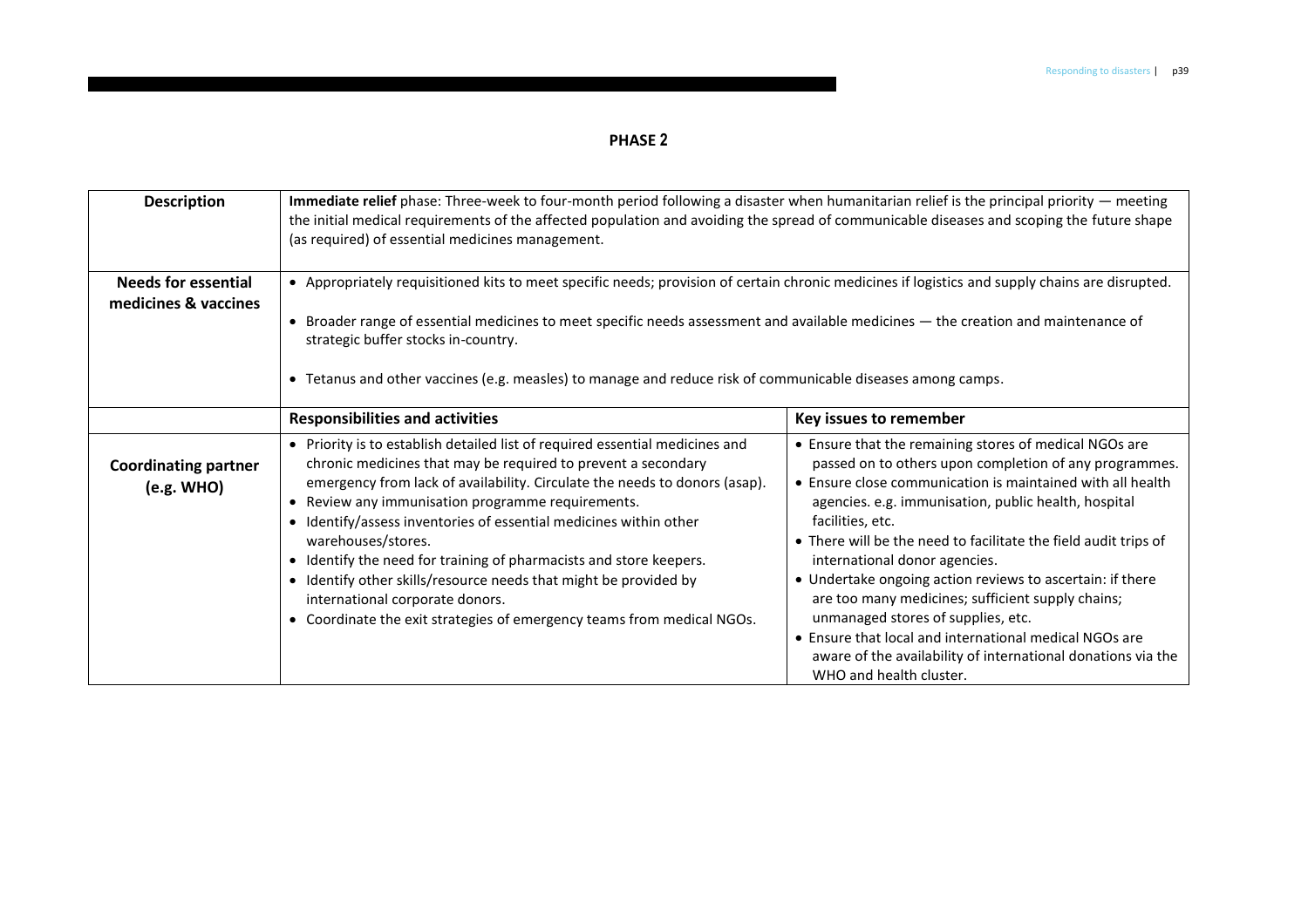#### p40 | Responding to disasters

| <b>Donor partners</b><br>(e.g. IHP, HPIC, IFRC<br>members etc.) | • Arrange for an agreed programme of donations through the EMCT.<br>• Identify any corporate expertise/resources that could complement<br>donated medicines.<br>• Undertake in-country initial audit of donations and meet Government,<br>WHO and distribution partners (< 3-4 weeks).<br>• Identify any particular unmet needs that might be met through a<br>corporate or medical community CSR initiative.<br>• Establish central inventory of supply chains from various sources in order<br>to avoid duplication and minimise waste.<br>• Implement a web based 'private' network to enable easy communication<br>between donor networks and medical NGOs to: enhance needs<br>assessment and to identify central/dispersed availability of essential<br>medicines. | • Ensure different and complementary roles and<br>responsibilities of coordinating and distributing partners<br>are well understood.<br>• Enable a communication mechanism between all potential<br>in-country NGO recipients.<br>• Establish direct (daily) contact with EMCT, discuss<br>potential donations and confirm all agreed donations by<br>email.<br>• Obtain approval of both ministry of health and WHO via<br>EMCT as well as independent distribution partner.<br>• Agree protocols for the handling, management and<br>distribution of any future potential short dated medicines.<br>• Take care that the contents of kits are appropriate for the<br>distributing medical/paramedic teams. |
|-----------------------------------------------------------------|--------------------------------------------------------------------------------------------------------------------------------------------------------------------------------------------------------------------------------------------------------------------------------------------------------------------------------------------------------------------------------------------------------------------------------------------------------------------------------------------------------------------------------------------------------------------------------------------------------------------------------------------------------------------------------------------------------------------------------------------------------------------------|--------------------------------------------------------------------------------------------------------------------------------------------------------------------------------------------------------------------------------------------------------------------------------------------------------------------------------------------------------------------------------------------------------------------------------------------------------------------------------------------------------------------------------------------------------------------------------------------------------------------------------------------------------------------------------------------------------------|
| <b>Distribution/Audit</b><br>partners<br>(e.g. in-country NGO)  | • Provide regular feedback on proscribing activity to health cluster & EMCT.<br>• Communicate any particular needs for kits or specialist medicines to<br>coordinating and donor partners.<br>• Support donor partners with funding for programme expense recovery<br>and/or transportation costs.<br>• Provide feedback reports on distribution and coordination of essential<br>medicines (re local stocks and donated medicines) and ensure that local<br>partners are fully qualified and able to dispense medicines provided.                                                                                                                                                                                                                                       | • Maintain communication between donor country<br>representatives/WHO of the distribution partners and<br>donor partners.<br>• Plan exit strategies for departing NGOs and ensure<br>ongoing use of any residual stocks of medicines.<br>• Review procurement to ensure "rational" purchases or use<br>of donations for appropriate and sustainable ongoing<br>medical treatment.<br>• NGOs working in the field should subscribe to common<br>practices regarding the sharing of information, inventory<br>and best practice.                                                                                                                                                                               |
| <b>Government of affected</b><br>country                        | • Communicate with EMCT regarding the need for any ongoing local<br>donations of medicines from individuals and companies.<br>• Determine future plans to assume full responsibility for any health service<br>management undertaken by the international NGO community.<br>• Education programme through the local in-country media re appropriate<br>donations.                                                                                                                                                                                                                                                                                                                                                                                                        | • Ensure all warehouse inventories across different<br>Departments/programmes are included in the strategic<br>oversight of stocks by EMCT.<br>• Ensure local donations exclude doctors samples, expired<br>or inappropriate medicines.<br>• Implement an education programme, in cooperation with<br>local/national press, to solicit appropriate in-country<br>donations.                                                                                                                                                                                                                                                                                                                                  |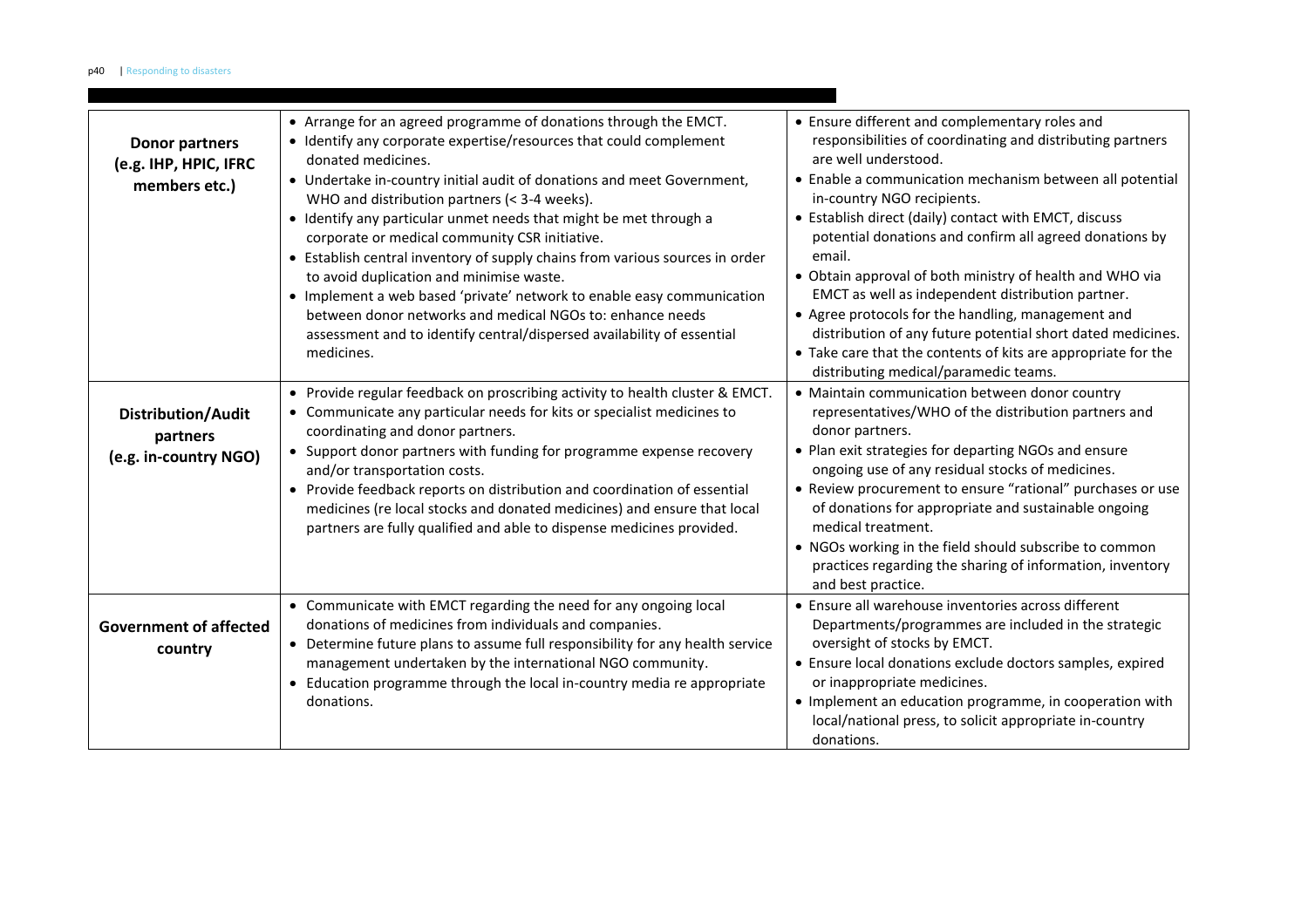### **PHASE 3**

| <b>Description</b>                                              | Reconnection Phase: lasting for two to three months at the point that the international first response community has left and the domestic<br>water and sanitation infrastructure is reconnected and re-enabled. A "spike" in incidence, infections and avoidable morbidity needs to be<br>anticipated and prevented.                                                                                                                                                                                                                                                                                                 |                                                                                                                                                                                                                                                                                                                             |
|-----------------------------------------------------------------|-----------------------------------------------------------------------------------------------------------------------------------------------------------------------------------------------------------------------------------------------------------------------------------------------------------------------------------------------------------------------------------------------------------------------------------------------------------------------------------------------------------------------------------------------------------------------------------------------------------------------|-----------------------------------------------------------------------------------------------------------------------------------------------------------------------------------------------------------------------------------------------------------------------------------------------------------------------------|
| <b>Needs for essential</b><br>mMedicines & vaccines             | • Specific requirements of bilateral consortium programmes for medicines to treat water-borne diseases.<br>• Special requirements as per the particular situation for particular treatments and vaccinations.<br>• Requirement only for medium dated medicines (18 months) that complement and do not conflict with the need to resume local market<br>procurement and distribution of medicines.                                                                                                                                                                                                                     |                                                                                                                                                                                                                                                                                                                             |
|                                                                 | <b>Responsibilities and activities</b>                                                                                                                                                                                                                                                                                                                                                                                                                                                                                                                                                                                | Key issues to remember                                                                                                                                                                                                                                                                                                      |
| <b>Coordinating partner</b><br>(e.g. WHO)                       | • Undertake a risk management study and plan a preparedness<br>response to the enablement of restored infrastructure and the lack<br>of availability of key essential medicines.<br>• Identify additional resources required to enable local health system<br>partners to assume over full responsibility.<br>• Identify any particular key vaccines/medicines that cannot be easily<br>procured locally.                                                                                                                                                                                                             | • Communicate to local and international medical NGOs the<br>availability of international donations via the WHO under a<br>project collaboration agreement ensuring appropriate<br>distribution, transparency and accountability.                                                                                          |
| <b>Donor partners</b><br>(e.g. IHP, HPIC, IFRC<br>members etc.) | • Identify potential availability of on-going donor essential medicines<br>programmes.<br>• Establish a bilateral or consortium partnership programme(s) and<br>potential pharmaceutical industry donors to meet immediate need.<br>• Review options to ensure that medicines are provided within a<br>sustainable model with local acceptance of responsibility upon<br>termination.<br>• Maintain the web based 'private' network to enable easy<br>communication between donor networks and medical NGOs to:<br>enhance needs assessment and to identify central/dispersed<br>availability of essential medicines. | • Establishing a sustainable exit strategy is an essential priority.<br>• Agree specific and agreed protocols for future programmes.<br>• Communication, communication, communication!<br>• Uphold the drug donation policies and best practice established.<br>• Ensure that donation programmes do not create dependency. |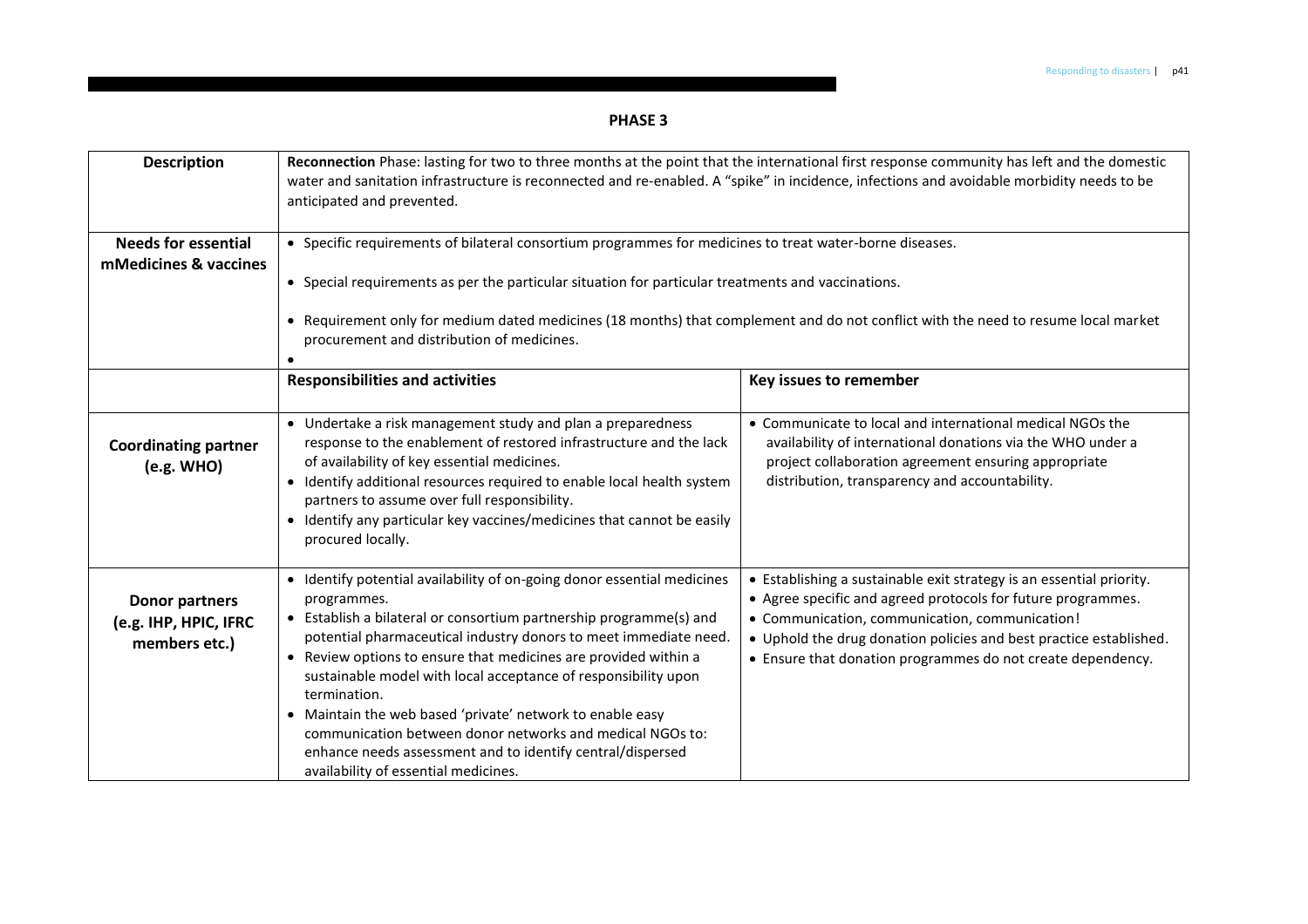#### p42 | Responding to disasters

| <b>Distribution/Audit</b><br>partners<br>(e.g. in-country NGO) | Review particular medical programmes to see if delivery could be<br>extended.<br>Establish any appropriate bi-lateral or consortium partnership<br>arrangements with donor partner(s).                    | • Plan exit strategies and ensure the on-going use of any remaining<br>supplies.<br>• Review procurement to ensure "rational" purchases or use of<br>donations for appropriate and sustainable on-going treatment.<br>• NGOs working in the field should continue to subscribe to<br>common practices re: the sharing of information, inventory and<br>best practice. |
|----------------------------------------------------------------|-----------------------------------------------------------------------------------------------------------------------------------------------------------------------------------------------------------|-----------------------------------------------------------------------------------------------------------------------------------------------------------------------------------------------------------------------------------------------------------------------------------------------------------------------------------------------------------------------|
| <b>Government of affected</b><br>country                       | Ensure standards for usage and waste management are applied in<br>health facilities.<br>Work with partners to evaluate the overall effectiveness of<br>donations as well as needs identification process. | • Continued availability of government ministers to support and<br>recognise the needs of the international donor community.                                                                                                                                                                                                                                          |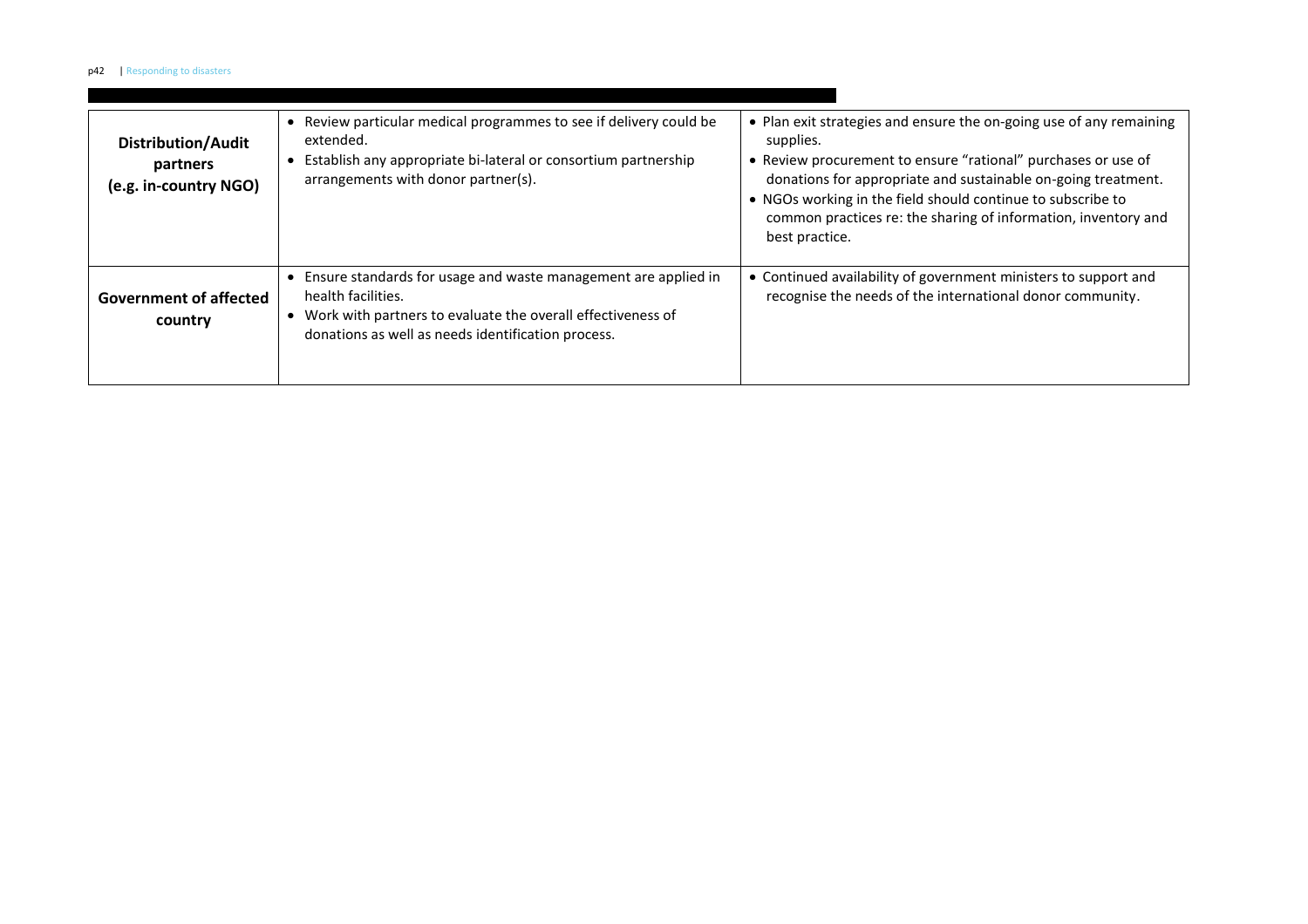**PHASE 4**

| <b>Description</b>                                 | Rehabilitation, Rebuilding and Restructuring Phase: lasting four to 18 months. Priority is to restore the health system post disaster and<br>seeking to scope and implement sustainable changes to improve the health delivery, before full development programme delivery.                                                                                                                                                                                                                                                                                                                                                                                                                                                                                                |                                                                                                                                                                                                                                                                                                                                                                                                                                                                                                                                                                                                                        |
|----------------------------------------------------|----------------------------------------------------------------------------------------------------------------------------------------------------------------------------------------------------------------------------------------------------------------------------------------------------------------------------------------------------------------------------------------------------------------------------------------------------------------------------------------------------------------------------------------------------------------------------------------------------------------------------------------------------------------------------------------------------------------------------------------------------------------------------|------------------------------------------------------------------------------------------------------------------------------------------------------------------------------------------------------------------------------------------------------------------------------------------------------------------------------------------------------------------------------------------------------------------------------------------------------------------------------------------------------------------------------------------------------------------------------------------------------------------------|
| <b>Needs for essential</b><br>medicines & vaccines | • Specific requirements of bilateral consortium programmes procured for the coming six to 24 months.<br>• Special requirements as per the particular situation.<br>Requirement only for long dated medicines that complement and do not conflict with the need to resume local market procurement and<br>distribution of medicines.                                                                                                                                                                                                                                                                                                                                                                                                                                        |                                                                                                                                                                                                                                                                                                                                                                                                                                                                                                                                                                                                                        |
|                                                    | <b>Responsibilities and activities</b>                                                                                                                                                                                                                                                                                                                                                                                                                                                                                                                                                                                                                                                                                                                                     | Key issues to remember                                                                                                                                                                                                                                                                                                                                                                                                                                                                                                                                                                                                 |
| <b>Coordinating partner</b><br>(e.g. WHO)          | • Establish and coordinate any longer term interim provision of<br>medicines until local health system partners take over full<br>responsibility.<br>Identify any particular key vaccines/medicines that cannot be<br>$\bullet$<br>easily procured locally.<br>• Work on building national/local capability for procurement and<br>distribution.<br>• Enable a continuing coordinating process for strategic planning<br>and coordination of essential mechanisms.<br>Coordinate the exit strategies of larger medical NGOs<br>$\bullet$<br>Ensure the development and incorporation of lessons learned and<br>$\bullet$<br>best practices within broader lessons learned exercise and<br>evaluation.<br>• Ensure improper donations are safely disposed of and destroyed. | • Arrange feedback consultation exercises/workshops from the whole<br>health cluster body to determine lessons to learn.<br>• Manage the orderly handover of EMCT responsibilities and ensure<br>that inventory management needs are carefully managed.<br>• Ensure that ongoing capacity building programmes are in place for<br>the ongoing management of essential medicines.<br>• Communicate to local and international medical NGOs the<br>availability of international donations via the WHO under a project<br>collaboration agreement ensuring appropriate distribution,<br>transparency and accountability. |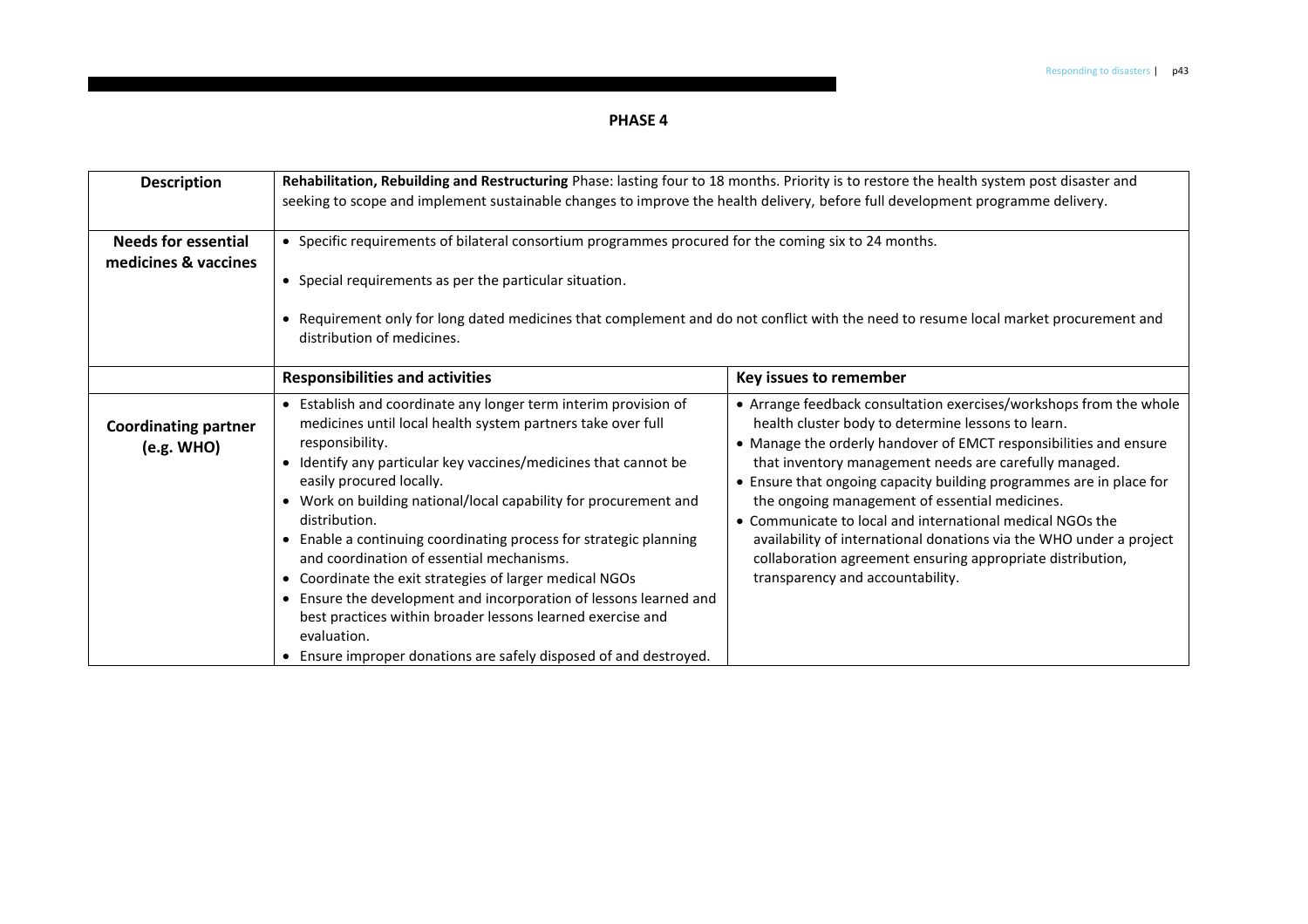#### p44 | Responding to disasters

| <b>Donor partners</b> | • Identify potential availability of ongoing donor essential medicines<br>programmes.    | • Establishing a sustainable exit strategy is an essential priority.<br>• Agree specific and agreed protocols for future programmes. |
|-----------------------|------------------------------------------------------------------------------------------|--------------------------------------------------------------------------------------------------------------------------------------|
|                       | • Establish a bilateral or consortium partnership programme(s) to                        | • Communication, communication, communication!                                                                                       |
| (e.g. IHP, HPIC, IFRC | meet longer term support - i.e. over six months in total.                                | • Uphold the drug donation policies and best practice established.                                                                   |
| members etc.)         | • Review options to ensure that medicines are provided within a                          | • Ensure that donation programmes do not create dependency.                                                                          |
|                       | sustainable model with local acceptance of responsibility upon                           |                                                                                                                                      |
|                       | termination.                                                                             |                                                                                                                                      |
|                       | • Undertake secondary audit and either confirm details of potential                      |                                                                                                                                      |
|                       | CSR/review initial operations.                                                           |                                                                                                                                      |
|                       | • Identify corporate or medical community partner organisations.                         |                                                                                                                                      |
|                       | • Maintain the web-based "private" network to enable easy                                |                                                                                                                                      |
|                       | communication between donor networks and medical NGOs to                                 |                                                                                                                                      |
|                       | enhance needs assessment and to identify central/dispersed                               |                                                                                                                                      |
|                       | availability of essential medicines.                                                     |                                                                                                                                      |
|                       | • Review particular medical programmes to see if delivery should                         | • Plan exit strategies and ensure the ongoing use of any remaining                                                                   |
| Distribution/Audit    | be extended.                                                                             | supplies.                                                                                                                            |
| partners              | • Establish any appropriate bilateral or consortium partnership                          | • Review procurement to ensure "rational' purchases or use of                                                                        |
| (e.g. in-country NGO) | arrangements with donor partner(s).                                                      | donations for appropriate and sustainable ongoing treatment.                                                                         |
|                       | • Provide feedback reports on distribution and coordination of                           | • NGOs working in the field should continue to subscribe to common                                                                   |
|                       | essential medicines (re local stocks and donated medicines) and                          | practices re the sharing of information, inventory and best practice.                                                                |
|                       | ensure that local partners are fully qualified and able to dispense                      |                                                                                                                                      |
|                       | medicines provided.<br>• Develop scope of work with support of partners to build/restore | • Continued availability of government ministers to support and                                                                      |
|                       | the national capacity for all functions associated with                                  | recognise the needs of the international donor community.                                                                            |
| Government of         | development, procurement, management of essential medicines.                             |                                                                                                                                      |
| affected country      | • Ensure standards for usage and waste management are applied in                         |                                                                                                                                      |
|                       | health facilities.                                                                       |                                                                                                                                      |
|                       | • Work with partners to evaluate the overall effectiveness of                            |                                                                                                                                      |
|                       | donations as well as needs identification process.                                       |                                                                                                                                      |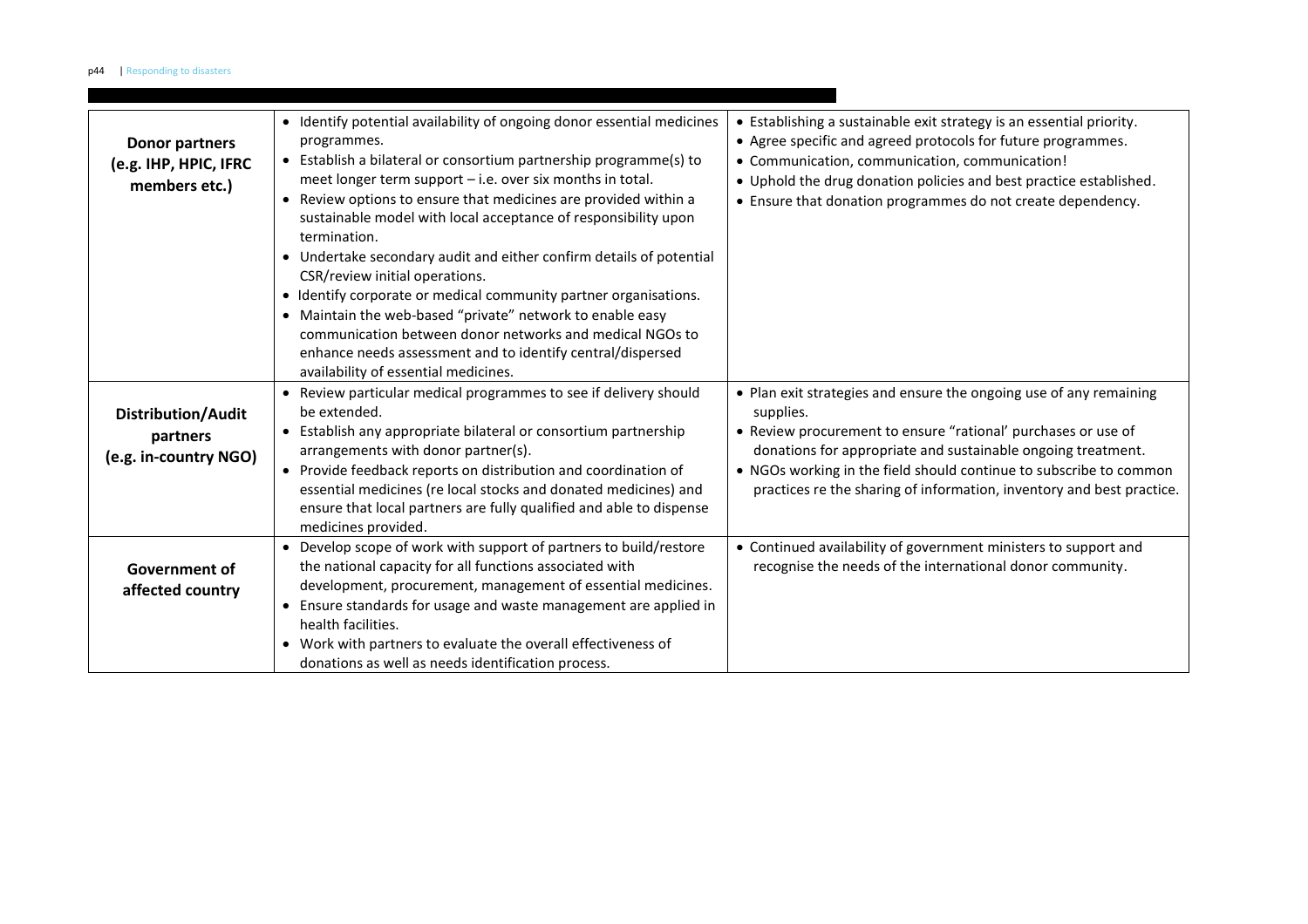Responding to disasters | p45